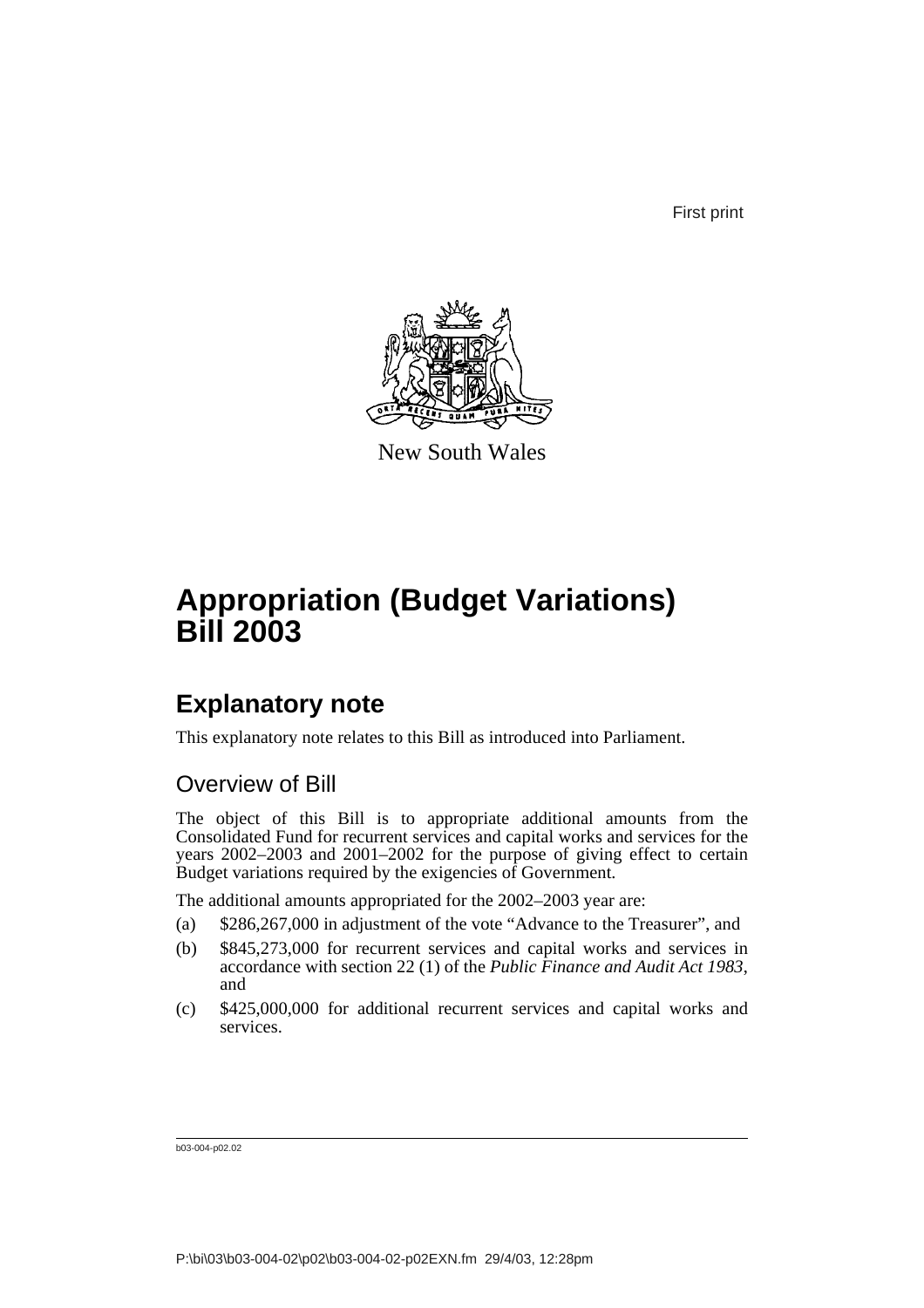Explanatory note

The additional amounts appropriated for the 2001–2002 year are:

- (a) \$212,806,000 in adjustment of the vote "Advance to the Treasurer", and
- (b) \$1,184,463,000 for recurrent services and capital works and services, in accordance with section 22 (1) of the *Public Finance and Audit Act 1983*.

## Outline of provisions

# **Part 1 Preliminary**

**Clause 1** sets out the name (also called the short title) of the proposed Act.

**Clause 2** provides that the proposed Act is taken to have commenced on 1 July 2002 which is the date of commencement of the *Appropriation Act 2002*.

# **Part 2 Budget variations 2002–2003**

**Clause 3** appropriates the additional amount in adjustment of the vote "Advance to the Treasurer", 2002–2003, the details of which are set out in Column 1 of Schedule 1.

**Clause 4** appropriates the additional amounts for recurrent services and capital works and services under section 22 (1) of the *Public Finance and Audit Act 1983*, the details of which are set out in Column 2 of Schedule 1. Because these amounts are appropriated by the proposed Act, subclause (2) removes the requirement of the *Public Finance and Audit Act 1983* that details of them be included in the Appropriation Act for the 2003–2004 financial year.

**Clause 5** appropriates the additional amounts for recurrent services and capital works and services, the details of which are set out in Column 3 of Schedule 1.

# **Part 3 Budget variations 2001–2002**

**Clause 6** appropriates the additional amount in adjustment of the vote "Advance to the Treasurer", 2001–2002, the details of which are set out in Column 1 of Schedule 2.

**Clause 7** appropriates the additional amounts for recurrent services and capital works and services under section 22 (1) of the *Public Finance and Audit Act 1983*, the details of which are set out in Column 2 of Schedule 2. Because these amounts are appropriated by the proposed Act, subclause (2) removes the requirement of the *Public Finance and Audit Act 1983* that details of them be included in the Appropriation Act for the 2003–2004 financial year.

Explanatory note page 2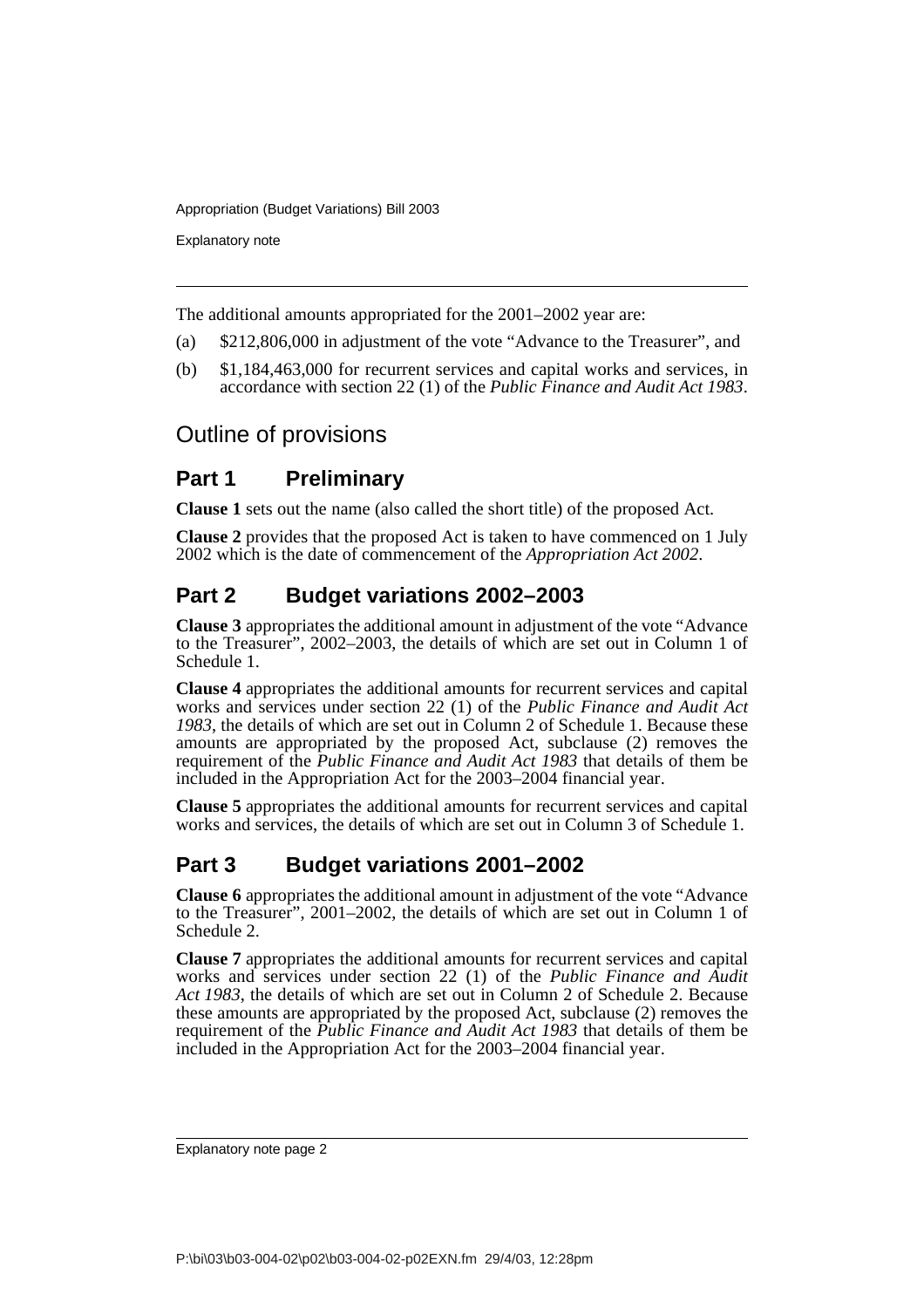Explanatory note

## **Part 4 General**

**Clause 8** makes it clear that the sums appropriated by the proposed Act are in addition to any other sums appropriated in respect of the year 2001–2002 or 2002–2003.

**Clause 9** contains miscellaneous provisions concerning the operation of the proposed Act. Subclause (1) provides that the proposed Act is to be construed as part of the *Appropriation Act 2002*. (This emphasises that the appropriations are part of budgetary process for the year 2001–2002 or 2002–2003, and ensures that terms are construed consistently.) Subclause (2) is consequential on subclause (1) and makes it clear that the appropriations are not limited to meeting shortfalls from other appropriations. Subclause (3) validates any payment of the appropriated sums before the date of assent to the proposed Act. Subclause (3) also provides that the proposed subsection applies whether or not the proposed Act is assented to during or after the year 2001–2002 or 2002–2003. (This removes an argument, based on section 23 of the *Public Finance and Audit Act 1983*, that the appropriation lapses at the close of the financial year.)

**Clause 10** validates, to the extent (if any) to which it may be necessary to do so, the approval or expenditure, before the date of assent to the proposed Act, of any sum to which the proposed Act applies.

**Clause 11** validates, to the extent (if any) to which it may be necessary to do so, expenditure and payments committed, incurred or authorised by an officer of an authority pending the making of a relevant determination by the Treasurer under section 24 of the *Public Finance and Audit Act 1983*.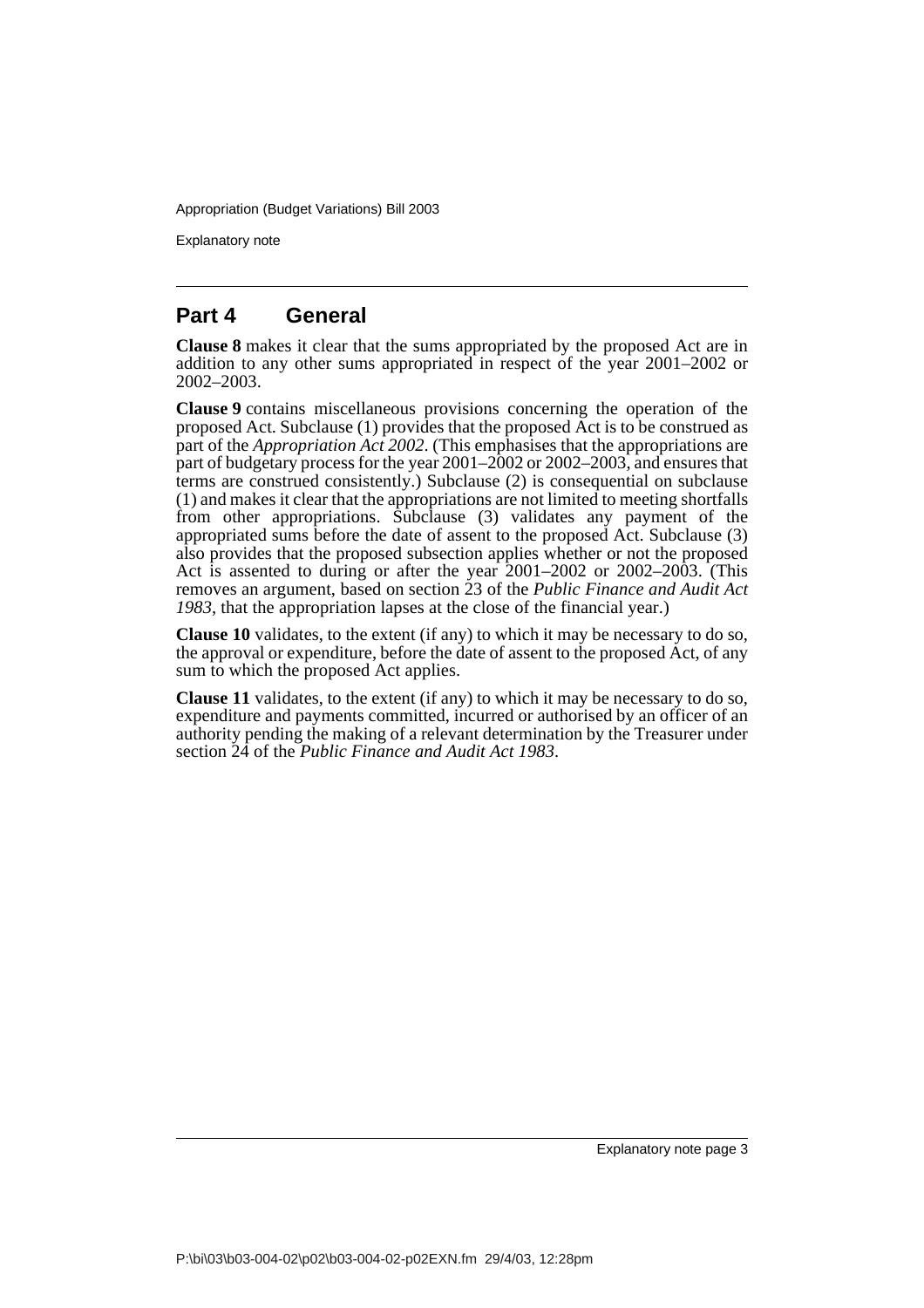Explanatory note

Explanatory note page 4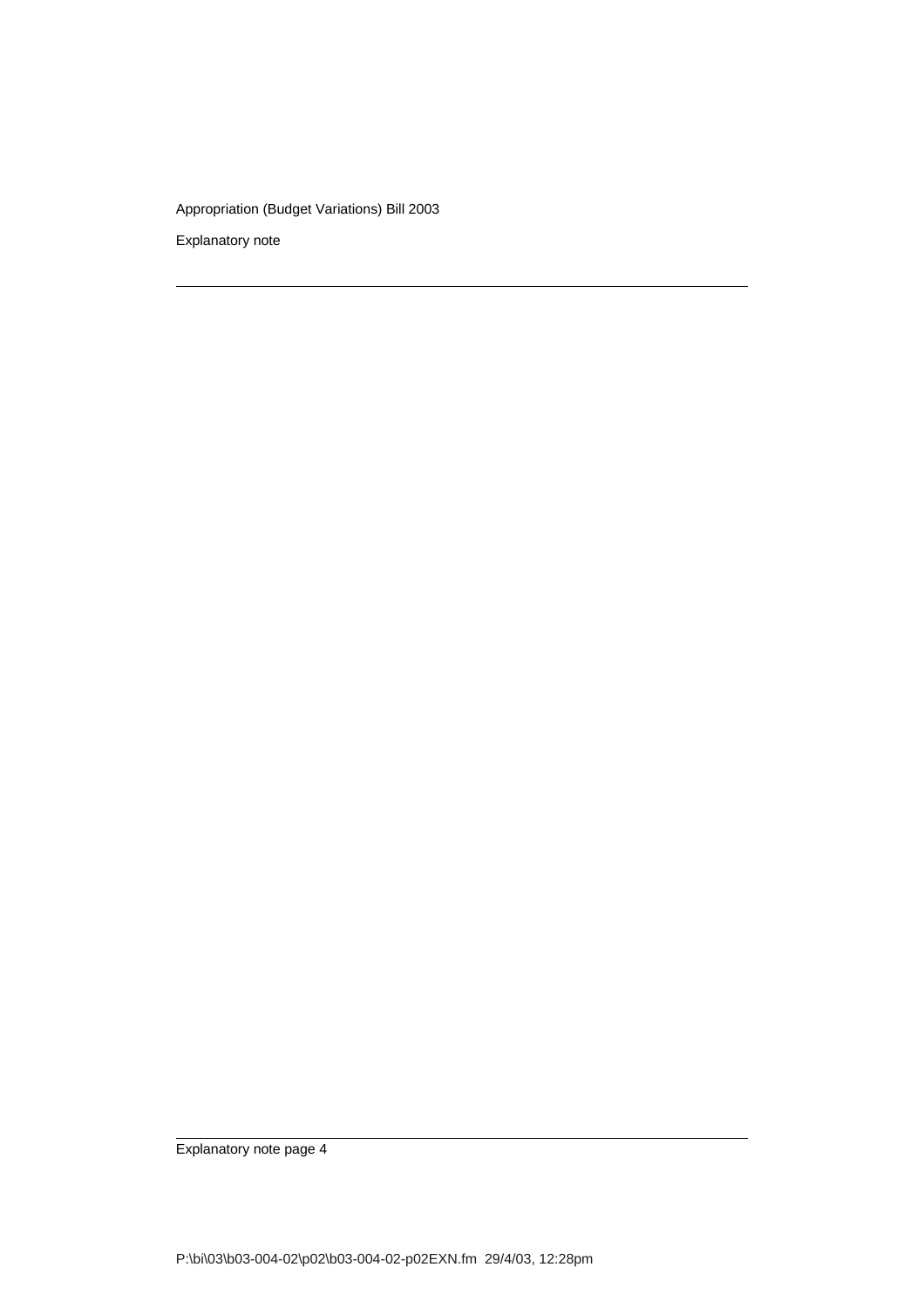First print



New South Wales

# **Appropriation (Budget Variations) Bill 2003**

# **Contents**

| Part 1 |              | <b>Preliminary</b>                                                                                                                                                                                           | Page                |
|--------|--------------|--------------------------------------------------------------------------------------------------------------------------------------------------------------------------------------------------------------|---------------------|
|        | 2            | Name of Act<br>Commencement                                                                                                                                                                                  | 2<br>$\overline{2}$ |
| Part 2 |              | <b>Budget variations 2002-2003</b>                                                                                                                                                                           |                     |
|        | 3<br>4<br>5. | Adjustment of "Advance to the Treasurer", 2002-2003<br>Payments made during 2002-2003 under section 22 of the<br>Public Finance and Audit Act 1983<br>General appropriation from Consolidated Fund 2002–2003 | 3<br>3<br>3         |
| Part 3 |              | <b>Budget variations 2001-2002</b>                                                                                                                                                                           |                     |
|        | 6            | Adjustment of "Advance to the Treasurer", 2001-2002<br>Payments made during 2001-2002 under section 22 of the<br>Public Finance and Audit Act 1983                                                           | 4<br>4              |

b03-004-p02.02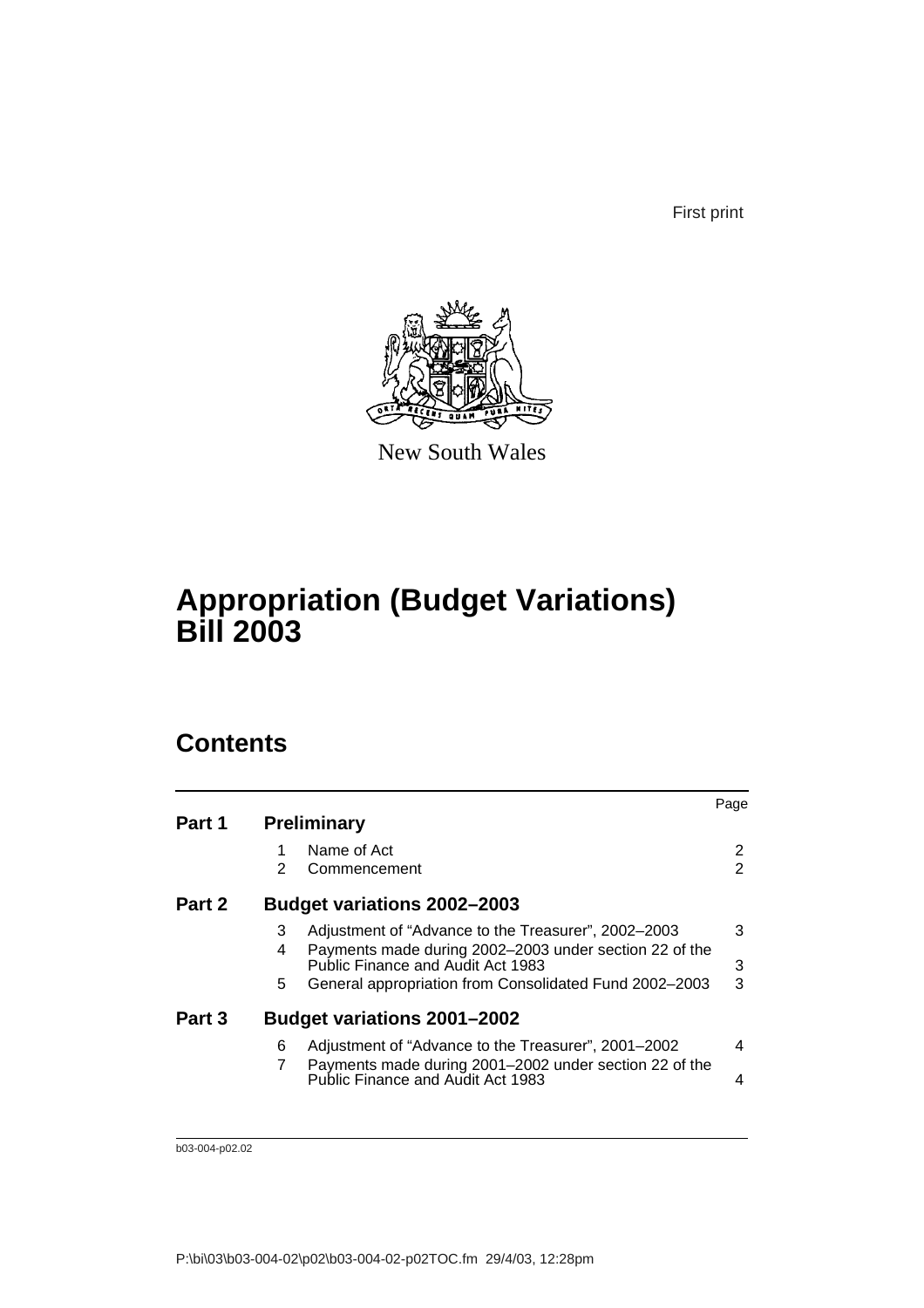**Contents** 

|                  |    |                                                                             | Page |
|------------------|----|-----------------------------------------------------------------------------|------|
| Part 4           |    | General                                                                     |      |
|                  | 8  | Additional appropriations                                                   | 5    |
|                  | 9  | Operation of Act                                                            | 5    |
|                  | 10 | Validation of expenditure                                                   | 5    |
|                  | 11 | Validation of certain interim payments pending Treasurer's<br>determination | 5    |
| <b>Schedules</b> |    |                                                                             |      |
|                  |    | Payments during 2002-2003                                                   |      |
|                  | 2  | Payments during 2001-2002                                                   | 47   |

Contents page 2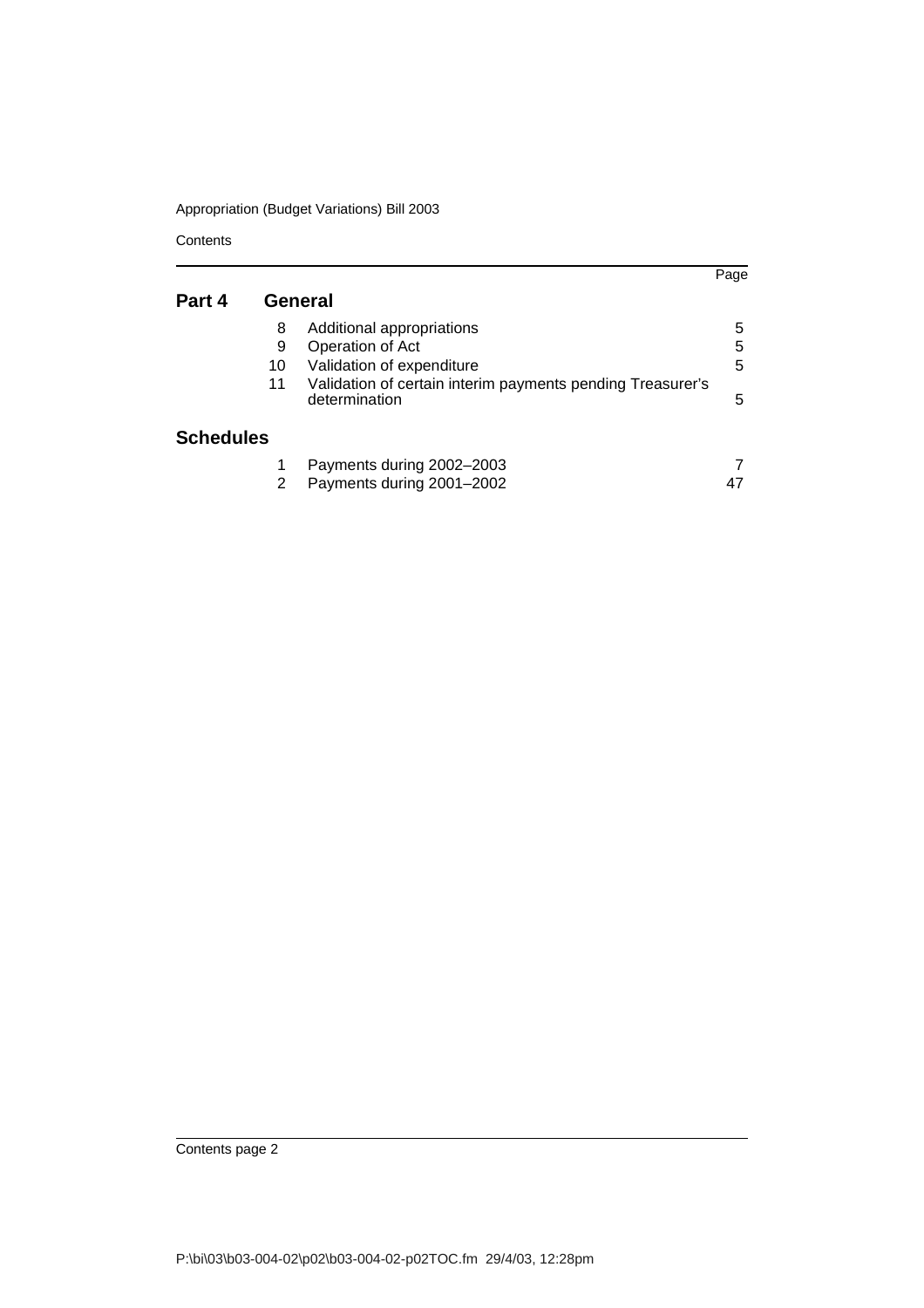

New South Wales

# **Appropriation (Budget Variations) Bill 2003**

No , 2003

#### **A Bill for**

An Act to appropriate additional amounts out of the Consolidated Fund for the years 2002–2003 and 2001–2002 for the purpose of giving effect to certain Budget variations required by the exigencies of Government.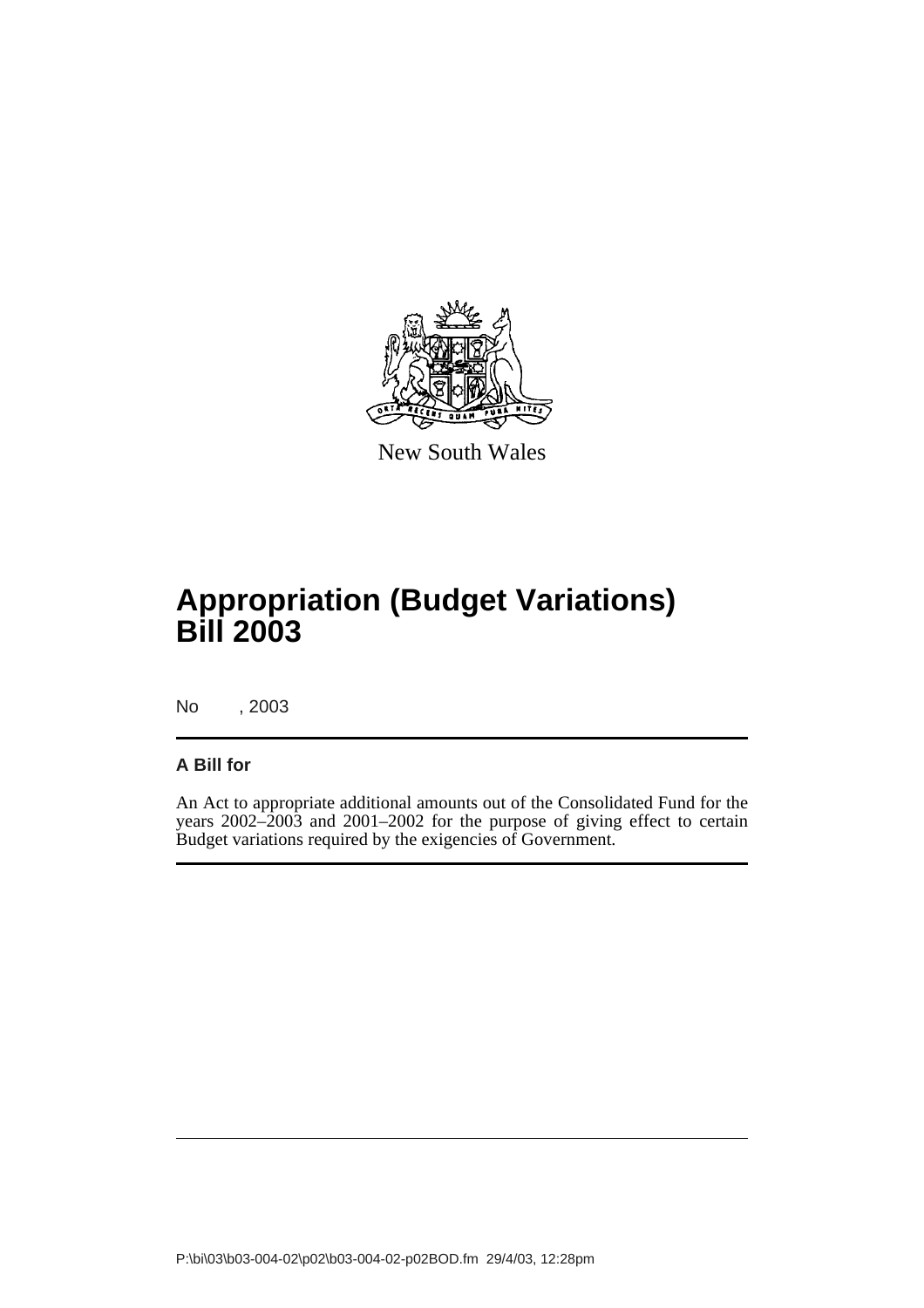# Clause 1 Appropriation (Budget Variations) Bill 2003

Part 1 Preliminary

| The Legislature of New South Wales enacts: |  |
|--------------------------------------------|--|
|--------------------------------------------|--|

# <span id="page-7-1"></span><span id="page-7-0"></span>**Part 1 Preliminary**

<span id="page-7-2"></span>

| Name of Act                                                                                                                     | 3      |
|---------------------------------------------------------------------------------------------------------------------------------|--------|
| This Act is the <i>Appropriation (Budget Variations) Act 2003</i> .                                                             | 4      |
| <b>Commencement</b>                                                                                                             | 5      |
| This Act is taken to have commenced on 1 July 2002, which is the<br>date of commencement of the <i>Appropriation Act 2002</i> . | 6<br>7 |

1

2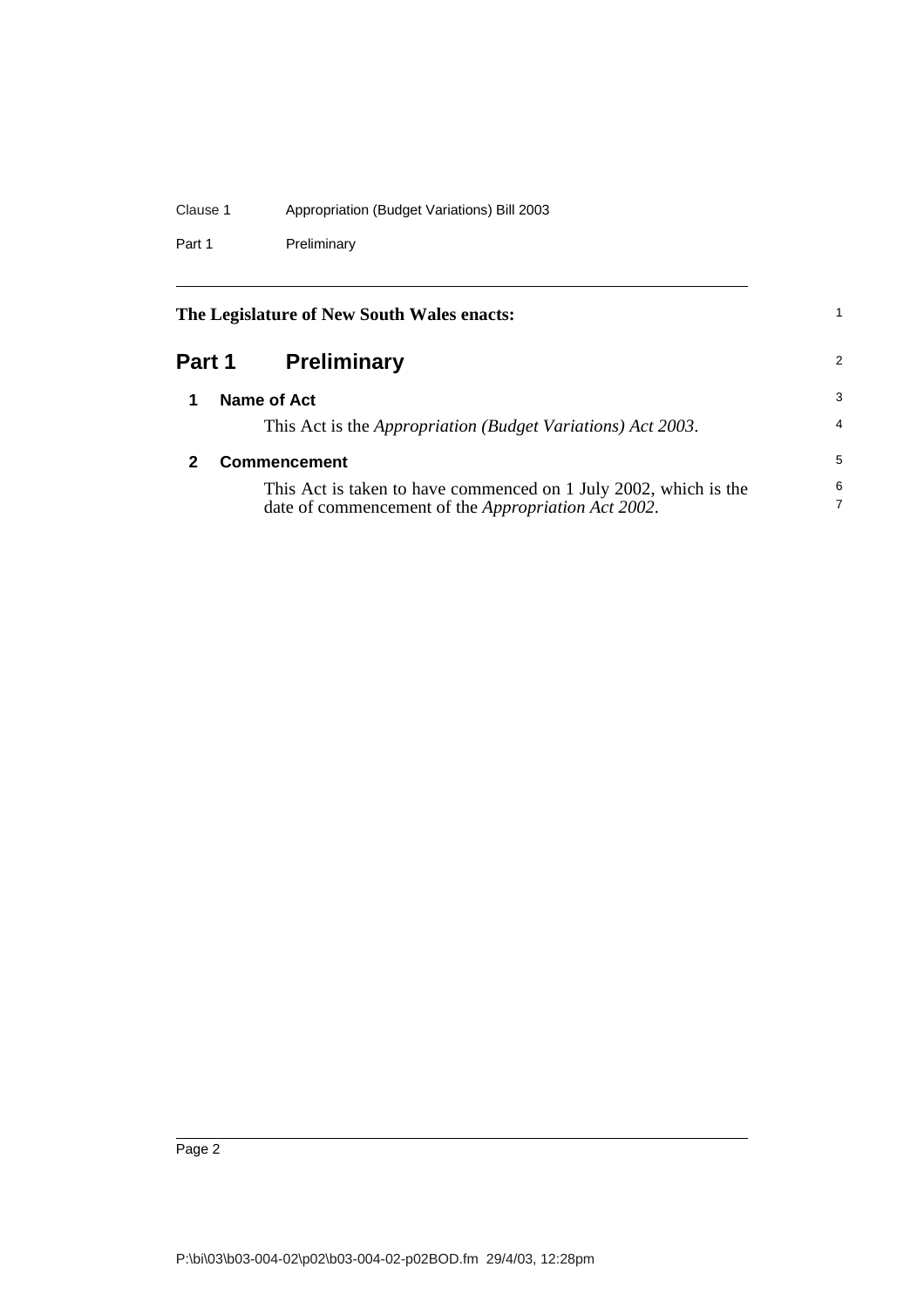Appropriation (Budget Variations) Bill 2003 Clause 3

Budget variations 2002–2003 Part 2

<span id="page-8-3"></span><span id="page-8-2"></span><span id="page-8-1"></span><span id="page-8-0"></span>

| Part 2 |     | <b>Budget variations 2002-2003</b>                                      | $\mathbf{1}$   |
|--------|-----|-------------------------------------------------------------------------|----------------|
| 3      |     | Adjustment of "Advance to the Treasurer", 2002-2003                     | 2              |
|        |     | The sum of \$286,267,000 is hereby appropriated out of the              | 3              |
|        |     | Consolidated Fund in adjustment of the vote "Advance to the             | $\overline{4}$ |
|        |     | Treasurer", 2002–2003, for supplementary charges made during the        | $\,$ 5 $\,$    |
|        |     | year 2002–2003 in the amounts specified in Column 1 of Schedule 1       | 6              |
|        |     | for recurrent services, and capital works and services, of the          | $\overline{7}$ |
|        |     | Government specified opposite those amounts in Schedule 1.              | 8              |
| 4      |     | Payments made during 2002-2003 under section 22 of the Public           | 9              |
|        |     | <b>Finance and Audit Act 1983</b>                                       | 10             |
|        | (1) | The sum of \$845,273,000, being the total of the sums specified in      | 11             |
|        |     | Column 2 of Schedule 1, and made in anticipation of appropriation       | 12             |
|        |     | by Parliament under section 22 (1) of the Public Finance and Audit      | 13             |
|        |     | Act 1983, is hereby appropriated out of the Consolidated Fund to        | 14             |
|        |     | provide for the payments for recurrent services, and capital works      | 15             |
|        |     | and services, required for the exigencies of Government during the      | 16<br>17       |
|        |     | year 2002–2003 specified opposite those sums in Schedule 1.             |                |
|        | (2) | Section 22 (2) of the <i>Public Finance and Audit Act 1983</i> does not | 18             |
|        |     | apply to the sums to which this section applies.                        | 19             |
| 5      |     | <b>General appropriation from Consolidated Fund 2002-2003</b>           | 20             |
|        | (1) | Out of the Consolidated Fund there are hereby appropriated the          | 21             |
|        |     | sums specified in Column 3 of Schedule 1 for recurrent services and     | 22             |
|        |     | capital works and services, which sums may be issued and applied        | 23             |
|        |     | for or towards the several uses and purposes of the Government for      | 24             |
|        |     | the year 2002–2003 specified opposite those sums in Schedule 1.         | 25             |
|        | (2) | The total sum appropriated out of the Consolidated Fund in              | 26             |
|        |     | accordance with the provisions of this section and Schedule 1 is the    | 27             |
|        |     | sum of \$425,000,000.                                                   | 28             |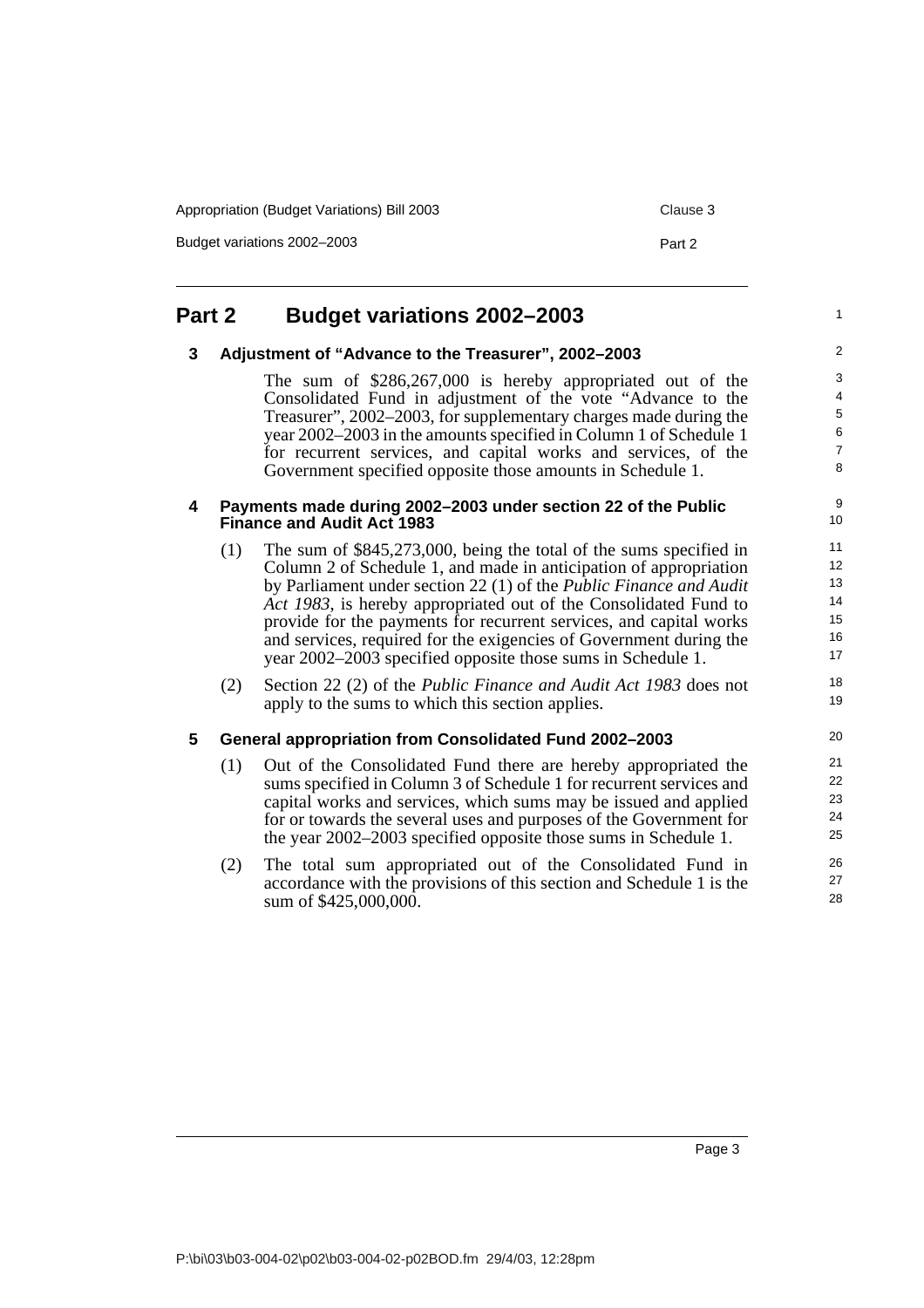Clause 6 Appropriation (Budget Variations) Bill 2003

Part 3 Budget variations 2001–2002

#### <span id="page-9-1"></span><span id="page-9-0"></span>**Part 3 Budget variations 2001–2002**

#### **6 Adjustment of "Advance to the Treasurer", 2001–2002**

The sum of \$212,806,000 is hereby appropriated out of the Consolidated Fund in adjustment of the vote "Advance to the Treasurer", 2001–2002, for supplementary charges made during the year 2001–2002 in the amounts specified in Column 1 of Schedule 2 for recurrent services and capital works and services of the Government specified in relation to those amounts in Schedule 2.

1

#### <span id="page-9-2"></span>**7 Payments made during 2001–2002 under section 22 of the Public Finance and Audit Act 1983**

- (1) The sum of \$1,184,463,000, being the total of the sums specified in Column 2 of Schedule 2, and made in anticipation of appropriation by Parliament under section 22 (1) of the *Public Finance and Audit Act 1983*, is hereby appropriated out of the Consolidated Fund to provide for payments for recurrent services and capital works and services required for the exigencies of Government during the year 2001–2002 specified opposite those sums in Schedule 2.
- (2) Section 22 (2) of the *Public Finance and Audit Act 1983* does not apply to the sums to which this section applies.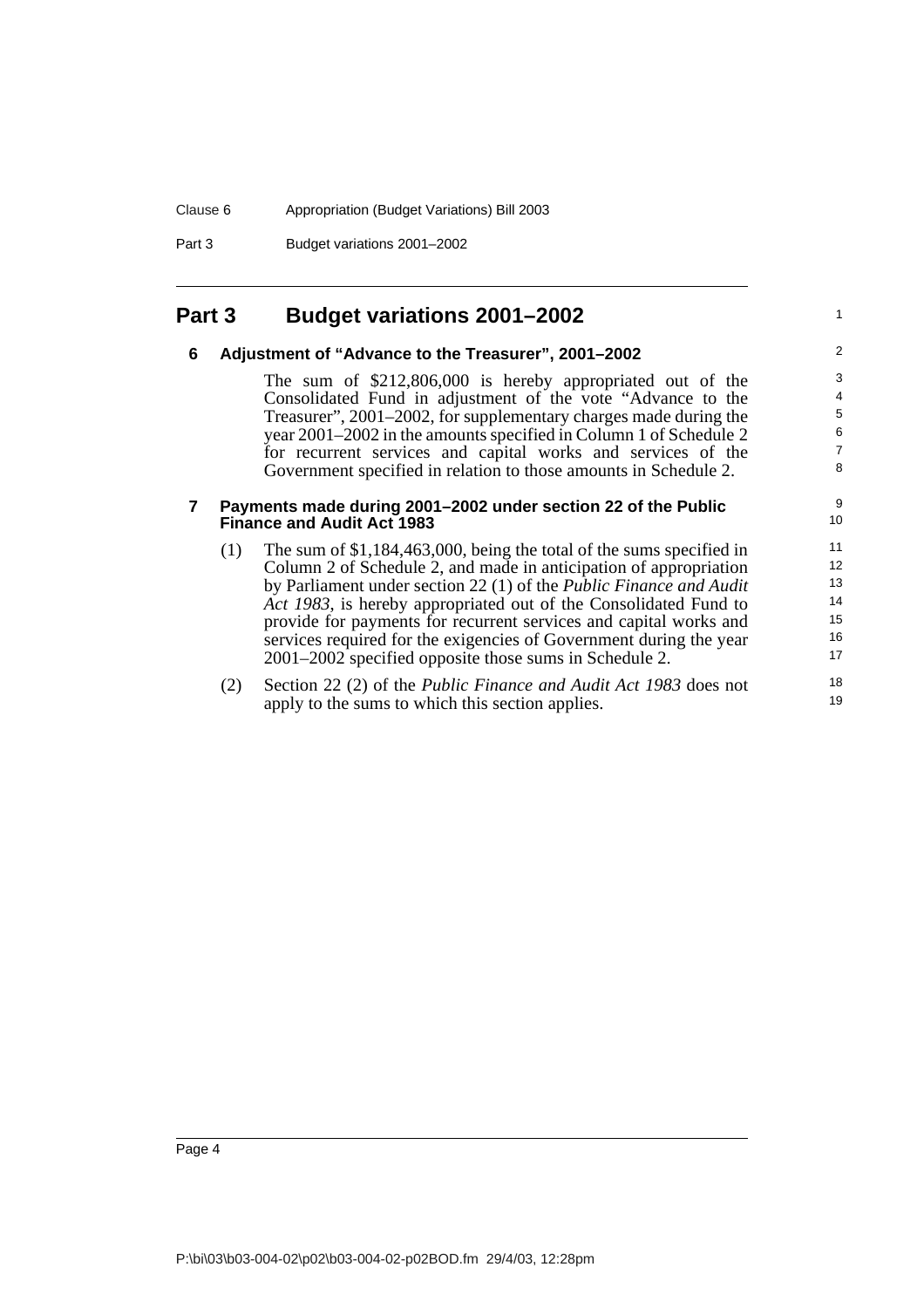Appropriation (Budget Variations) Bill 2003 Clause 8

General **Part 4** 

<span id="page-10-4"></span><span id="page-10-3"></span><span id="page-10-2"></span><span id="page-10-1"></span><span id="page-10-0"></span>

| Part 4 |                                  |               | <b>General</b>                                                                                                                                                                                                                                                                            | 1                          |
|--------|----------------------------------|---------------|-------------------------------------------------------------------------------------------------------------------------------------------------------------------------------------------------------------------------------------------------------------------------------------------|----------------------------|
| 8      | <b>Additional appropriations</b> |               |                                                                                                                                                                                                                                                                                           | 2                          |
|        |                                  |               | The sums appropriated by this Act are in addition to any other sums<br>that may have been appropriated.                                                                                                                                                                                   | 3<br>$\overline{4}$        |
| 9      |                                  |               | <b>Operation of Act</b>                                                                                                                                                                                                                                                                   | 5                          |
|        | (1)                              |               | This Act is to be construed as if it formed part of the <i>Appropriation</i><br>Act 2002.                                                                                                                                                                                                 | 6<br>$\overline{7}$        |
|        | (2)                              |               | This Act is an Appropriation Act for the purposes of section 21A of<br>the Public Finance and Audit Act 1983.                                                                                                                                                                             | 8<br>9                     |
|        | (3)                              |               | The issue and payment before the date of assent to this Act out of<br>the Consolidated Fund of the whole or any part of the sums<br>appropriated by this Act is validated. This subsection applies<br>whether this Act is assented to during or after the year 2001–2002<br>or 2002-2003. | 10<br>11<br>12<br>13<br>14 |
| 10     |                                  |               | <b>Validation of expenditure</b>                                                                                                                                                                                                                                                          | 15                         |
|        | (1)                              |               | To the extent (if any) to which it may be necessary to do so, the<br>expenditure of any sum to which this Act applies before the date of<br>assent to this Act:                                                                                                                           | 16<br>17<br>18             |
|        |                                  | (a)           | is taken to have been validly approved at the time it was<br>approved, or was purported to have been approved, and                                                                                                                                                                        | 19<br>20                   |
|        |                                  | (b)           | is taken to have been validly made at the time it was made, or<br>purported to have been made,                                                                                                                                                                                            | 21<br>22                   |
|        |                                  |               | and thereafter to be, and to have been at all relevant times, validly<br>approved and made.                                                                                                                                                                                               | 23<br>24                   |
|        | (2)                              |               | This section does not authorise the appropriation or expenditure of<br>any sum specified in Column 3 of Schedule 1 before the date of<br>assent to this Act.                                                                                                                              | 25<br>26<br>27             |
| 11     |                                  | determination | Validation of certain interim payments pending Treasurer's                                                                                                                                                                                                                                | 28<br>29                   |
|        | (1)                              |               | This section applies to:                                                                                                                                                                                                                                                                  | 30                         |
|        |                                  | (a)           | expenditure committed or incurred by an officer of an<br>authority, and                                                                                                                                                                                                                   | 31<br>32                   |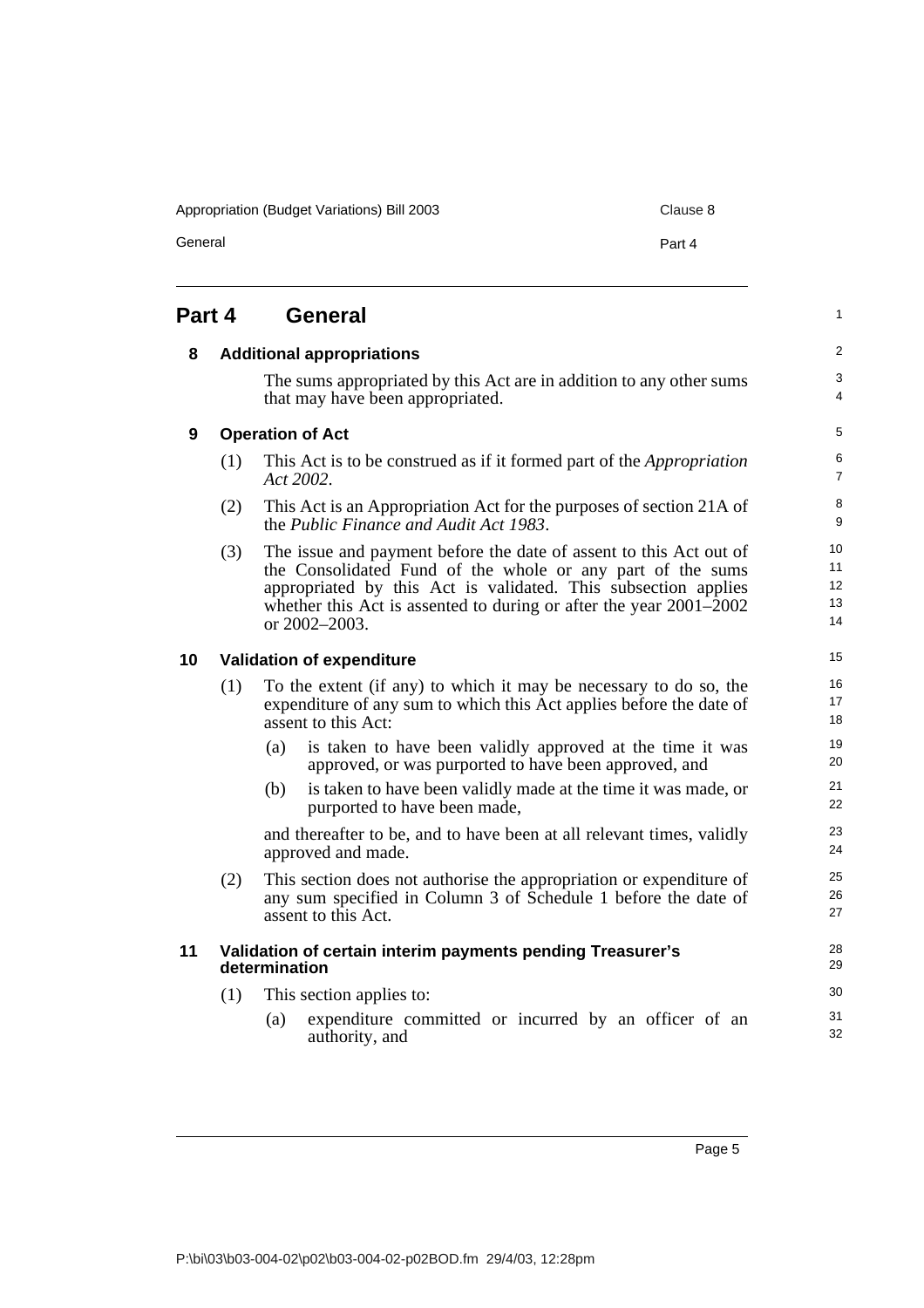#### Clause 11 Appropriation (Budget Variations) Bill 2003

Part 4 **General** 

(b) the payment of an account authorised by an officer of an authority,

on or after 2 April 2003 and before the making of a relevant determination by the Treasurer under section 24 of the *Public Finance and Audit Act 1983* which, in this section, is called *an interim payment*.

- (2) To the extent (if any) to which it may be necessary to do so, an interim payment:
	- (a) is taken to have been validly committed or incurred at the time it was committed or incurred, or purported to have been committed or incurred, and
	- (b) is taken to have been validly authorised and paid at the time it was authorised and paid, or purported to have been authorised and paid,

and thereafter to be, and to have been at all relevant times, validly committed, incurred, authorised and paid.

(3) In this section, *officer of an authority* has the same meaning as in the *Public Finance and Audit Act 1983*.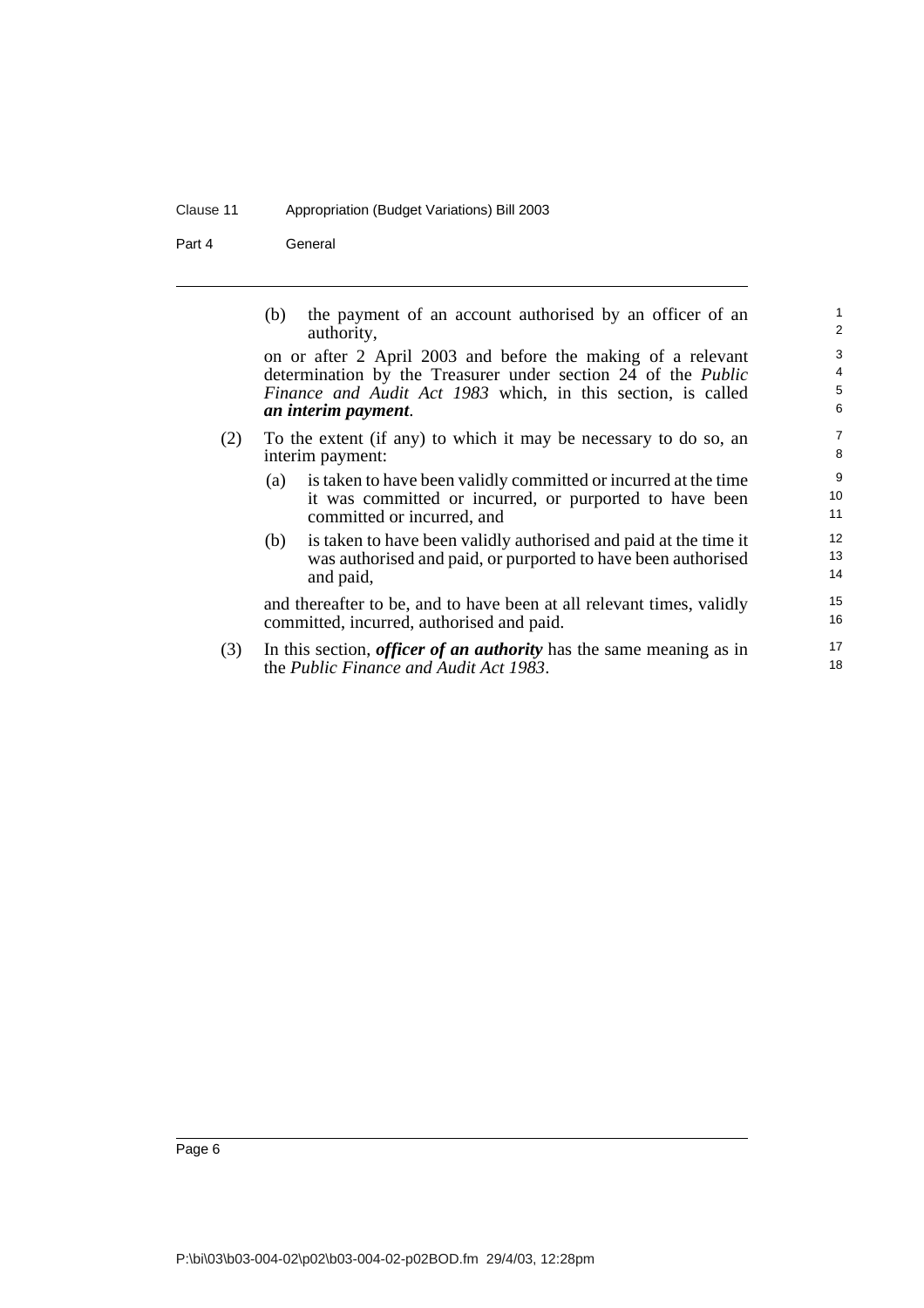Payments during 2002–2003 Schedule 1

## <span id="page-12-0"></span>**Schedule 1 Payments during 2002–2003**

(Sections 3, 4, 5 and 10 (2))

|              |                                 | Column 1                                          | Column <sub>2</sub>                             | Column <sub>3</sub>                          |
|--------------|---------------------------------|---------------------------------------------------|-------------------------------------------------|----------------------------------------------|
|              |                                 | Treasurer's<br>Advance<br><b>Amount</b><br>\$,000 | s.22<br><b>PF&amp;A Act</b><br>Amount<br>\$,000 | <b>Further</b><br>approp<br>Amount<br>\$,000 |
| $\mathbf{A}$ | THE LEGISLATURE                 |                                                   |                                                 |                                              |
|              | RECURRENT SERVICES              |                                                   |                                                 |                                              |
|              | <b>The Legislature</b>          |                                                   |                                                 |                                              |
|              | Electorate services             | 1,000                                             |                                                 |                                              |
|              | Relocate accommodation          | 1,383                                             |                                                 |                                              |
|              | Total The Legislature           | 2,383                                             |                                                 |                                              |
|              | <b>TOTAL-RECURRENT SERVICES</b> | 2,383                                             |                                                 |                                              |
|              | <b>TOTAL—THE LEGISLATURE</b>    | 2,383                                             |                                                 |                                              |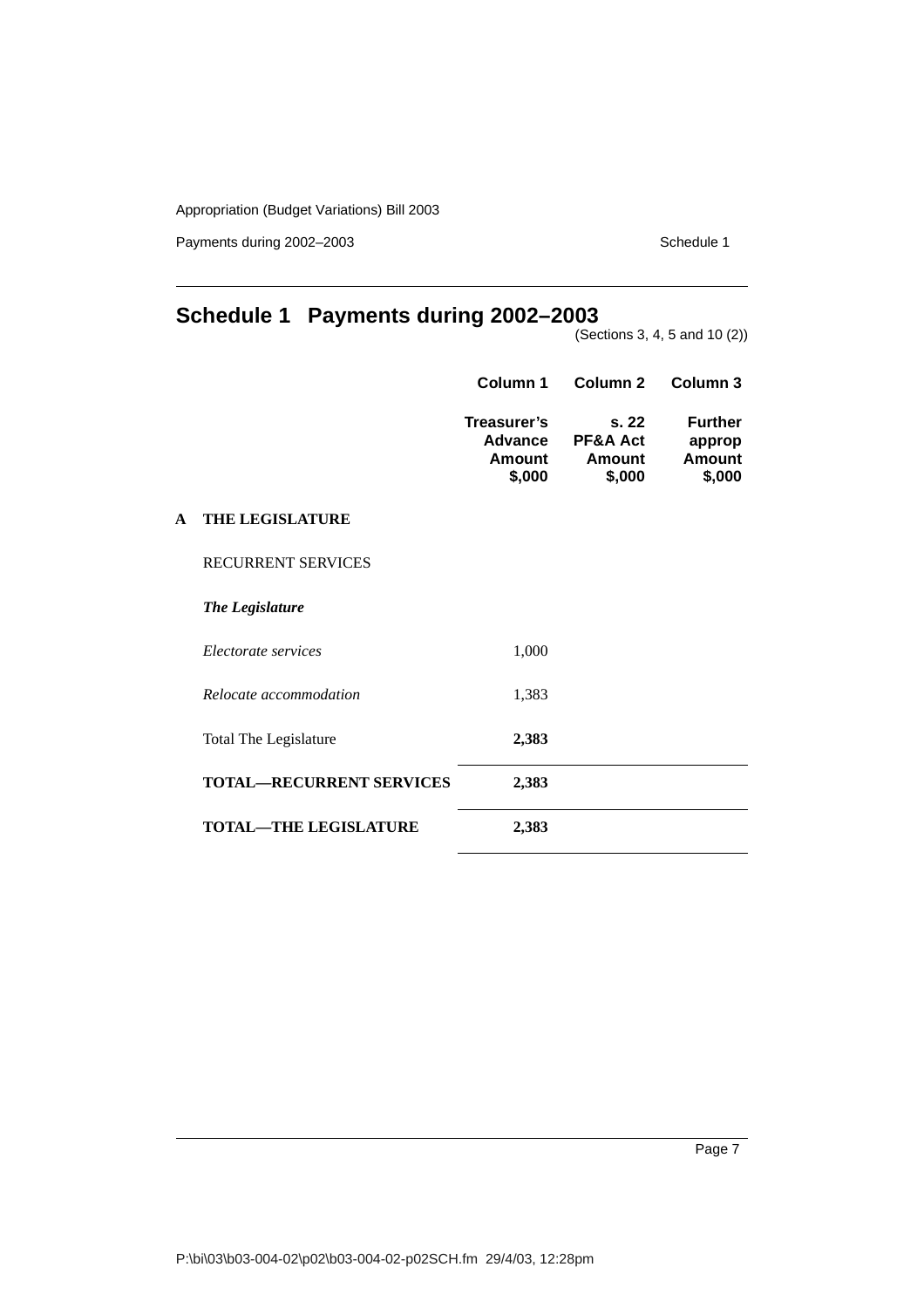Schedule 1 Payments during 2002–2003

|   |                                                                                 | Column 1                                                 | Column <sub>2</sub>                          | Column 3                                            |
|---|---------------------------------------------------------------------------------|----------------------------------------------------------|----------------------------------------------|-----------------------------------------------------|
|   |                                                                                 | Treasurer's<br><b>Advance</b><br><b>Amount</b><br>\$,000 | s. 22<br>PF&A Act<br><b>Amount</b><br>\$,000 | <b>Further</b><br>approp<br><b>Amount</b><br>\$,000 |
| B | PREMIER, MINISTER FOR THE<br><b>ARTS AND MINISTER FOR</b><br><b>CITIZENSHIP</b> |                                                          |                                              |                                                     |
|   | <b>RECURRENT SERVICES</b>                                                       |                                                          |                                              |                                                     |
|   | The Cabinet Office                                                              |                                                          |                                              |                                                     |
|   | <b>NSW Contribution to Ministerial</b><br>Council on Drug Strategy              | 118                                                      |                                              |                                                     |
|   | <b>Total The Cabinet Office</b>                                                 | 118                                                      |                                              |                                                     |
|   | <b>Commission for Children and Young</b><br>People                              |                                                          |                                              |                                                     |
|   | Community education activities                                                  | 192                                                      |                                              |                                                     |
|   | Total Community for Children and<br>Young People                                | 192                                                      |                                              |                                                     |
|   | <b>Independent Pricing and Regulatory</b><br><b>Tribunal</b>                    |                                                          |                                              |                                                     |
|   | Full retail contestability functions                                            | 491                                                      |                                              |                                                     |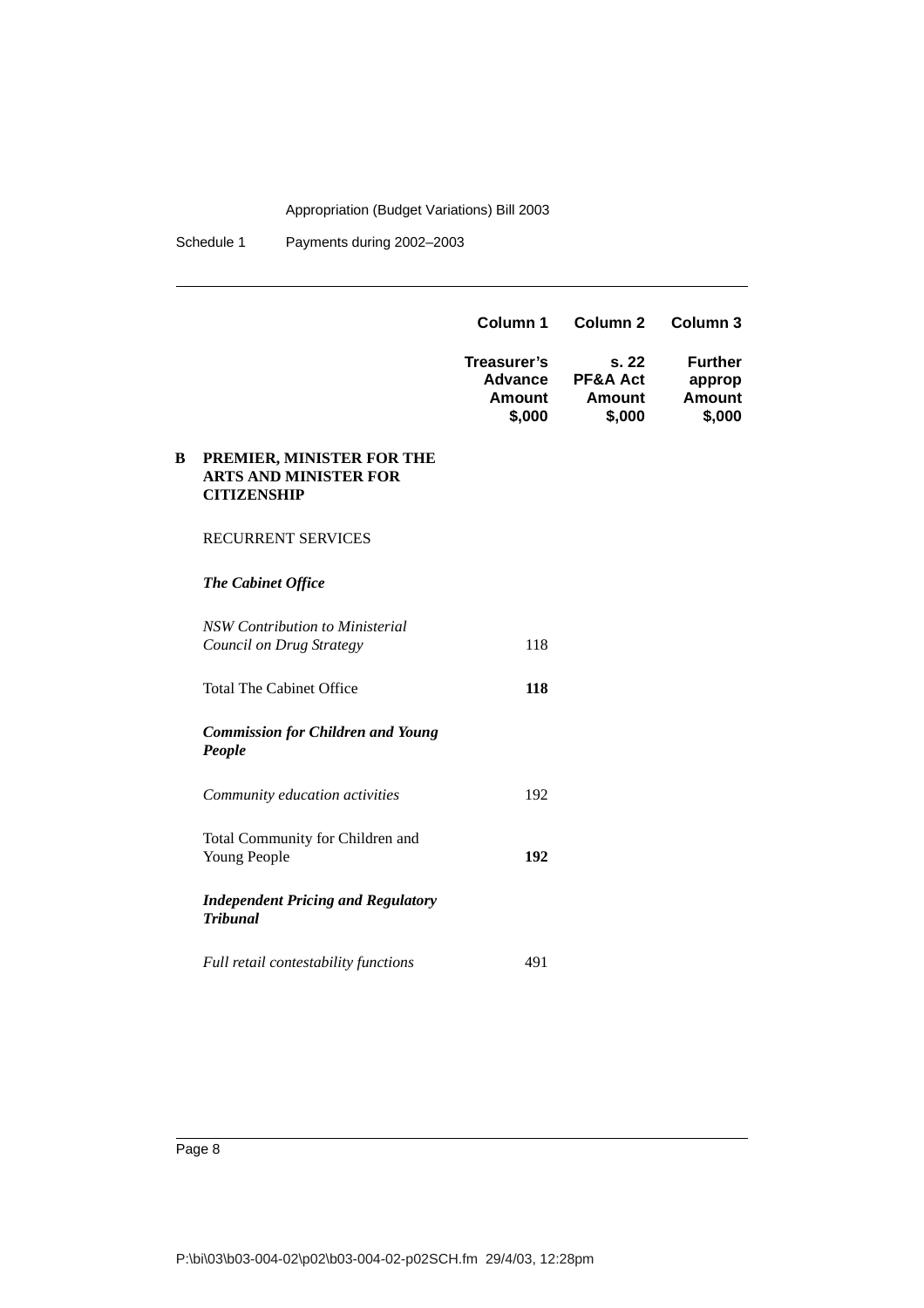Payments during 2002–2003 Schedule 1

|                                                                                   | Column 1                                          | Column <sub>2</sub>                          | Column 3                                            |
|-----------------------------------------------------------------------------------|---------------------------------------------------|----------------------------------------------|-----------------------------------------------------|
|                                                                                   | Treasurer's<br><b>Advance</b><br>Amount<br>\$,000 | s. 22<br>PF&A Act<br><b>Amount</b><br>\$,000 | <b>Further</b><br>approp<br><b>Amount</b><br>\$,000 |
| Regulation of greenhouse gas emission<br>targets                                  | 1,800                                             |                                              |                                                     |
| Total Independent Pricing and<br>Regulatory Tribunal                              | 2,291                                             |                                              |                                                     |
| <b>Ministry for the Arts</b>                                                      |                                                   |                                              |                                                     |
| Regional cultural infrastructure and<br>Opera House security                      | 6,000                                             |                                              |                                                     |
| The Sydney Festival                                                               | 200                                               |                                              |                                                     |
| Total Ministry for the Arts                                                       | 6,200                                             |                                              |                                                     |
| <b>Museum of Applied Arts and Sciences</b>                                        |                                                   |                                              |                                                     |
| Indigenous exhibition in Athens for<br>2004 Olympic Games                         | 100                                               |                                              |                                                     |
| Total Museum of Applied Arts and<br><b>Sciences</b>                               | 100                                               |                                              |                                                     |
| <b>Ombudsman's Office</b>                                                         |                                                   |                                              |                                                     |
| <b>Implement the Community Services</b><br><b>Legislation Amendment Bill 2002</b> | 328                                               |                                              |                                                     |
| Legislative reviews                                                               | 223                                               |                                              |                                                     |
|                                                                                   |                                                   |                                              |                                                     |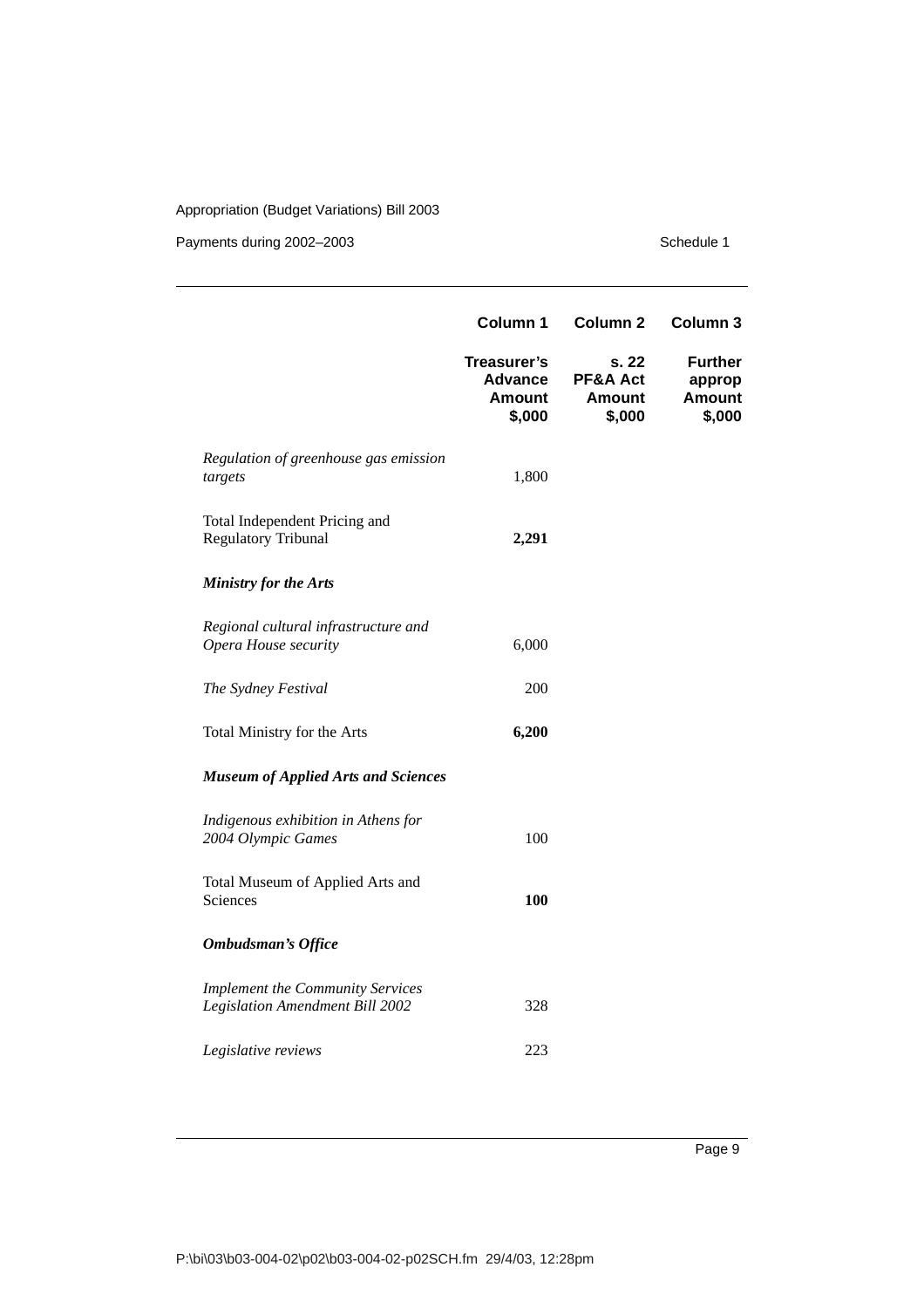Schedule 1 Payments during 2002–2003

|                                                          | Column 1                                          | Column <sub>2</sub>                         | Column 3                                            |
|----------------------------------------------------------|---------------------------------------------------|---------------------------------------------|-----------------------------------------------------|
|                                                          | Treasurer's<br>Advance<br><b>Amount</b><br>\$,000 | s.22<br>PF&A Act<br><b>Amount</b><br>\$,000 | <b>Further</b><br>approp<br><b>Amount</b><br>\$,000 |
| Relocation of the Community Services<br>Commission       | 100                                               |                                             |                                                     |
| Maintain Police Complaints and Case<br>Management system | 60                                                |                                             |                                                     |
| Total Ombudsman's Office                                 | 711                                               |                                             |                                                     |
| <b>Premier's Department</b>                              |                                                   |                                             |                                                     |
| Arts-based Drug Misuse Prevention<br>Program             | 388                                               |                                             |                                                     |
| Australian Red Cross Bali Appeal                         | 500                                               |                                             |                                                     |
| <b>Community Solutions Fund</b>                          | 1,803                                             |                                             |                                                     |
| <b>COPS 2 Steering Committee</b>                         | 250                                               |                                             |                                                     |
| Departmental savings taskforce                           | 1,400                                             |                                             |                                                     |
| Newcastle Steel-Austeel Project                          | 6,198                                             |                                             |                                                     |
| Occupational Health and Safety<br>improvement strategy   | 280                                               |                                             |                                                     |
| Redfern/Waterloo package of initiatives                  | 798                                               |                                             |                                                     |
| <b>Shared Corporate Services Strategy</b>                | 5,900                                             |                                             |                                                     |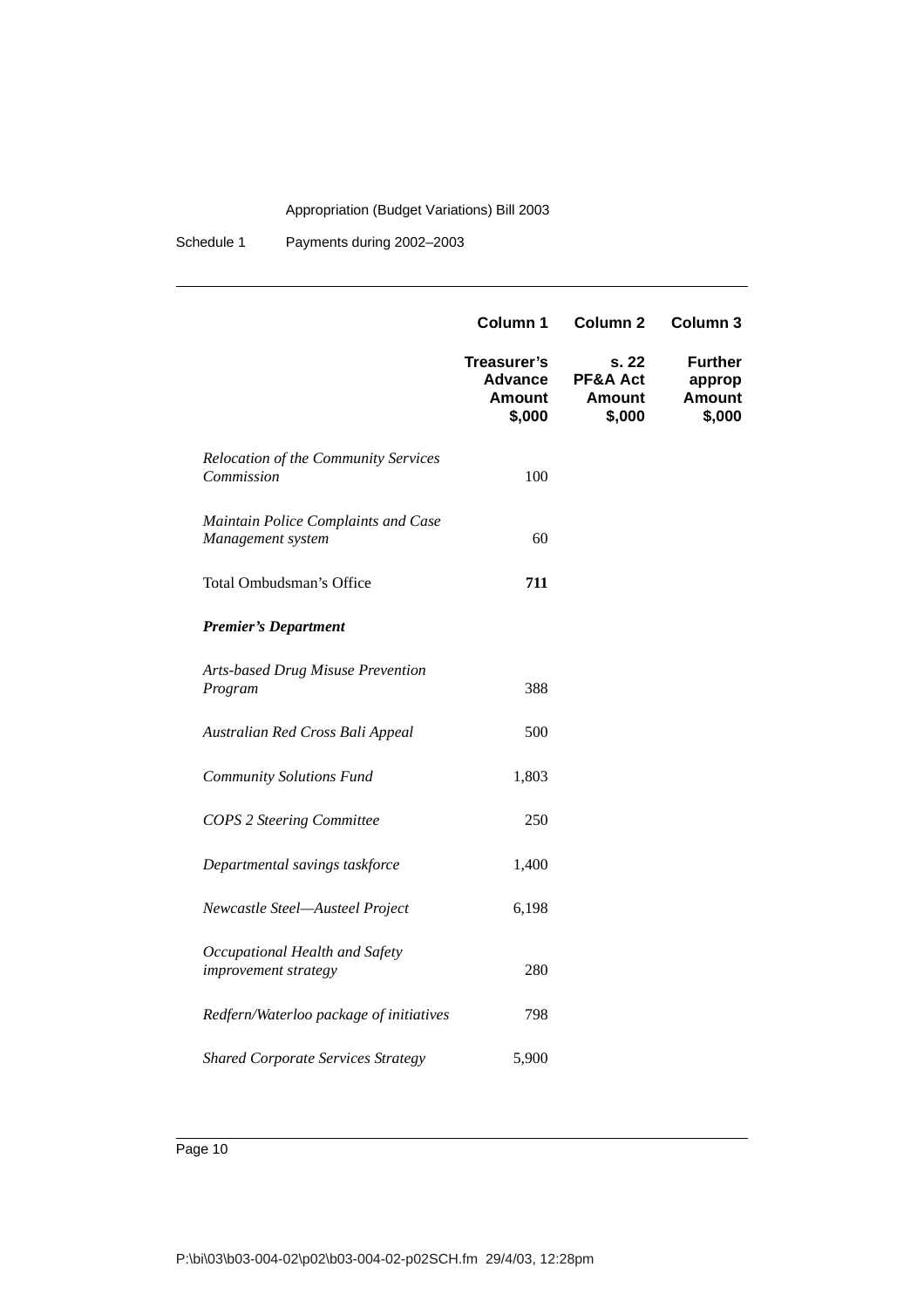Payments during 2002–2003 Schedule 1

|                                                          | Column 1                                                 | Column <sub>2</sub>                          | Column 3                                            |
|----------------------------------------------------------|----------------------------------------------------------|----------------------------------------------|-----------------------------------------------------|
|                                                          | Treasurer's<br><b>Advance</b><br><b>Amount</b><br>\$,000 | s. 22<br>PF&A Act<br><b>Amount</b><br>\$,000 | <b>Further</b><br>approp<br><b>Amount</b><br>\$,000 |
| Snowy region recovery from bushfire                      |                                                          | 1,700                                        |                                                     |
| Wyong Shire water and sewerage<br>pipeline refurbishment | 1,400                                                    |                                              |                                                     |
| <b>Austeel Project settlement</b>                        |                                                          | 5,510                                        |                                                     |
| Community Drug Information<br>Strategy-cannabis campaign | 545                                                      |                                              |                                                     |
| <b>Total Premier's Department</b>                        | 19,462                                                   | 7,210                                        |                                                     |
| <b>TOTAL-RECURRENT SERVICES</b>                          | 29,074                                                   | 7,210                                        |                                                     |
| <b>CAPITAL WORKS AND SERVICES</b>                        |                                                          |                                              |                                                     |
| <b>Art Gallery of New South Wales</b>                    |                                                          |                                              |                                                     |
| Gallery's building extensions                            | 1,700                                                    |                                              |                                                     |
| Removal of asbestos found during<br>construction         | 795                                                      |                                              |                                                     |
| Total Art Gallery of New South Wales                     | 2,495                                                    |                                              |                                                     |
| <b>Australian Museum</b>                                 |                                                          |                                              |                                                     |
| Development of Leichhardt<br>accommodation               | 1,807                                                    |                                              |                                                     |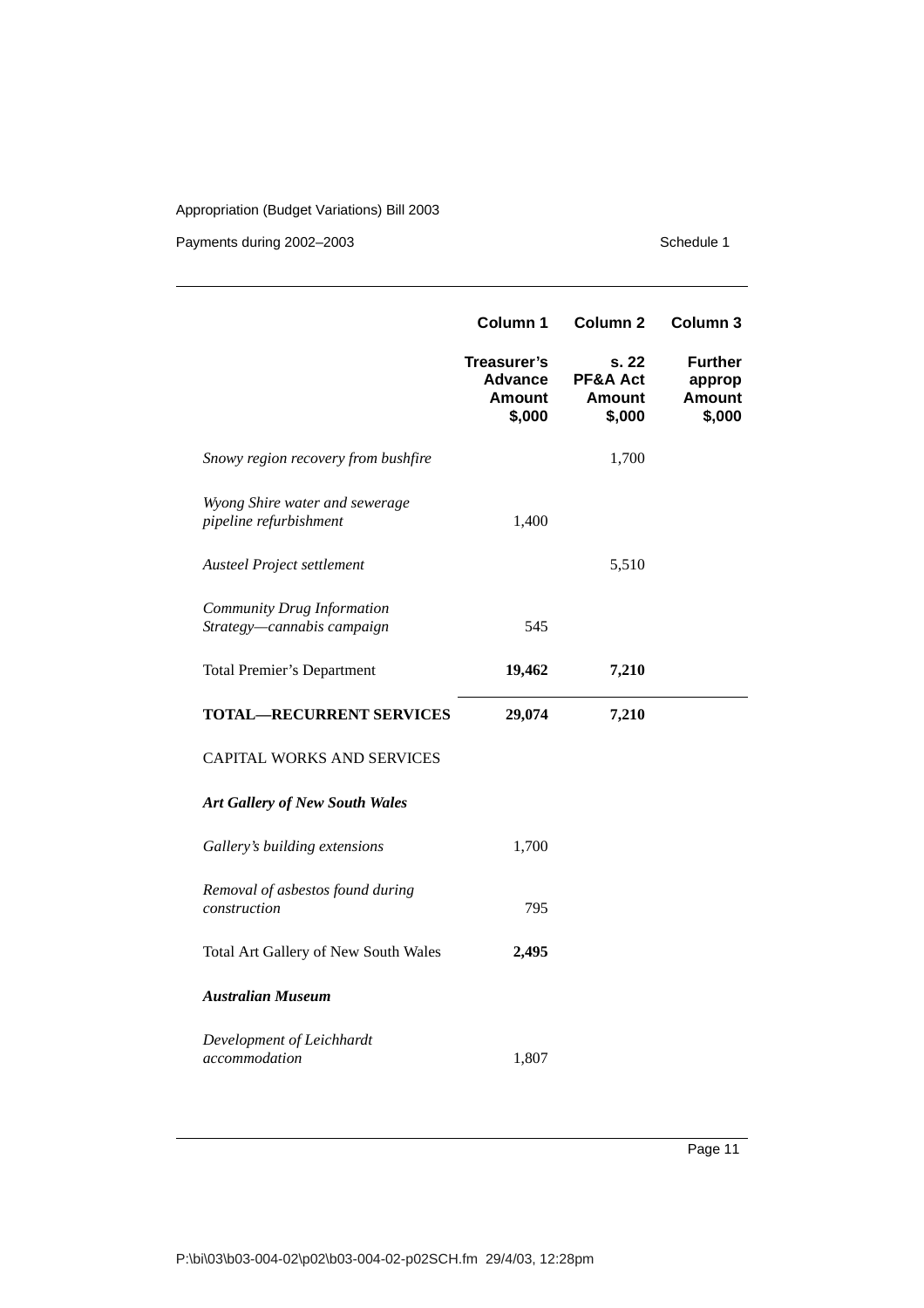Schedule 1 Payments during 2002–2003

|                                                              | Column 1                                   | Column <sub>2</sub>                          | Column 3                                            |
|--------------------------------------------------------------|--------------------------------------------|----------------------------------------------|-----------------------------------------------------|
|                                                              | Treasurer's<br>Advance<br>Amount<br>\$,000 | s. 22<br>PF&A Act<br><b>Amount</b><br>\$,000 | <b>Further</b><br>approp<br><b>Amount</b><br>\$,000 |
| <b>Integrated Collection Management</b><br>System project    | 270                                        |                                              |                                                     |
| <b>Total Australian Museum</b>                               | 2,077                                      |                                              |                                                     |
| <b>Independent Pricing and Regulatory</b><br><b>Tribunal</b> |                                            |                                              |                                                     |
| Regulation of greenhouse gas emission<br>targets             | 108                                        |                                              |                                                     |
| Total Independent Pricing and<br>Regulatory Tribunal         | 108                                        |                                              |                                                     |
| <b>Ministry for the Arts</b>                                 |                                            |                                              |                                                     |
| Construction of sound proofed studio at<br>Leichhardt        | 725                                        |                                              |                                                     |
| Walsh Bay Redevelopment project-<br>management fees          | 939                                        |                                              |                                                     |
| Total Ministry for the Arts                                  | 1,664                                      |                                              |                                                     |
| <b>Ombudsman's Office</b>                                    |                                            |                                              |                                                     |
| Relocation of the Community Service<br>Commission            | 1,040                                      |                                              |                                                     |
| Total Ombudsman's Office                                     | 1,040                                      |                                              |                                                     |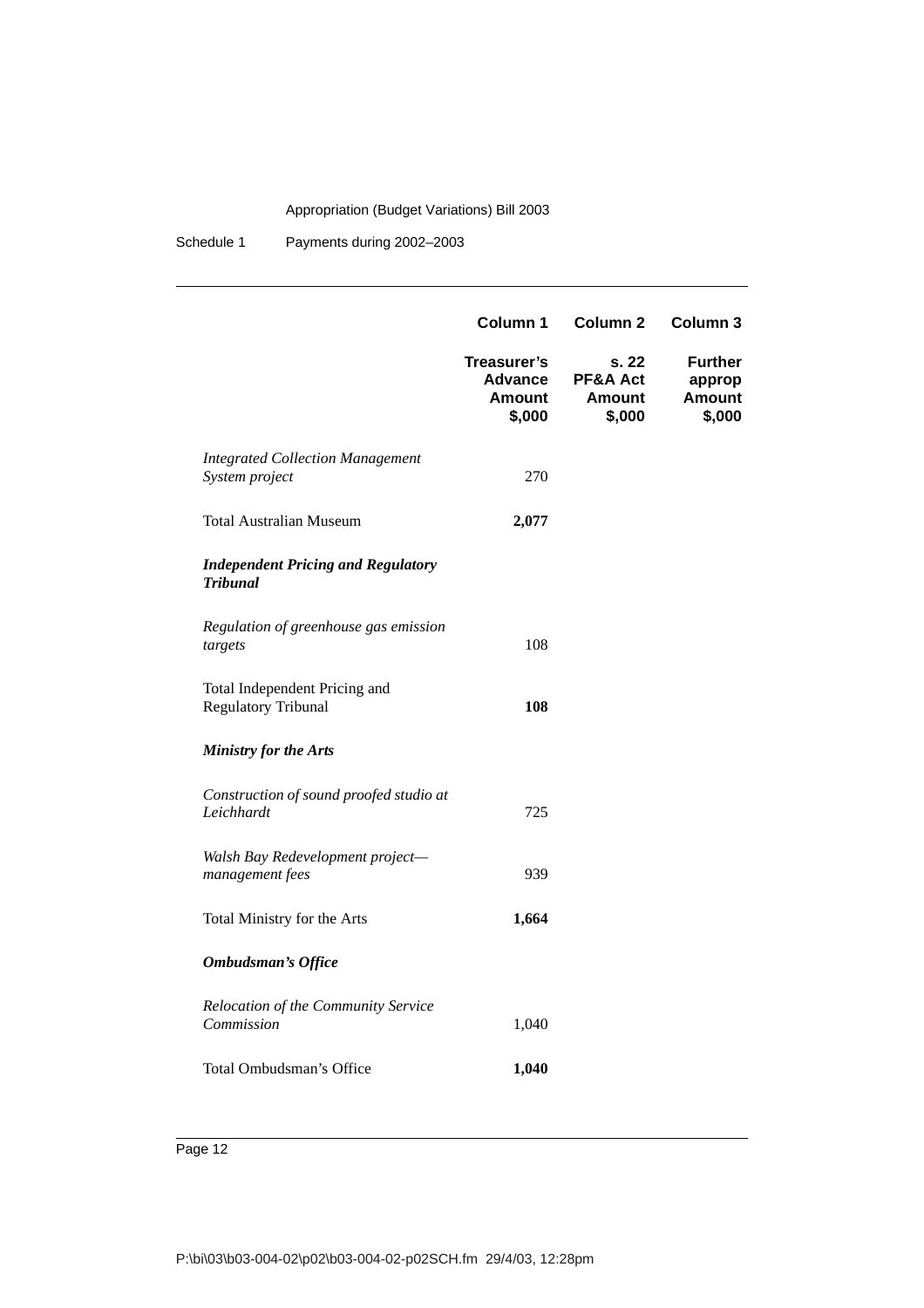Payments during 2002–2003 Schedule 1

|                                                                                              | Column 1                                   | Column <sub>2</sub>                             | Column <sub>3</sub>                                 |
|----------------------------------------------------------------------------------------------|--------------------------------------------|-------------------------------------------------|-----------------------------------------------------|
|                                                                                              | Treasurer's<br>Advance<br>Amount<br>\$,000 | s.22<br><b>PF&amp;A Act</b><br>Amount<br>\$,000 | <b>Further</b><br>approp<br><b>Amount</b><br>\$,000 |
| <b>Premier's Department</b>                                                                  |                                            |                                                 |                                                     |
| Governor Macquarie Tower security<br>upgrade                                                 | 1,000                                      |                                                 |                                                     |
| <b>Total Premier's Department</b>                                                            | 1,000                                      |                                                 |                                                     |
| <b>State Electoral Office</b>                                                                |                                            |                                                 |                                                     |
| Election system upgrade                                                                      | 517                                        |                                                 |                                                     |
| <b>Total State Electoral Office</b>                                                          | 517                                        |                                                 |                                                     |
| <b>TOTAL—CAPITAL WORKS AND</b><br><b>SERVICES</b>                                            | 8,901                                      |                                                 |                                                     |
| <b>TOTAL-PREMIER, MINISTER</b><br><b>FOR THE ARTS AND MINISTER</b><br><b>FOR CITIZENSHIP</b> | 37,975                                     | 7,210                                           |                                                     |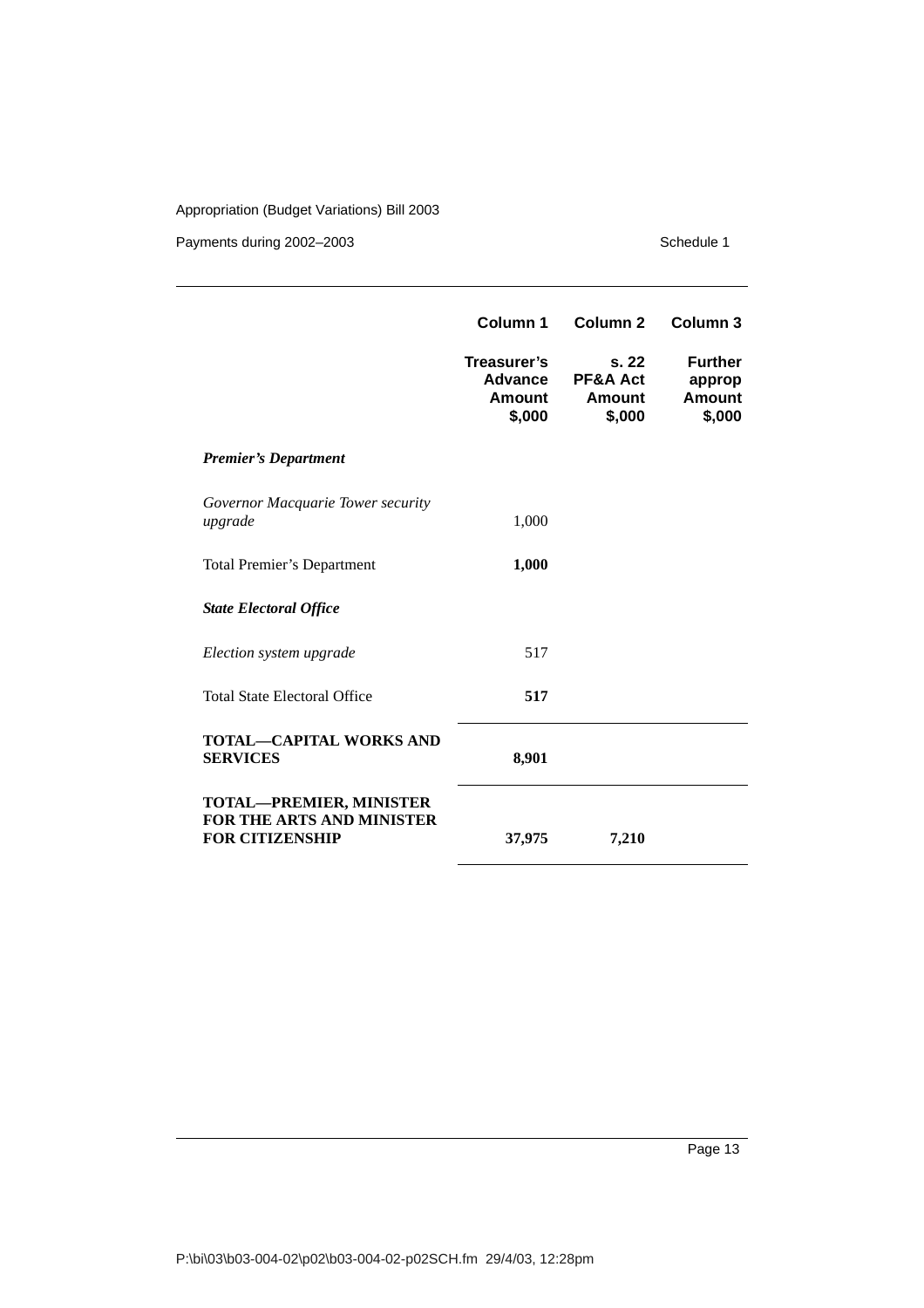Schedule 1 Payments during 2002–2003

|             |                                                                                          | Column <sub>1</sub>                               | Column <sub>2</sub>                          | Column <sub>3</sub>                          |
|-------------|------------------------------------------------------------------------------------------|---------------------------------------------------|----------------------------------------------|----------------------------------------------|
|             |                                                                                          | Treasurer's<br><b>Advance</b><br>Amount<br>\$,000 | s. 22<br>PF&A Act<br><b>Amount</b><br>\$,000 | <b>Further</b><br>approp<br>Amount<br>\$,000 |
| $\mathbf C$ | <b>MINISTER FOR AGRICULTURE</b><br><b>AND MINISTER FOR</b><br><b>CORRECTIVE SERVICES</b> |                                                   |                                              |                                              |
|             | RECURRENT SERVICES                                                                       |                                                   |                                              |                                              |
|             | <b>Department of Agriculture</b>                                                         |                                                   |                                              |                                              |
|             | Drought assistance package                                                               | 12,768                                            | 16,500                                       |                                              |
|             | Establish NSW Game Council                                                               | 500                                               |                                              |                                              |
|             | <b>Fire Ant Eradication Program</b>                                                      | 7,250                                             |                                              |                                              |
|             | Grant to RSPCA-Drought affected<br>animals                                               | 500                                               |                                              |                                              |
|             | New South Wales Grains Board<br>payment to growers                                       | 230                                               |                                              |                                              |
|             | <b>Total Department of Agriculture</b>                                                   | 21,248                                            | 16,500                                       |                                              |
|             | <b>Department of Corrective Services</b>                                                 |                                                   |                                              |                                              |
|             | <b>Extension of Parramatta Drug Court</b>                                                | 198                                               |                                              |                                              |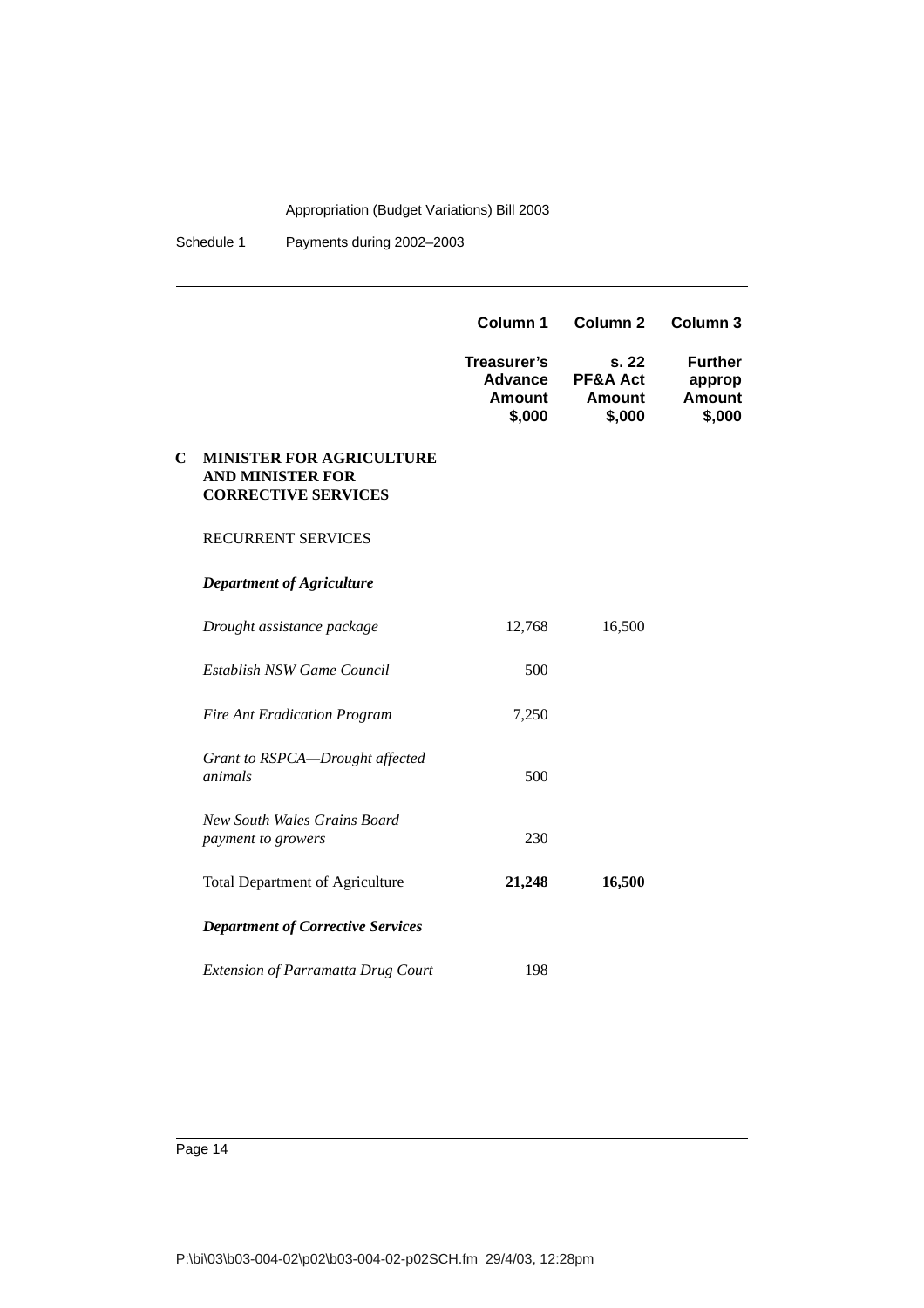Payments during 2002–2003 Schedule 1

|                                                                                                | Column <sub>1</sub>                               | Column <sub>2</sub>                         | Column <sub>3</sub>                                 |
|------------------------------------------------------------------------------------------------|---------------------------------------------------|---------------------------------------------|-----------------------------------------------------|
|                                                                                                | Treasurer's<br>Advance<br><b>Amount</b><br>\$,000 | s.22<br>PF&A Act<br><b>Amount</b><br>\$,000 | <b>Further</b><br>approp<br><b>Amount</b><br>\$,000 |
| Social and Community Services (SACS)<br>Award increase                                         | 57                                                |                                             |                                                     |
| <b>Total Department of Corrective</b><br><b>Services</b>                                       | 255                                               |                                             |                                                     |
| <b>TOTAL-RECURRENT SERVICES</b>                                                                | 21,503                                            | 16,500                                      |                                                     |
| <b>CAPITAL WORKS AND SERVICES</b>                                                              |                                                   |                                             |                                                     |
| <b>Department of Agriculture</b>                                                               |                                                   |                                             |                                                     |
| Upgrade information technology<br>systems                                                      | 753                                               |                                             |                                                     |
| <b>Total Department of Agriculture</b>                                                         | 753                                               |                                             |                                                     |
| <b>TOTAL-CAPITAL WORKS AND</b><br><b>SERVICES</b>                                              | 753                                               |                                             |                                                     |
| <b>TOTAL-MINISTER FOR</b><br><b>AGRICULTURE AND MINISTER</b><br><b>FOR CORRECTIVE SERVICES</b> | 22,256                                            | 16,500                                      |                                                     |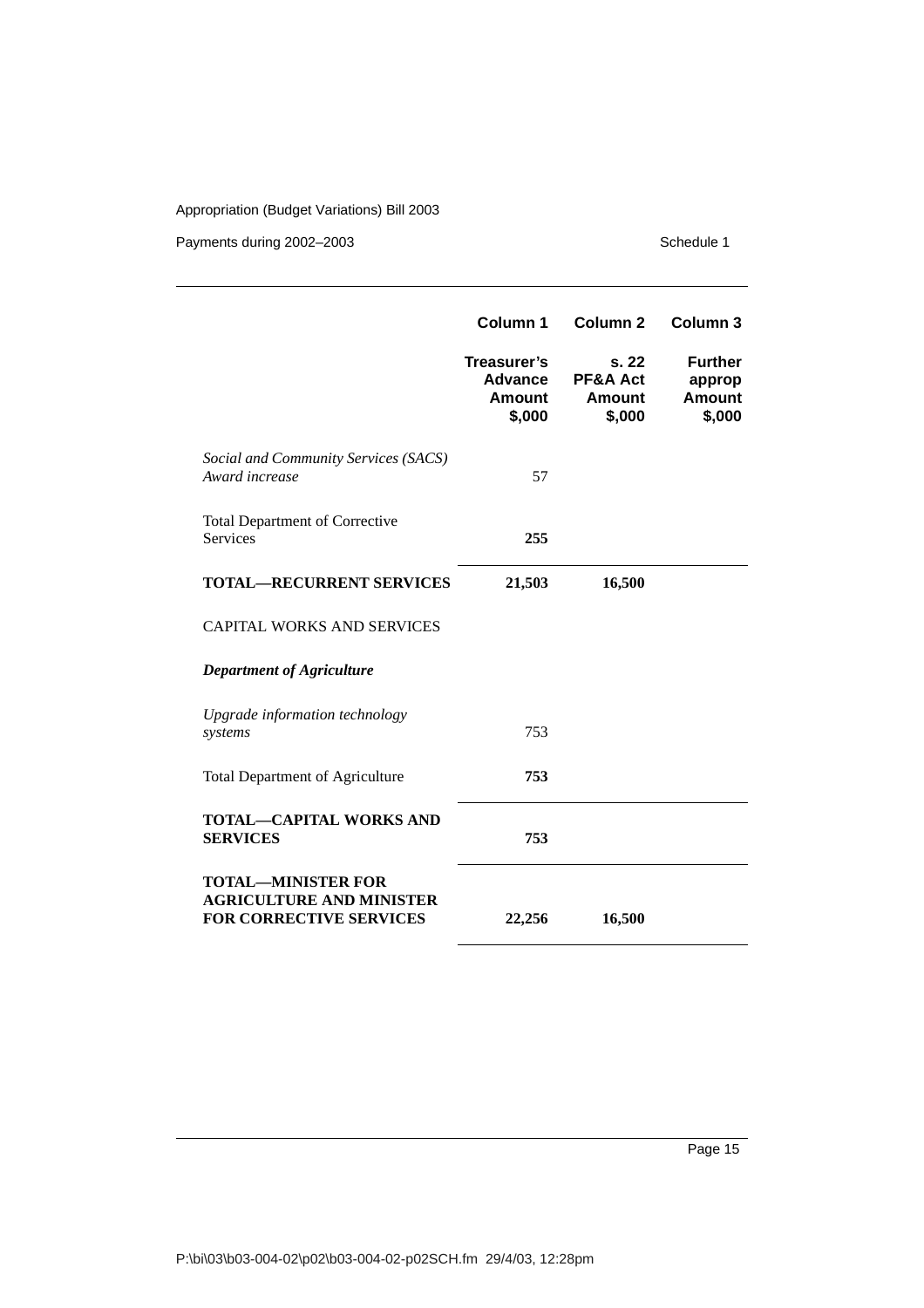Schedule 1 Payments during 2002–2003

|   |                                                                                                                                               | Column <sub>1</sub>                               | Column <sub>2</sub>                                    | Column <sub>3</sub>                                 |
|---|-----------------------------------------------------------------------------------------------------------------------------------------------|---------------------------------------------------|--------------------------------------------------------|-----------------------------------------------------|
|   |                                                                                                                                               | Treasurer's<br>Advance<br><b>Amount</b><br>\$,000 | s.22<br><b>PF&amp;A Act</b><br><b>Amount</b><br>\$,000 | <b>Further</b><br>approp<br><b>Amount</b><br>\$,000 |
| D | ATTORNEY GENERAL,<br><b>MINISTER FOR THE</b><br><b>ENVIRONMENT AND MINISTER</b><br>FOR EMERGENCY SERVICES                                     |                                                   |                                                        |                                                     |
|   | <b>RECURRENT SERVICES</b>                                                                                                                     |                                                   |                                                        |                                                     |
|   | <b>Attorney General's Department</b>                                                                                                          |                                                   |                                                        |                                                     |
|   | <b>Extension of Parramatta Drug Court</b>                                                                                                     | 489                                               |                                                        |                                                     |
|   | <b>Implement Community Services</b><br>Legislation Amendment Bill 2002                                                                        | 350                                               |                                                        |                                                     |
|   | Judges and related officers salary<br>increase                                                                                                | 1,707                                             |                                                        |                                                     |
|   | Representation by the Crown Solicitor's<br>Office on behalf of NSW agencies in<br>relation to the HIH Royal Commission<br>and Murraylink case |                                                   | 2,150                                                  |                                                     |
|   | Shortfall in operational funding for the<br>Office of the Protective Commissioner                                                             | 3,560                                             |                                                        |                                                     |
|   | <b>Total Attorney General's Department</b>                                                                                                    | 6,106                                             | 2,150                                                  |                                                     |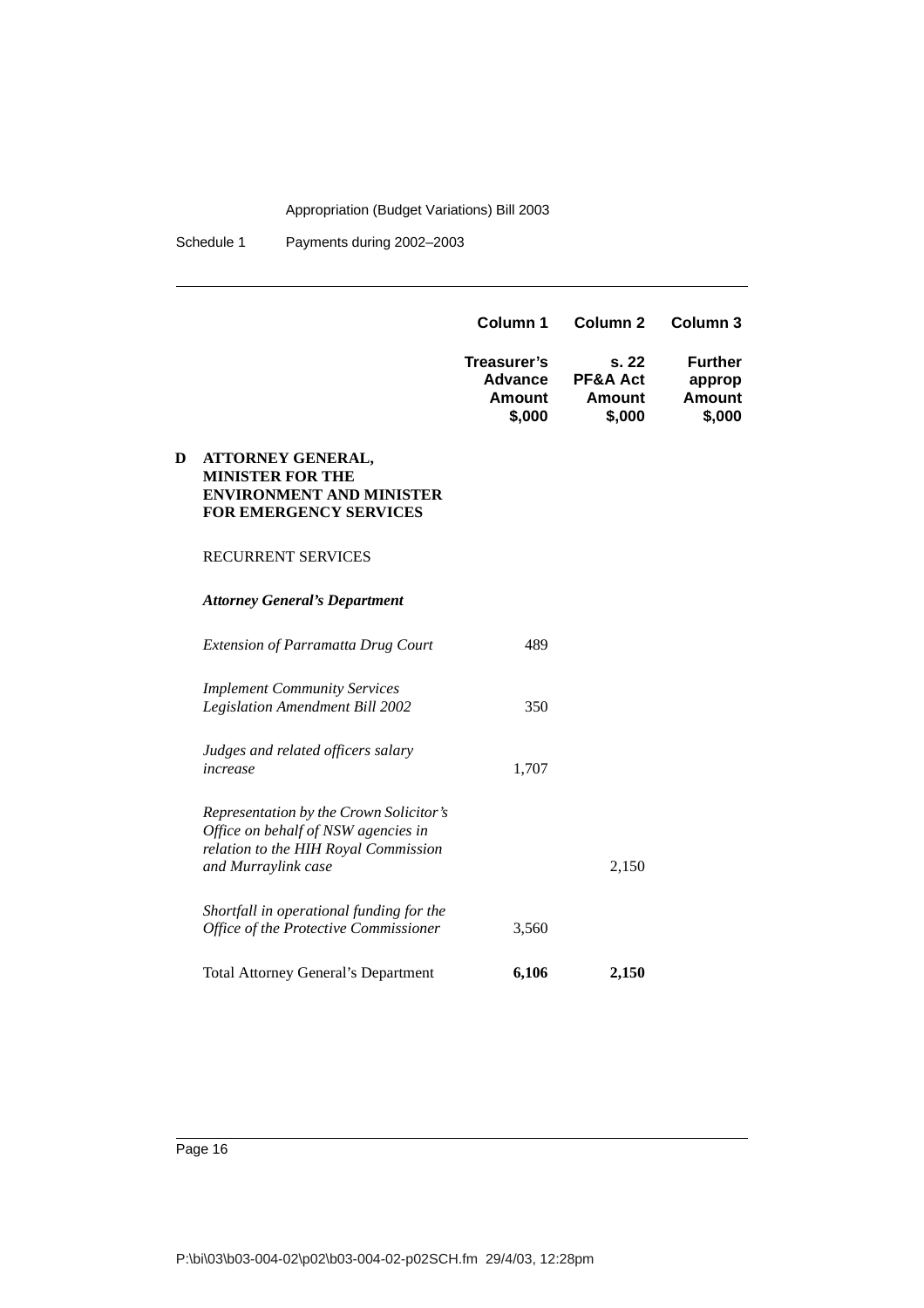Payments during 2002–2003 Schedule 1

|                                                                                      | Column 1                                   | Column <sub>2</sub>                          | Column 3                                            |
|--------------------------------------------------------------------------------------|--------------------------------------------|----------------------------------------------|-----------------------------------------------------|
|                                                                                      | Treasurer's<br>Advance<br>Amount<br>\$,000 | s. 22<br>PF&A Act<br><b>Amount</b><br>\$,000 | <b>Further</b><br>approp<br><b>Amount</b><br>\$,000 |
| <b>Department of Rural Fire Service</b>                                              |                                            |                                              |                                                     |
| Emergency management planning for<br>terrorist threats to critical<br>infrastructure | 645                                        |                                              |                                                     |
| Total Department of Rural Fire Service                                               | 645                                        |                                              |                                                     |
| <b>Environment Protection Authority</b>                                              |                                            |                                              |                                                     |
| New Ministerial responsibility-<br><b>Attorney General</b>                           | 307                                        |                                              |                                                     |
| <b>Total Environment Protection Authority</b>                                        | 307                                        |                                              |                                                     |
| <b>Judicial Commission of New South</b><br>Wales                                     |                                            |                                              |                                                     |
| <b>Conduct Division Inquiry</b>                                                      | 365                                        |                                              |                                                     |
| <b>Total Judicial Commission of New</b><br>South Wales                               | 365                                        |                                              |                                                     |
| <b>Legal Aid Commission of New South</b><br>Wales                                    |                                            |                                              |                                                     |
| <b>Extension of Parramatta Drug Court</b>                                            | 56                                         |                                              |                                                     |
| Total Legal Aid Commission of New<br><b>South Wales</b>                              | 56                                         |                                              |                                                     |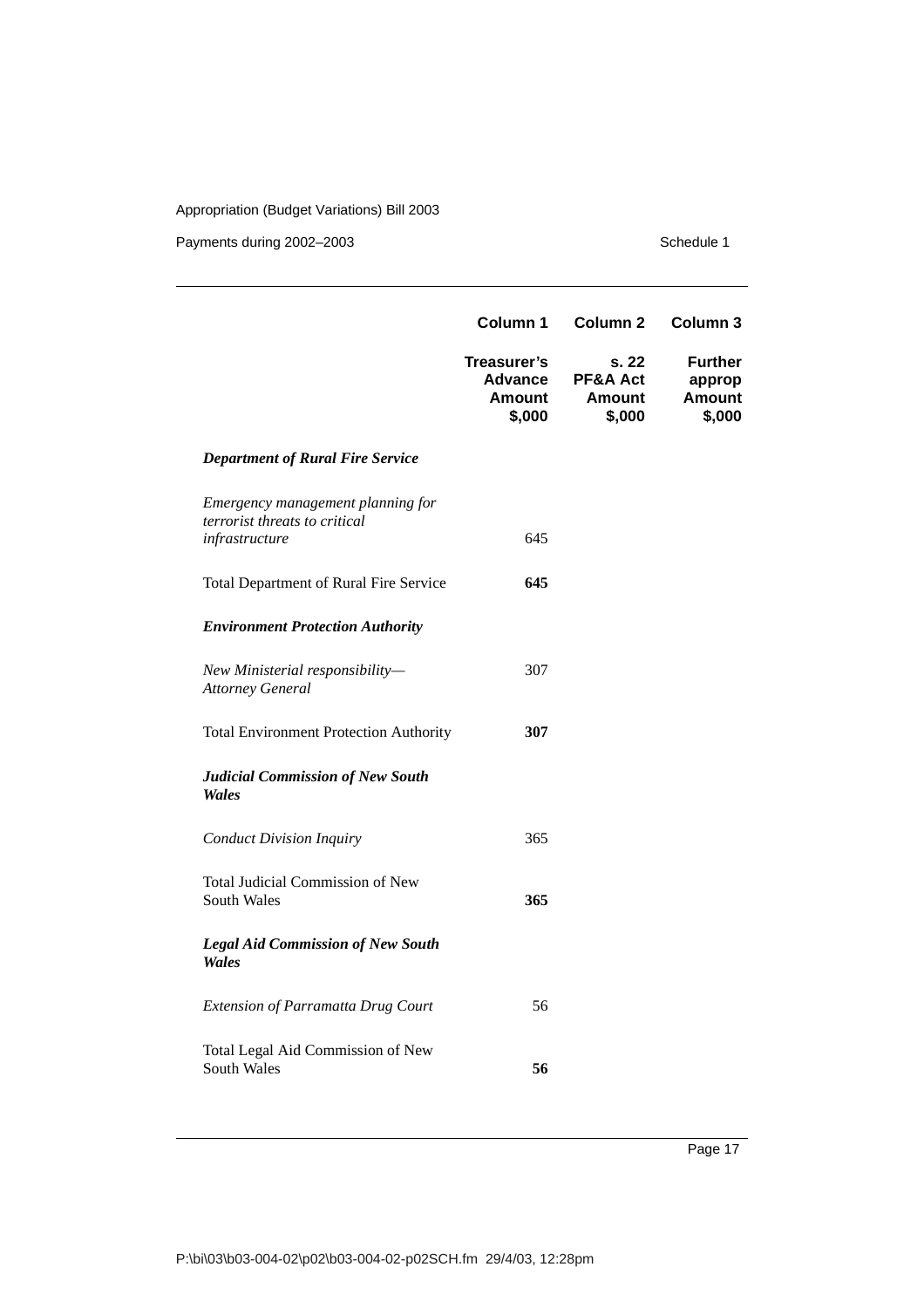Schedule 1 Payments during 2002–2003

|                                                                                 | Column 1                                          | Column <sub>2</sub>                          | Column 3                                            |
|---------------------------------------------------------------------------------|---------------------------------------------------|----------------------------------------------|-----------------------------------------------------|
|                                                                                 | Treasurer's<br><b>Advance</b><br>Amount<br>\$,000 | s. 22<br>PF&A Act<br><b>Amount</b><br>\$,000 | <b>Further</b><br>approp<br><b>Amount</b><br>\$,000 |
| <b>National Parks and Wildlife Service</b>                                      |                                                   |                                              |                                                     |
| Rehabilitation following bushfires in<br>Snowy region                           |                                                   | 500                                          |                                                     |
| Stand-by generator for Lord Howe<br><b>Island</b>                               | 90                                                |                                              |                                                     |
| Negotiations for Aboriginal Co-<br>management of Warrell Creek National<br>Park | 80                                                |                                              |                                                     |
| <b>Total National Parks and Wildlife</b><br>Service                             | 170                                               | 500                                          |                                                     |
| <b>New South Wales Fire Brigades</b>                                            |                                                   |                                              |                                                     |
| Implement additional counter-terrorism<br>measures                              | 370                                               |                                              |                                                     |
| <b>Total New South Wales Fire Brigades</b>                                      | 370                                               |                                              |                                                     |
| <b>Office of the Director of Public</b><br><b>Prosecutions</b>                  |                                                   |                                              |                                                     |
| Crown Prosecutors salary increase                                               | 648                                               |                                              |                                                     |
| Extension of Parramatta Drug Court                                              | 81                                                |                                              |                                                     |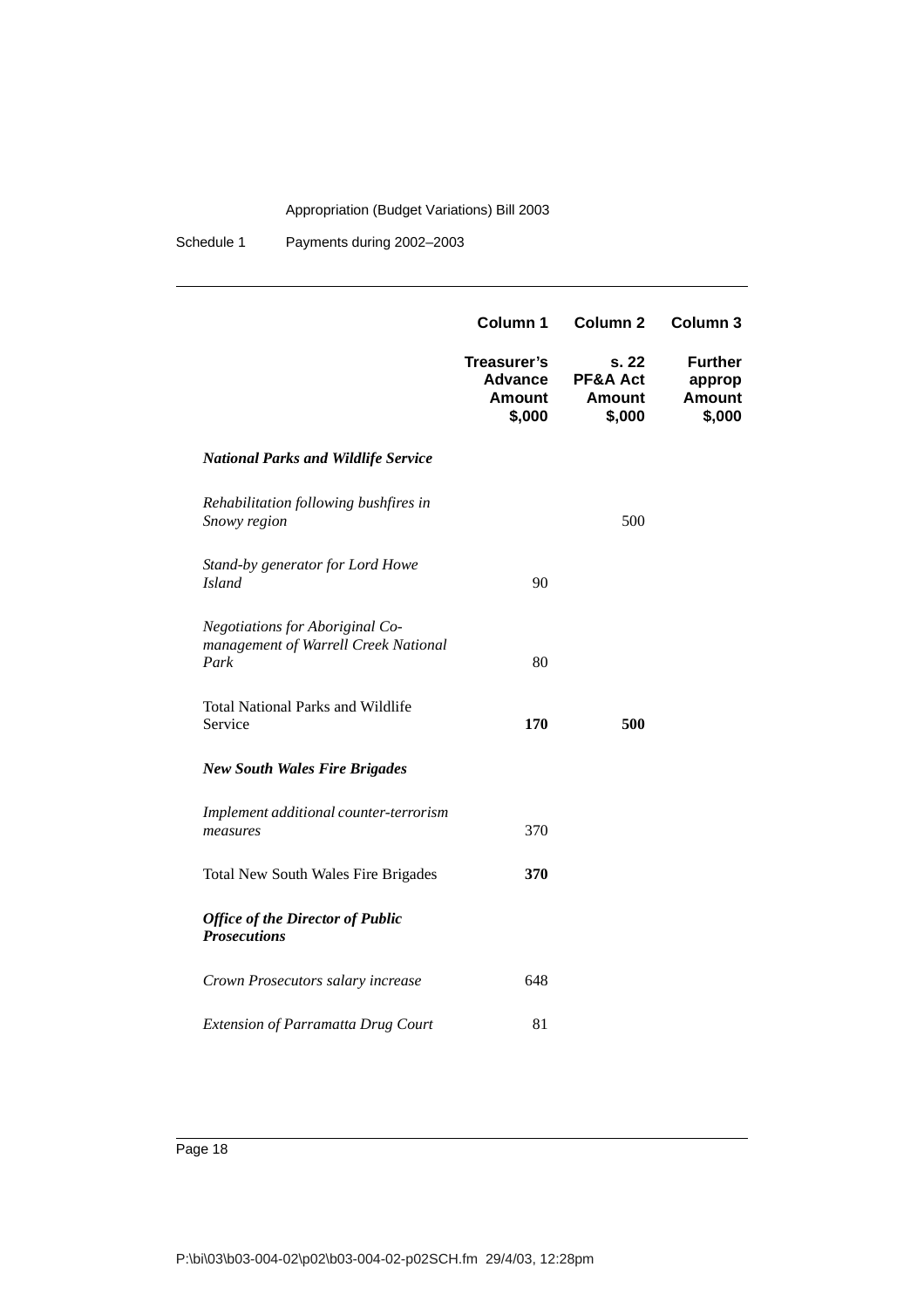Payments during 2002–2003 Schedule 1

|                                                                      | Column 1                                                 | Column <sub>2</sub>                          | Column 3                                            |
|----------------------------------------------------------------------|----------------------------------------------------------|----------------------------------------------|-----------------------------------------------------|
|                                                                      | Treasurer's<br><b>Advance</b><br><b>Amount</b><br>\$,000 | s. 22<br>PF&A Act<br><b>Amount</b><br>\$,000 | <b>Further</b><br>approp<br><b>Amount</b><br>\$,000 |
| Shortfall in operational funding                                     | 2,000                                                    |                                              |                                                     |
| Total Office of the Director of Public<br>Prosecutions               | 2,729                                                    |                                              |                                                     |
| <b>Royal Botanic Gardens and Domain</b><br><b>Trust</b>              |                                                          |                                              |                                                     |
| Settlement of Domain Car Park legal<br>dispute                       | 1,376                                                    |                                              |                                                     |
| Shortfall in operational funding                                     | 1,474                                                    |                                              |                                                     |
| Total Royal Botanic Gardens and<br>Domain Trust                      | 2,850                                                    |                                              |                                                     |
| <b>TOTAL-RECURRENT SERVICES</b>                                      | 13,598                                                   | 2,650                                        |                                                     |
| <b>CAPITAL WORKS AND SERVICES</b>                                    |                                                          |                                              |                                                     |
| <b>Department of Rural Fire Service</b>                              |                                                          |                                              |                                                     |
| Emergency aspects of terrorist threats<br>to critical infrastructure | 75                                                       |                                              |                                                     |
| Total Department of Rural Fire Service                               | 75                                                       |                                              |                                                     |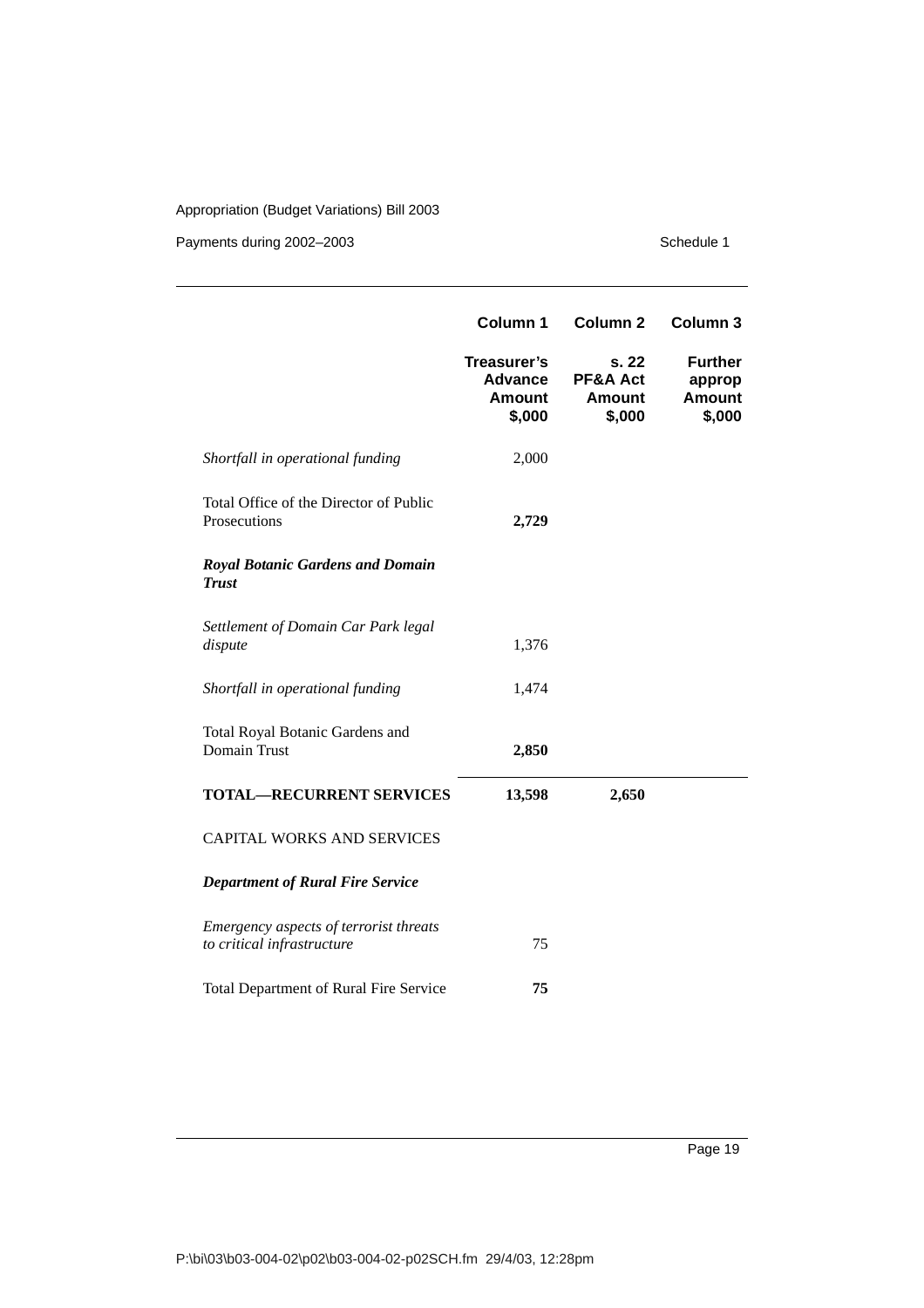Schedule 1 Payments during 2002–2003

|                                                                                                                        | Column <sub>1</sub>                               | Column <sub>2</sub>                             | Column 3                                            |
|------------------------------------------------------------------------------------------------------------------------|---------------------------------------------------|-------------------------------------------------|-----------------------------------------------------|
|                                                                                                                        | Treasurer's<br><b>Advance</b><br>Amount<br>\$,000 | s.22<br><b>PF&amp;A Act</b><br>Amount<br>\$,000 | <b>Further</b><br>approp<br><b>Amount</b><br>\$,000 |
| <b>Environment Protection Authority</b>                                                                                |                                                   |                                                 |                                                     |
| Complete construction of Lidcombe<br>laboratory facility                                                               | 1,711                                             |                                                 |                                                     |
| <b>Total Environment Protection Authority</b>                                                                          | 1,711                                             |                                                 |                                                     |
| <b>Office of the Director of Public</b><br><b>Prosecutions</b>                                                         |                                                   |                                                 |                                                     |
| Head Office refurbishment program                                                                                      | 740                                               |                                                 |                                                     |
| Total Office of the Director of Public<br>Prosecutions                                                                 | 740                                               |                                                 |                                                     |
| <b>TOTAL-CAPITAL WORKS AND</b><br><b>SERVICES</b>                                                                      | 2,526                                             |                                                 |                                                     |
| TOTAL-ATTORNEY GENERAL,<br><b>MINISTER FOR THE</b><br><b>ENVIRONMENT AND MINISTER</b><br><b>FOR EMERGENCY SERVICES</b> | 16,124                                            | 2,650                                           |                                                     |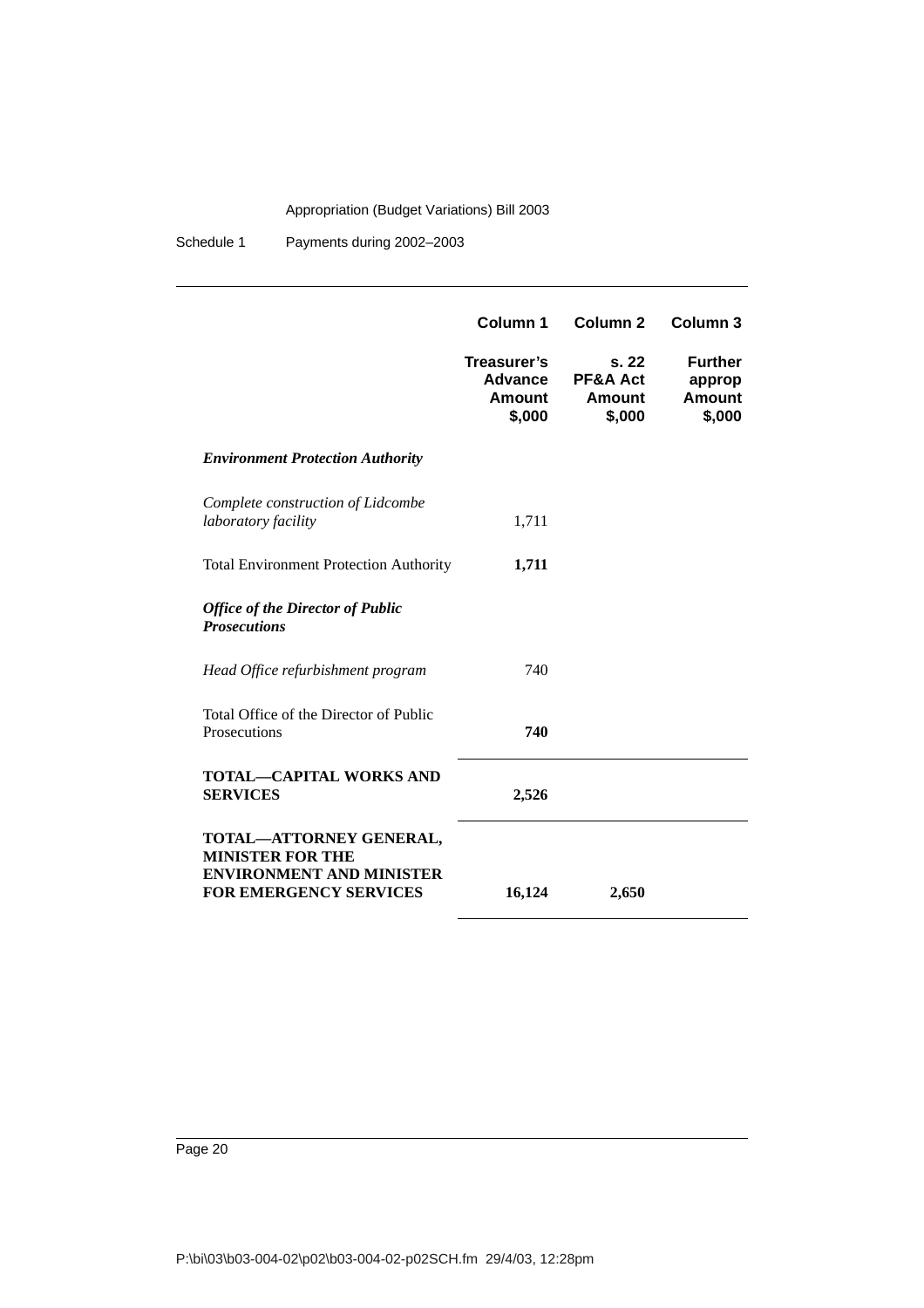Payments during 2002–2003 Schedule 1

|   |                                                                                                                                                       | Column 1                                          | Column <sub>2</sub>                                     | <b>Column 3</b>                                     |
|---|-------------------------------------------------------------------------------------------------------------------------------------------------------|---------------------------------------------------|---------------------------------------------------------|-----------------------------------------------------|
|   |                                                                                                                                                       | Treasurer's<br>Advance<br><b>Amount</b><br>\$,000 | s. 22<br><b>PF&amp;A Act</b><br><b>Amount</b><br>\$,000 | <b>Further</b><br>approp<br><b>Amount</b><br>\$,000 |
| E | MINISTER FOR COMMUNITY<br><b>SERVICES, MINISTER FOR</b><br><b>AGEING, MINISTER FOR</b><br><b>DISABILITY SERVICES AND</b><br><b>MINISTER FOR WOMEN</b> |                                                   |                                                         |                                                     |
|   | RECURRENT SERVICES                                                                                                                                    |                                                   |                                                         |                                                     |
|   | <b>Department for Women</b>                                                                                                                           |                                                   |                                                         |                                                     |
|   | Social and Community Services (SACS)<br>Award increase                                                                                                | 10                                                |                                                         |                                                     |
|   | <b>Total Department for Women</b>                                                                                                                     | 10                                                |                                                         |                                                     |
|   | Department of Ageing, Disability and<br><b>Home Care</b>                                                                                              |                                                   |                                                         |                                                     |
|   | Shortfall in operational funding                                                                                                                      | 10,400                                            |                                                         |                                                     |
|   | Home and Community Care NSW State<br>component                                                                                                        | 3,000                                             |                                                         |                                                     |
|   | Total Department of Ageing, Disability<br>and Home Care                                                                                               | 13,400                                            |                                                         |                                                     |
|   | <b>Department of Community Services</b>                                                                                                               |                                                   |                                                         |                                                     |
|   | Community Disaster Relief Fund-<br><b>Bushfires</b>                                                                                                   |                                                   | 1.500                                                   |                                                     |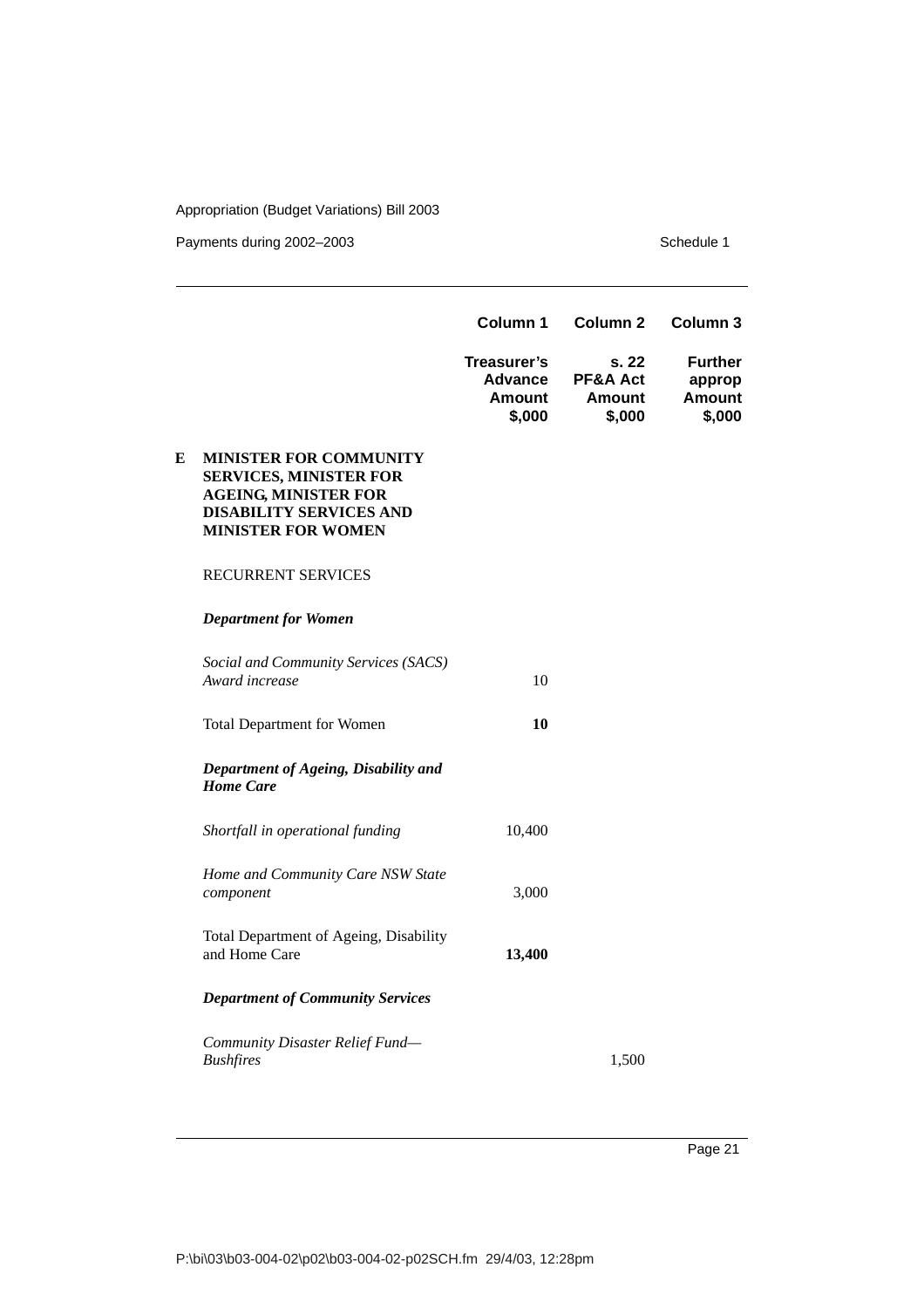Schedule 1 Payments during 2002–2003

|                                                        | Column 1                                                 | Column <sub>2</sub>                                     | Column 3                                            |
|--------------------------------------------------------|----------------------------------------------------------|---------------------------------------------------------|-----------------------------------------------------|
|                                                        | Treasurer's<br><b>Advance</b><br><b>Amount</b><br>\$,000 | s. 22<br><b>PF&amp;A Act</b><br><b>Amount</b><br>\$,000 | <b>Further</b><br>approp<br><b>Amount</b><br>\$,000 |
| Community Disaster Relief Fund-<br>Drought             |                                                          | 4,060                                                   |                                                     |
| Employment of additional 100<br>caseworkers            | 5,883                                                    |                                                         |                                                     |
| Maintain information and management<br>systems         | 2,164                                                    |                                                         |                                                     |
| Social and Community Services (SACS)<br>Award increase | 11,585                                                   |                                                         |                                                     |
| Community Based Residential Care                       |                                                          | 24,000                                                  |                                                     |
| Increase in Foster Care payments                       |                                                          | 7,000                                                   |                                                     |
| Build capacity and replace systems                     |                                                          | 20,403                                                  |                                                     |
| <b>Total Department of Community</b><br>Services       | 19,632                                                   | 56,963                                                  |                                                     |
| <b>TOTAL—RECURRENT SERVICES</b>                        | 33,042                                                   | 56,963                                                  |                                                     |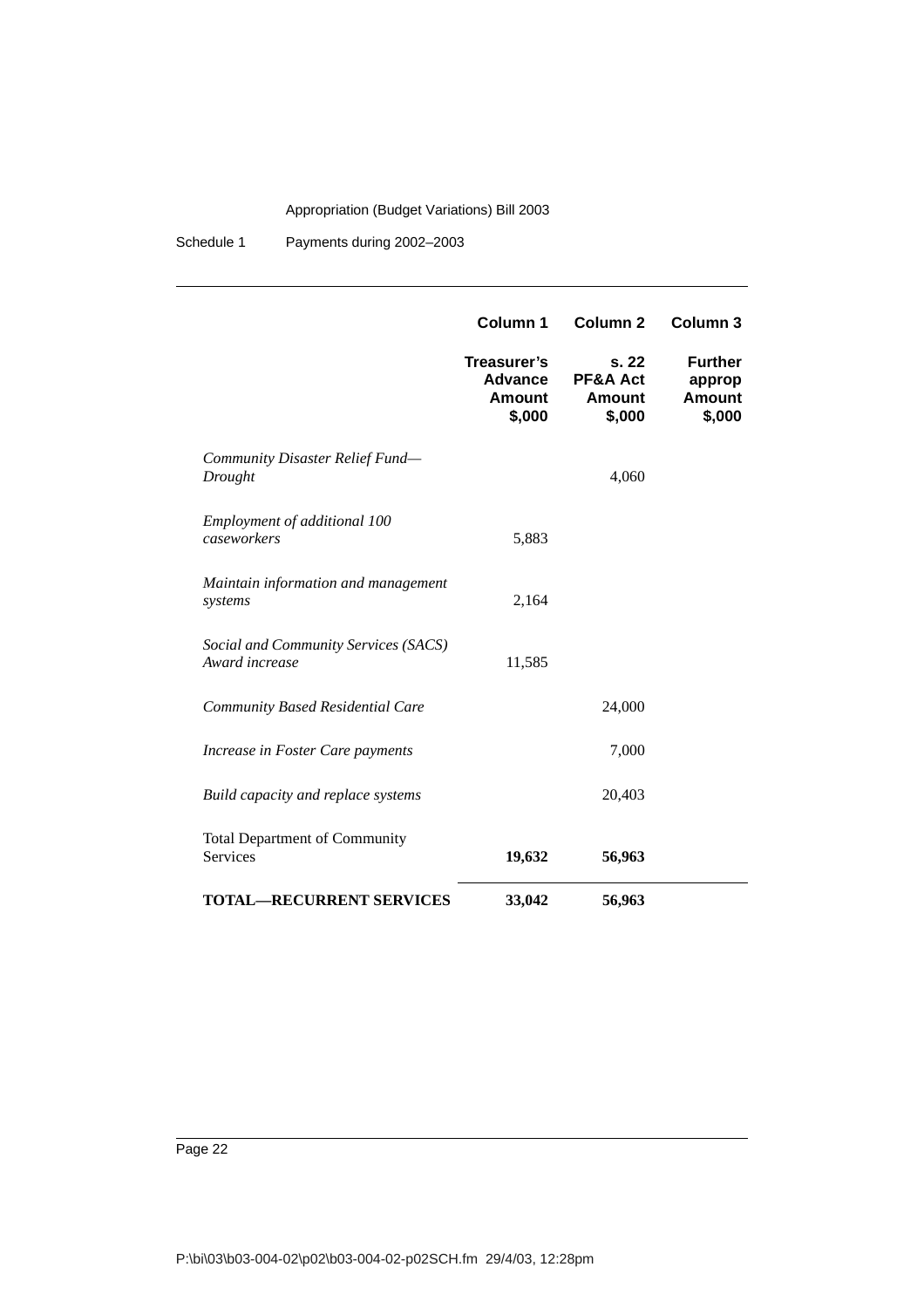Payments during 2002–2003 Schedule 1

|                                                                                                                                                                              | Column 1                                   | Column <sub>2</sub>                  | Column 3                                            |
|------------------------------------------------------------------------------------------------------------------------------------------------------------------------------|--------------------------------------------|--------------------------------------|-----------------------------------------------------|
|                                                                                                                                                                              | Treasurer's<br>Advance<br>Amount<br>\$,000 | s.22<br>PF&A Act<br>Amount<br>\$,000 | <b>Further</b><br>approp<br><b>Amount</b><br>\$,000 |
| <b>CAPITAL WORKS AND SERVICES</b>                                                                                                                                            |                                            |                                      |                                                     |
| <b>Department of Community Services</b>                                                                                                                                      |                                            |                                      |                                                     |
| Employment of additional 100<br>caseworkers                                                                                                                                  | 5,880                                      |                                      |                                                     |
| <b>Total Department of Community</b><br><b>Services</b>                                                                                                                      | 5,880                                      |                                      |                                                     |
| <b>TOTAL— CAPITAL WORKS AND</b><br><b>SERVICES</b>                                                                                                                           | 5,880                                      |                                      |                                                     |
| <b>TOTAL-MINISTER FOR</b><br><b>COMMUNITY SERVICES,</b><br><b>MINISTER FOR AGEING,</b><br><b>MINISTER FOR DISABILITY</b><br><b>SERVICES AND MINISTER FOR</b><br><b>WOMEN</b> | 38,922                                     | 56,963                               |                                                     |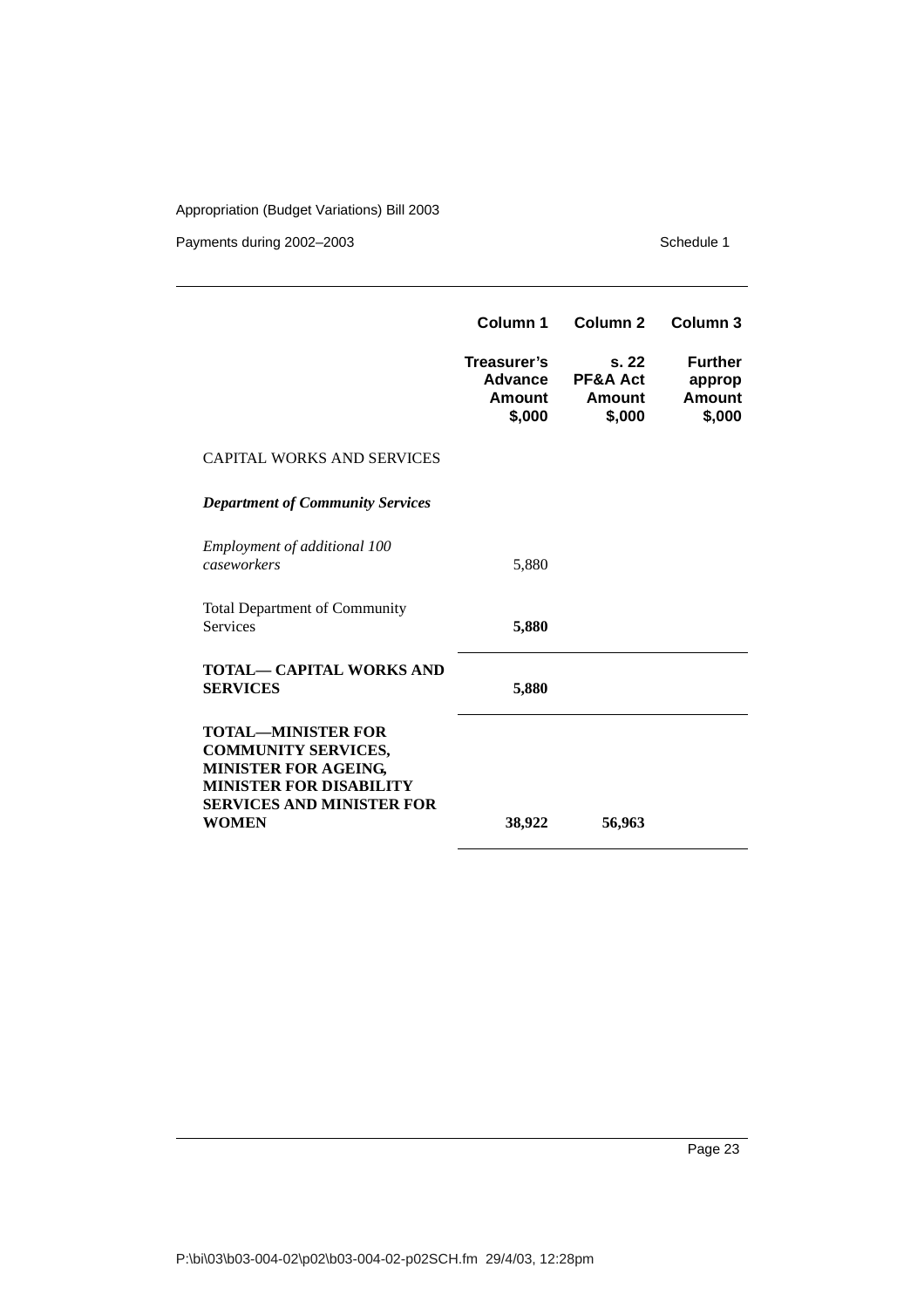Schedule 1 Payments during 2002–2003

|   |                                                                          | Column 1                                   | Column <sub>2</sub>                  | Column <sub>3</sub>                          |
|---|--------------------------------------------------------------------------|--------------------------------------------|--------------------------------------|----------------------------------------------|
|   |                                                                          | Treasurer's<br>Advance<br>Amount<br>\$,000 | s.22<br>PF&A Act<br>Amount<br>\$,000 | <b>Further</b><br>approp<br>Amount<br>\$,000 |
| F | <b>MINISTER FOR EDUCATION</b><br><b>AND TRAINING</b>                     |                                            |                                      |                                              |
|   | <b>RECURRENT SERVICES</b>                                                |                                            |                                      |                                              |
|   | <b>Department of Education and</b><br><b>Training</b>                    |                                            |                                      |                                              |
|   | Social and Community Services (SACS)<br>Award increase                   | 230                                        |                                      |                                              |
|   | Underestimation of school student<br>enrolment                           |                                            | 25,000                               |                                              |
|   | Cleaning contract, grants to non-<br>government schools and other grants | 27,699                                     |                                      |                                              |
|   | Total Department of Education and<br>Training                            | 27,929                                     | 25,000                               |                                              |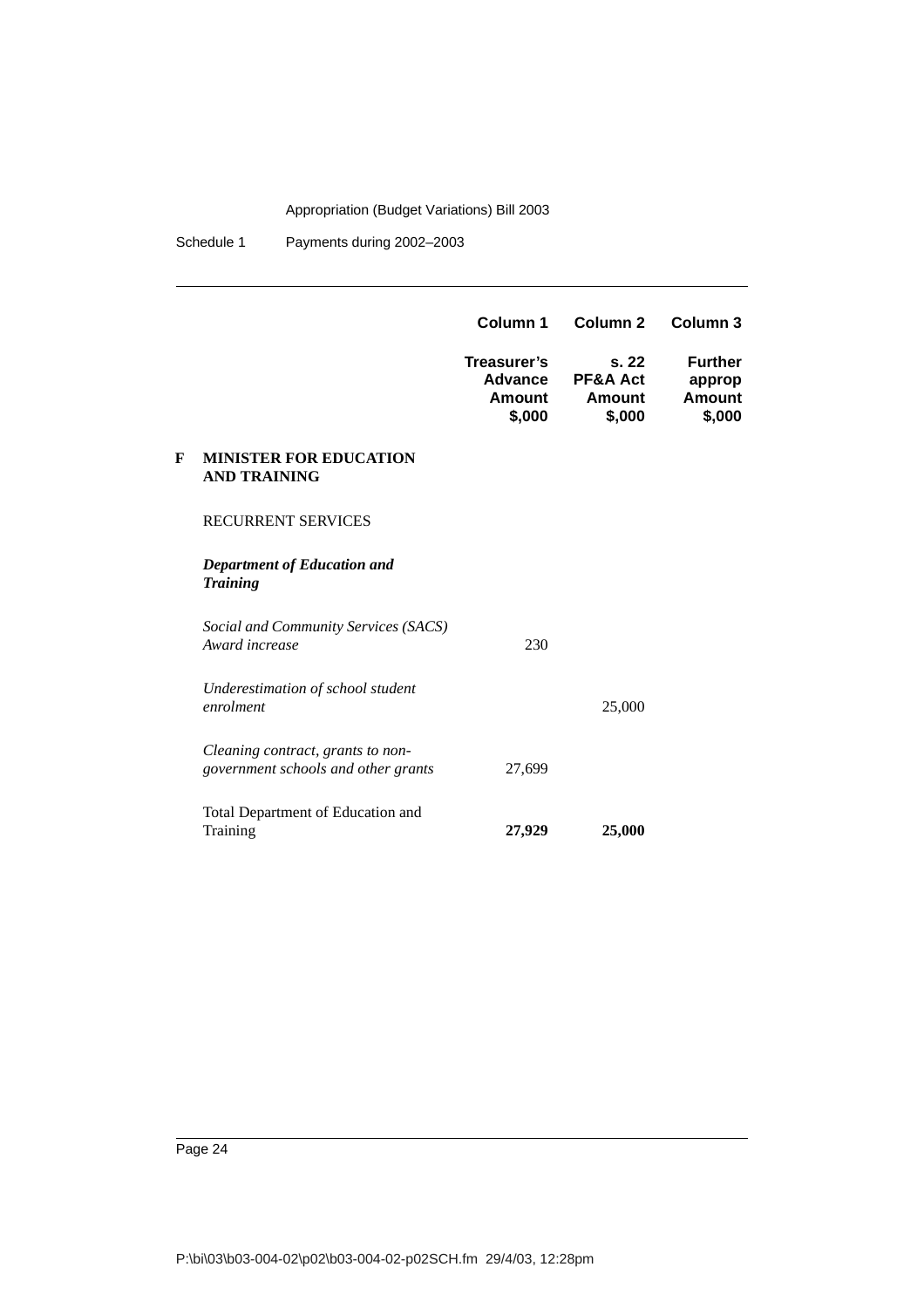Payments during 2002–2003 Schedule 1

|                                                                                                            | Column 1                                   | Column <sub>2</sub>                             | Column 3                                     |
|------------------------------------------------------------------------------------------------------------|--------------------------------------------|-------------------------------------------------|----------------------------------------------|
|                                                                                                            | Treasurer's<br>Advance<br>Amount<br>\$,000 | s.22<br><b>PF&amp;A Act</b><br>Amount<br>\$,000 | <b>Further</b><br>approp<br>Amount<br>\$,000 |
| <b>Office of the Board of Studies</b>                                                                      |                                            |                                                 |                                              |
| Additional funding for marking HSC<br>and SC due to change of World Trade<br>Organisation Conference venue |                                            | 700                                             |                                              |
| Total Office of the Board of Studies                                                                       |                                            | 700                                             |                                              |
| <b>TOTAL—RECURRENT SERVICES</b>                                                                            | 27,929                                     | 25,700                                          |                                              |
| <b>TOTAL—MINISTER FOR</b><br><b>EDUCATION AND TRAINING</b>                                                 | 27,929                                     | 25,700                                          |                                              |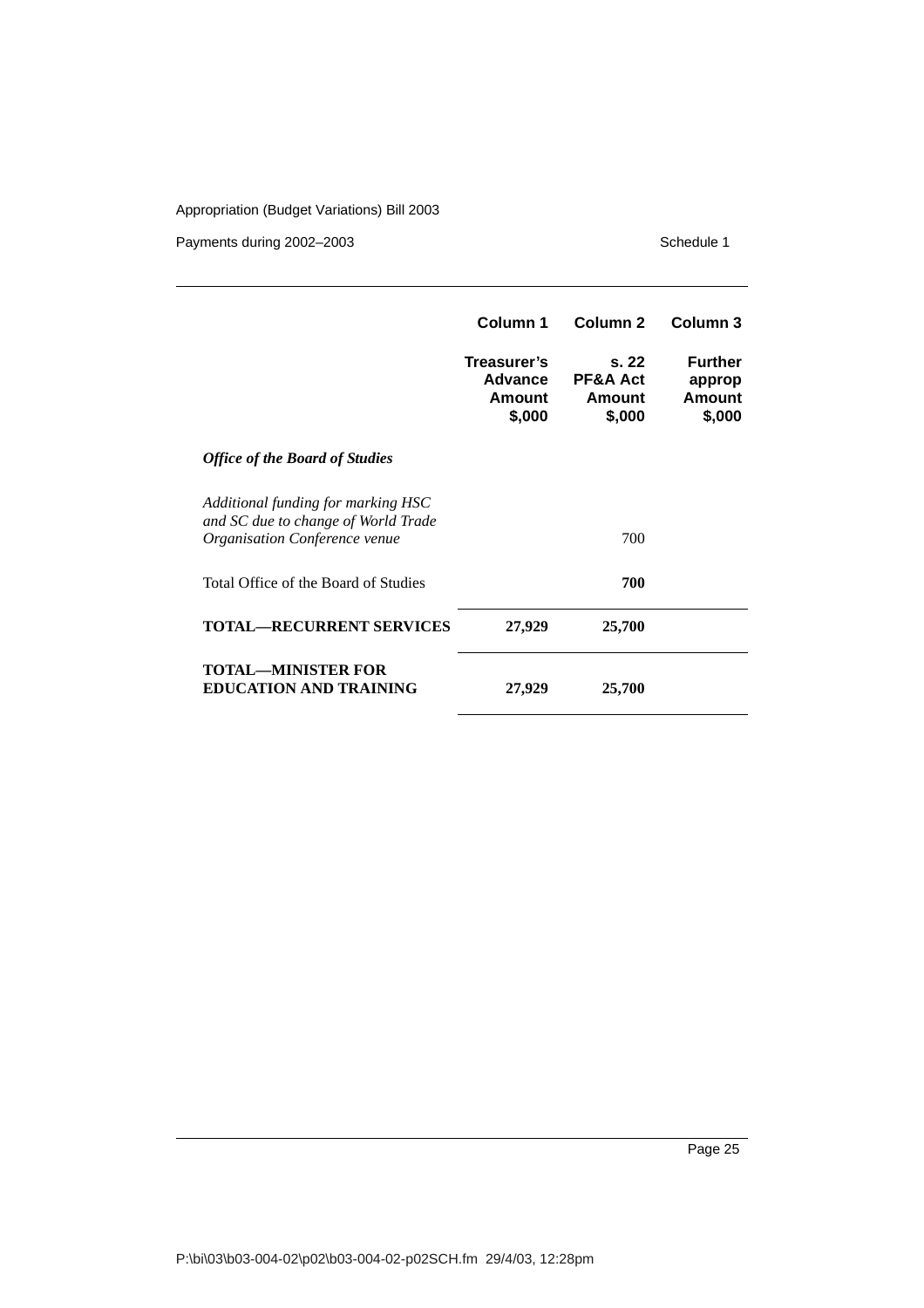Schedule 1 Payments during 2002–2003

|                                                       | Column 1                                                 | Column <sub>2</sub>                             | Column 3                                     |
|-------------------------------------------------------|----------------------------------------------------------|-------------------------------------------------|----------------------------------------------|
|                                                       | Treasurer's<br><b>Advance</b><br><b>Amount</b><br>\$,000 | s.22<br><b>PF&amp;A Act</b><br>Amount<br>\$,000 | <b>Further</b><br>approp<br>Amount<br>\$,000 |
| <b>MINISTER FOR GAMING AND</b><br><b>RACING</b>       |                                                          |                                                 |                                              |
| <b>CAPITAL WORKS AND SERVICES</b>                     |                                                          |                                                 |                                              |
| <b>Casino Control Authority</b>                       |                                                          |                                                 |                                              |
| Office refurbishment                                  | 400                                                      |                                                 |                                              |
| <b>Total Casino Control Authority</b>                 | 400                                                      |                                                 |                                              |
| <b>TOTAL—CAPITAL WORKS AND</b><br><b>SERVICES</b>     | 400                                                      |                                                 |                                              |
| <b>TOTAL—MINISTER FOR</b><br><b>GAMING AND RACING</b> | 400                                                      |                                                 |                                              |
|                                                       |                                                          |                                                 |                                              |

#### **H MINISTER FOR HEALTH**

RECURRENT SERVICES

*Department of Health*

*Extend medically supervised injecting centre trial* 1,547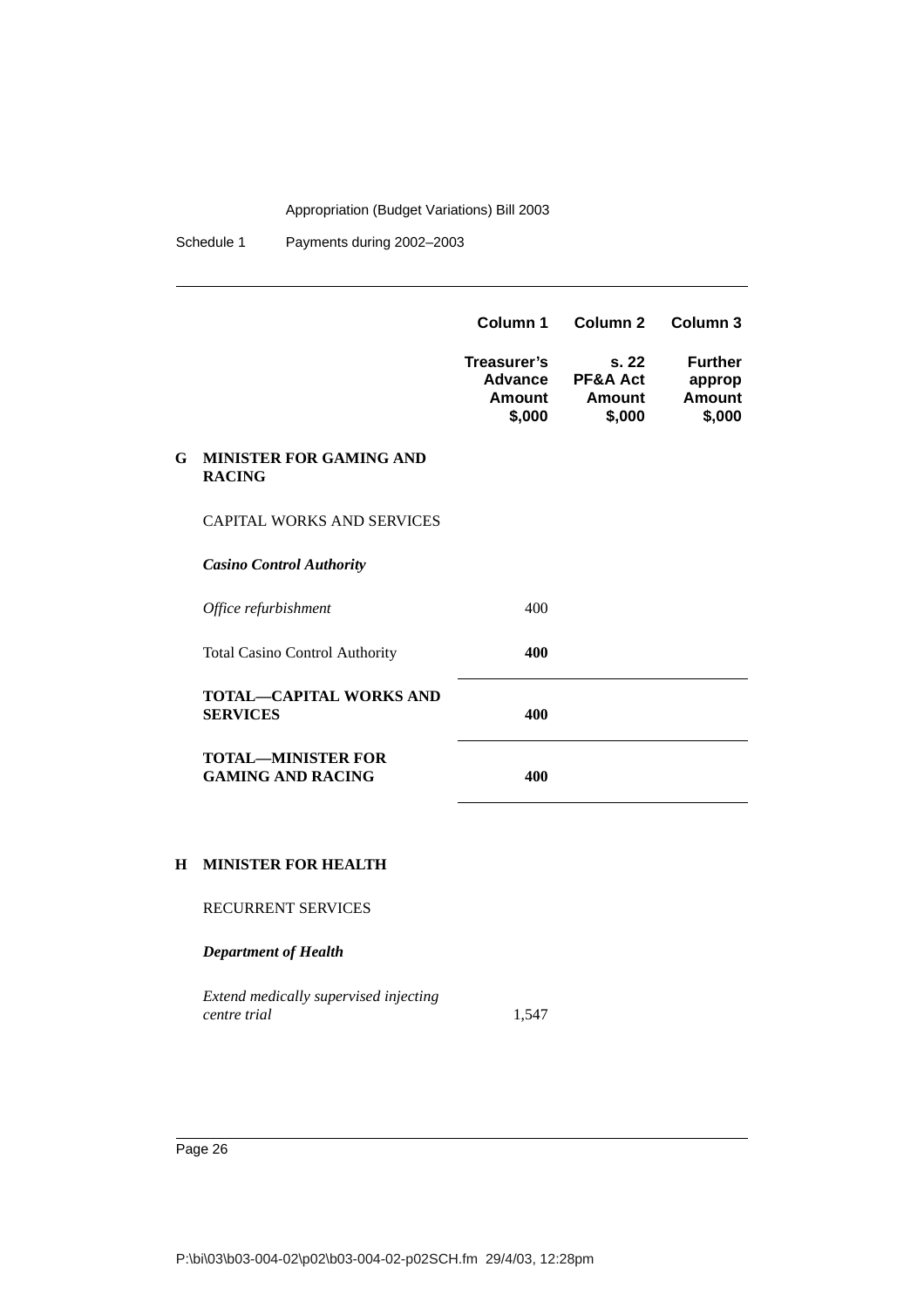Payments during 2002–2003 Schedule 1

|                                                                                        | Column 1                                                 | Column <sub>2</sub>                          | Column 3                                            |
|----------------------------------------------------------------------------------------|----------------------------------------------------------|----------------------------------------------|-----------------------------------------------------|
|                                                                                        | Treasurer's<br><b>Advance</b><br><b>Amount</b><br>\$,000 | s. 22<br>PF&A Act<br><b>Amount</b><br>\$,000 | <b>Further</b><br>approp<br><b>Amount</b><br>\$,000 |
| Management of lead contamination in<br><b>Broken Hill</b>                              | 500                                                      |                                              |                                                     |
| Measures to reduce waiting times for<br>emergency services and elective surgery        |                                                          | 20,000                                       |                                                     |
| Nurses 6% award increase                                                               |                                                          | 57,500                                       |                                                     |
| Superannuation transferred to<br><b>Australian Red Cross Services for</b><br>employees | 2,720                                                    |                                              |                                                     |
| <b>Implement the Operational Review</b><br>Reform Strategy in Ambulance Services       | 4,100                                                    |                                              |                                                     |
| <b>Total Department of Health</b>                                                      | 8,867                                                    | 77,500                                       |                                                     |
| <b>Health Care Complaints Commission</b>                                               |                                                          |                                              |                                                     |
| Relocate Commission's offices                                                          | 410                                                      |                                              |                                                     |
| <b>Total Health Care Complaints</b><br>Commission                                      | 410                                                      |                                              |                                                     |
| <b>TOTAL-RECURRENT SERVICES</b>                                                        | 9,277                                                    | 77,500                                       |                                                     |
| <b>TOTAL-MINISTER FOR</b><br><b>HEALTH</b>                                             | 9,277                                                    | 77,500                                       |                                                     |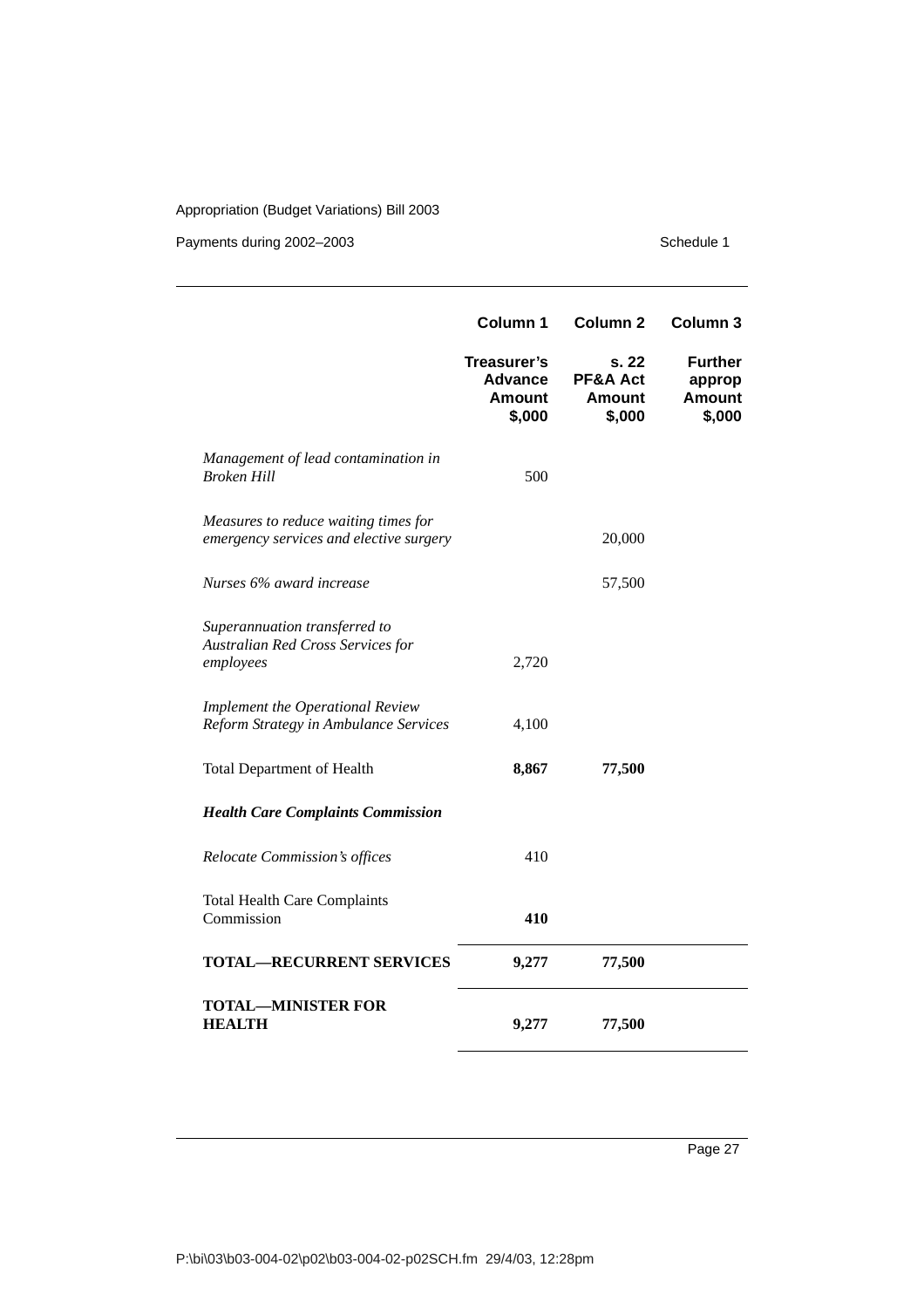Schedule 1 Payments during 2002–2003

|   |                                                                                                                                                         | Column 1                                                 | Column <sub>2</sub>                                    | Column <sub>3</sub>                          |
|---|---------------------------------------------------------------------------------------------------------------------------------------------------------|----------------------------------------------------------|--------------------------------------------------------|----------------------------------------------|
|   |                                                                                                                                                         | Treasurer's<br><b>Advance</b><br><b>Amount</b><br>\$,000 | s.22<br><b>PF&amp;A Act</b><br><b>Amount</b><br>\$,000 | <b>Further</b><br>approp<br>Amount<br>\$,000 |
| I | <b>MINISTER FOR INFORMATION</b><br>TECHNOLOGY, MINISTER FOR<br><b>ENERGY, MINISTER FOR</b><br><b>FORESTRY AND MINISTER FOR</b><br><b>WESTERN SYDNEY</b> |                                                          |                                                        |                                              |
|   | <b>RECURRENT SERVICES</b>                                                                                                                               |                                                          |                                                        |                                              |
|   | <b>Department of Information</b><br><b>Technology and Management</b>                                                                                    |                                                          |                                                        |                                              |
|   | Extension of freight subsidy for<br>Bombala softwood logs                                                                                               | 1,200                                                    |                                                        |                                              |
|   | <b>Information Communications</b><br>Technology Centre of Excellence                                                                                    | 2,000                                                    |                                                        |                                              |
|   | Surplus revenue repaid to Board of<br>Surveyors                                                                                                         | 265                                                      |                                                        |                                              |
|   | <b>Total Department of Information</b><br><b>Technology and Management</b>                                                                              | 3,465                                                    |                                                        |                                              |
|   | <b>Ministry of Energy and Utilities</b>                                                                                                                 |                                                          |                                                        |                                              |
|   | Implementing the National Electricity<br><b>Market Ministers Forum initiatives</b>                                                                      | 316                                                      |                                                        |                                              |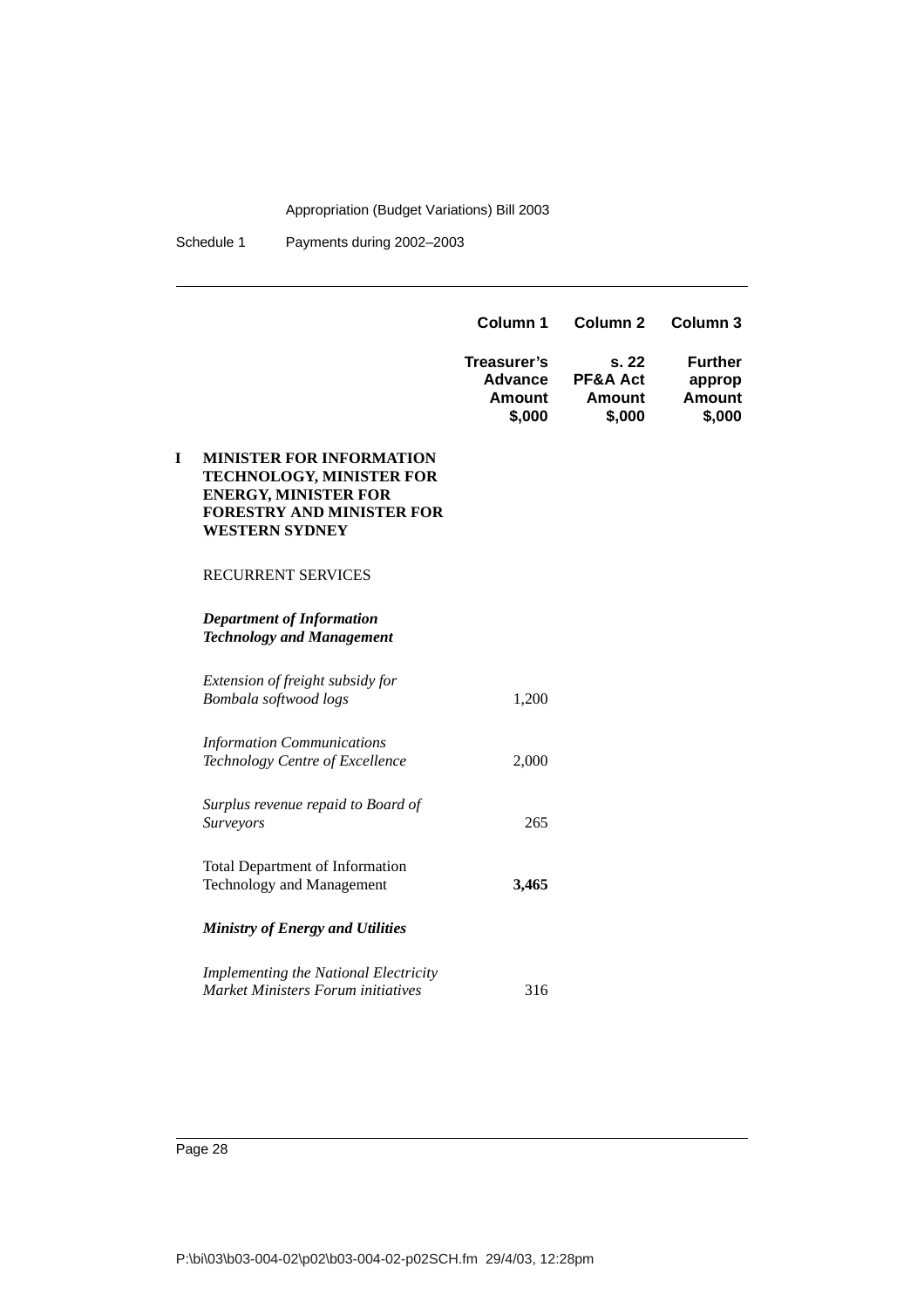Payments during 2002–2003 Schedule 1

|                                                                                                                                                                                | Column 1                                   | Column <sub>2</sub>                             | Column 3                                     |
|--------------------------------------------------------------------------------------------------------------------------------------------------------------------------------|--------------------------------------------|-------------------------------------------------|----------------------------------------------|
|                                                                                                                                                                                | Treasurer's<br>Advance<br>Amount<br>\$,000 | s.22<br><b>PF&amp;A Act</b><br>Amount<br>\$,000 | <b>Further</b><br>approp<br>Amount<br>\$,000 |
| Voluntary redundancy and displaced<br>staff                                                                                                                                    | 584                                        |                                                 |                                              |
| <b>Total Ministry of Energy and Utilities</b>                                                                                                                                  | 900                                        |                                                 |                                              |
| <b>TOTAL—RECURRENT SERVICES</b>                                                                                                                                                | 4,365                                      |                                                 |                                              |
| <b>TOTAL—MINISTER FOR</b><br><b>INFORMATION TECHNOLOGY,</b><br><b>MINISTER FOR ENERGY,</b><br><b>MINISTER FOR FORESTRY AND</b><br><b>MINISTER FOR WESTERN</b><br><b>SYDNEY</b> | 4,365                                      |                                                 |                                              |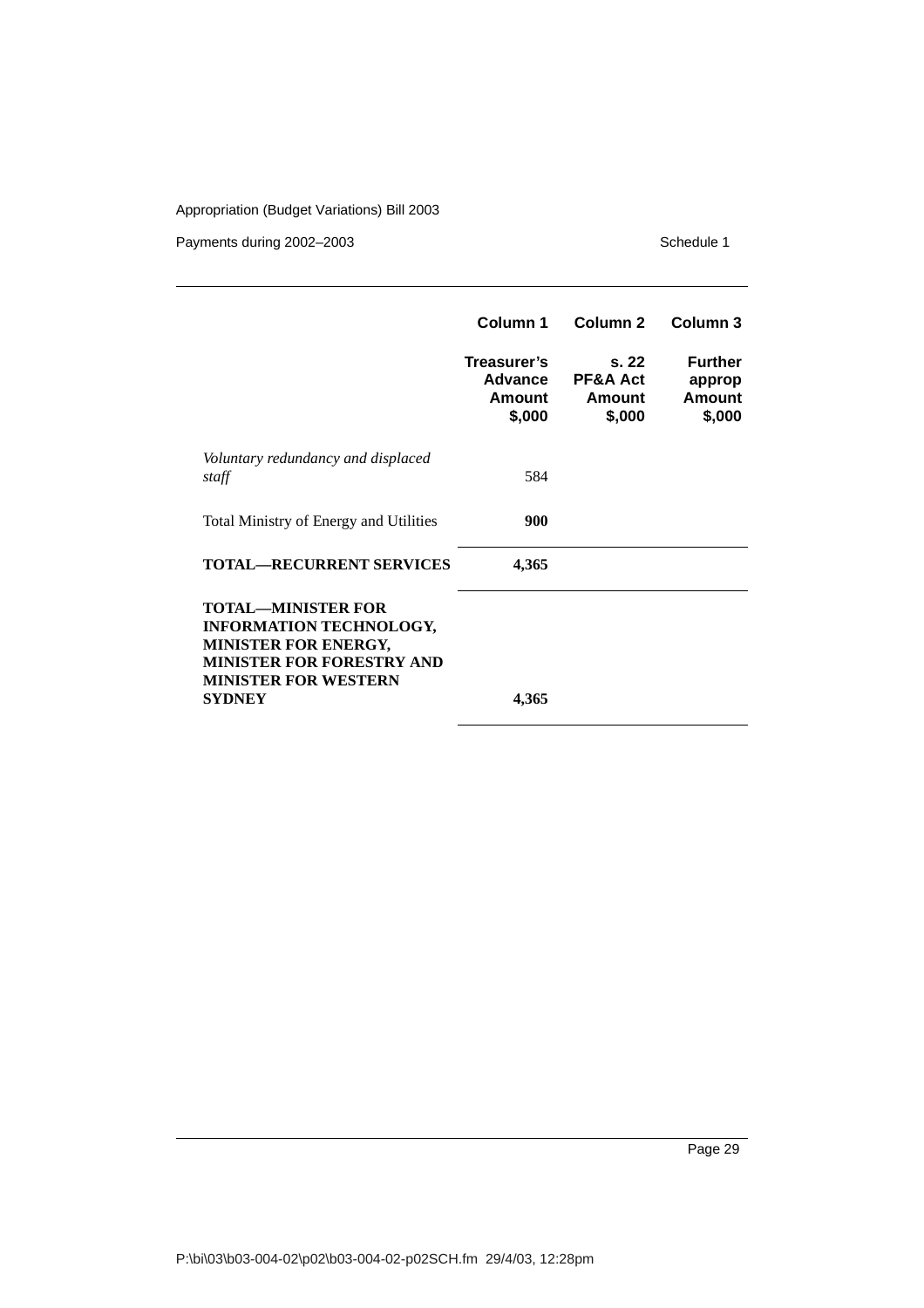Schedule 1 Payments during 2002–2003

|    |                                                        | Column 1                                          | Column 2                             | Column 3                                     |
|----|--------------------------------------------------------|---------------------------------------------------|--------------------------------------|----------------------------------------------|
|    |                                                        | Treasurer's<br><b>Advance</b><br>Amount<br>\$,000 | s.22<br>PF&A Act<br>Amount<br>\$,000 | <b>Further</b><br>approp<br>Amount<br>\$,000 |
| J. | <b>MINISTER FOR JUVENILE</b><br><b>JUSTICE</b>         |                                                   |                                      |                                              |
|    | <b>RECURRENT SERVICES</b>                              |                                                   |                                      |                                              |
|    | <b>Department of Juvenile Justice</b>                  |                                                   |                                      |                                              |
|    | Social and Community Services (SACS)<br>Award increase | 120                                               |                                      |                                              |
|    | Total Department of Juvenile Justice                   | 120                                               |                                      |                                              |
|    | <b>TOTAL—RECURRENT SERVICES</b>                        | 120                                               |                                      |                                              |
|    | <b>TOTAL—MINISTER FOR</b><br><b>JUVENILE JUSTICE</b>   | 120                                               |                                      |                                              |

#### **K MINISTER FOR LAND AND WATER CONSERVATION AND MINISTER FOR FAIR TRADING**

#### RECURRENT SERVICES

#### *Department of Fair Trading*

*Consumers compensation due to collapse of Ansett and Traveland* 1,703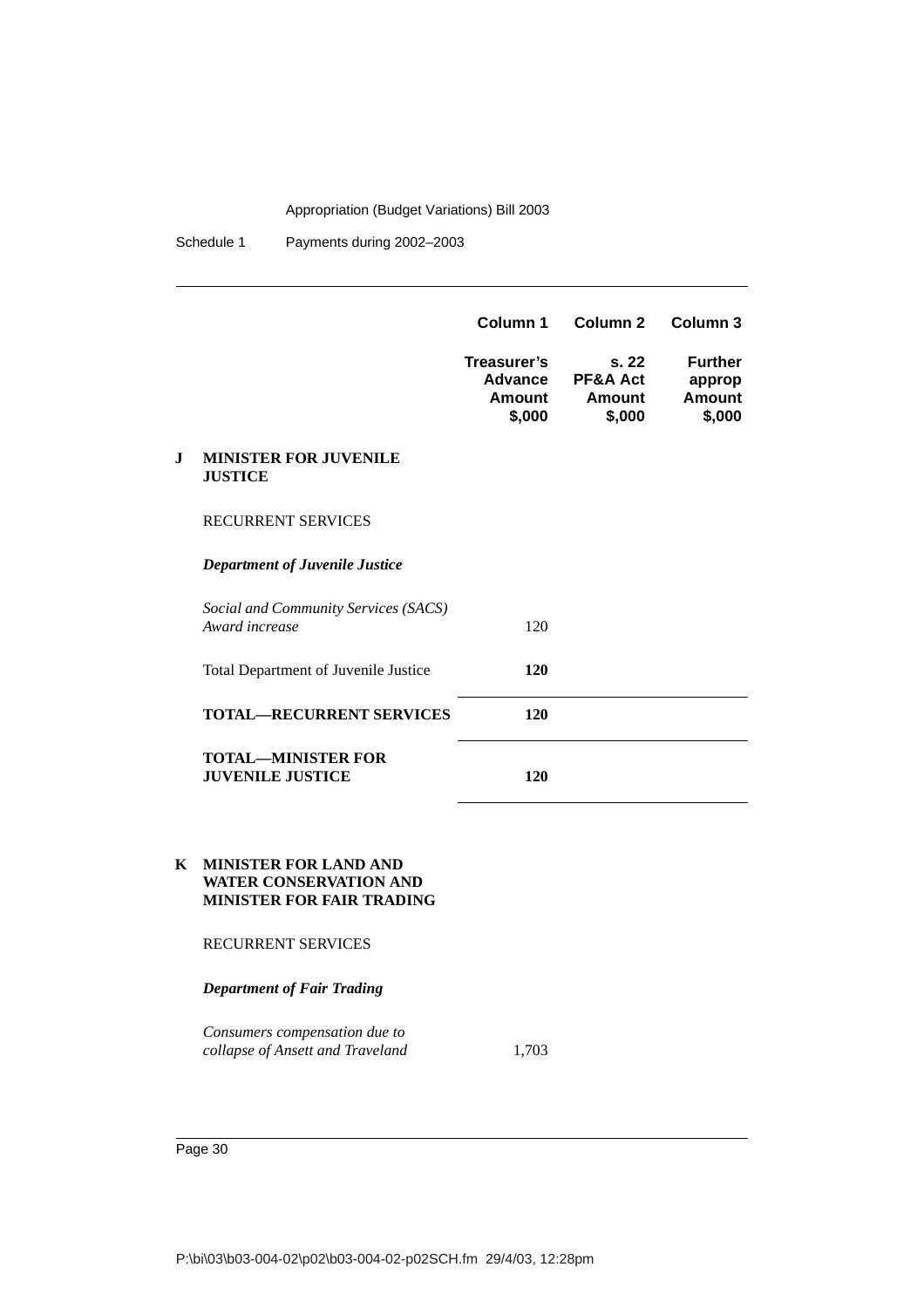Payments during 2002–2003 Schedule 1

|                                                                                       | Column 1                                   | Column <sub>2</sub>                             | <b>Column 3</b>                              |
|---------------------------------------------------------------------------------------|--------------------------------------------|-------------------------------------------------|----------------------------------------------|
|                                                                                       | Treasurer's<br>Advance<br>Amount<br>\$,000 | s.22<br><b>PF&amp;A Act</b><br>Amount<br>\$,000 | <b>Further</b><br>approp<br>Amount<br>\$,000 |
| Liabilities of former Statutory<br>Insurance Schemes for residential<br>building work |                                            | 13,500                                          |                                              |
| Social and Community Services (SACS)<br>Award increase                                | 67                                         |                                                 |                                              |
| <b>Total Department of Fair Trading</b>                                               | 1,770                                      | 13,500                                          |                                              |
| <b>Department of Land and Water</b><br><b>Conservation</b>                            |                                            |                                                 |                                              |
| Drought assistance package                                                            | 670                                        | 7,685                                           |                                              |
| Namoi Valley Groundwater Structural<br>Adjustment program                             | 15,000                                     |                                                 |                                              |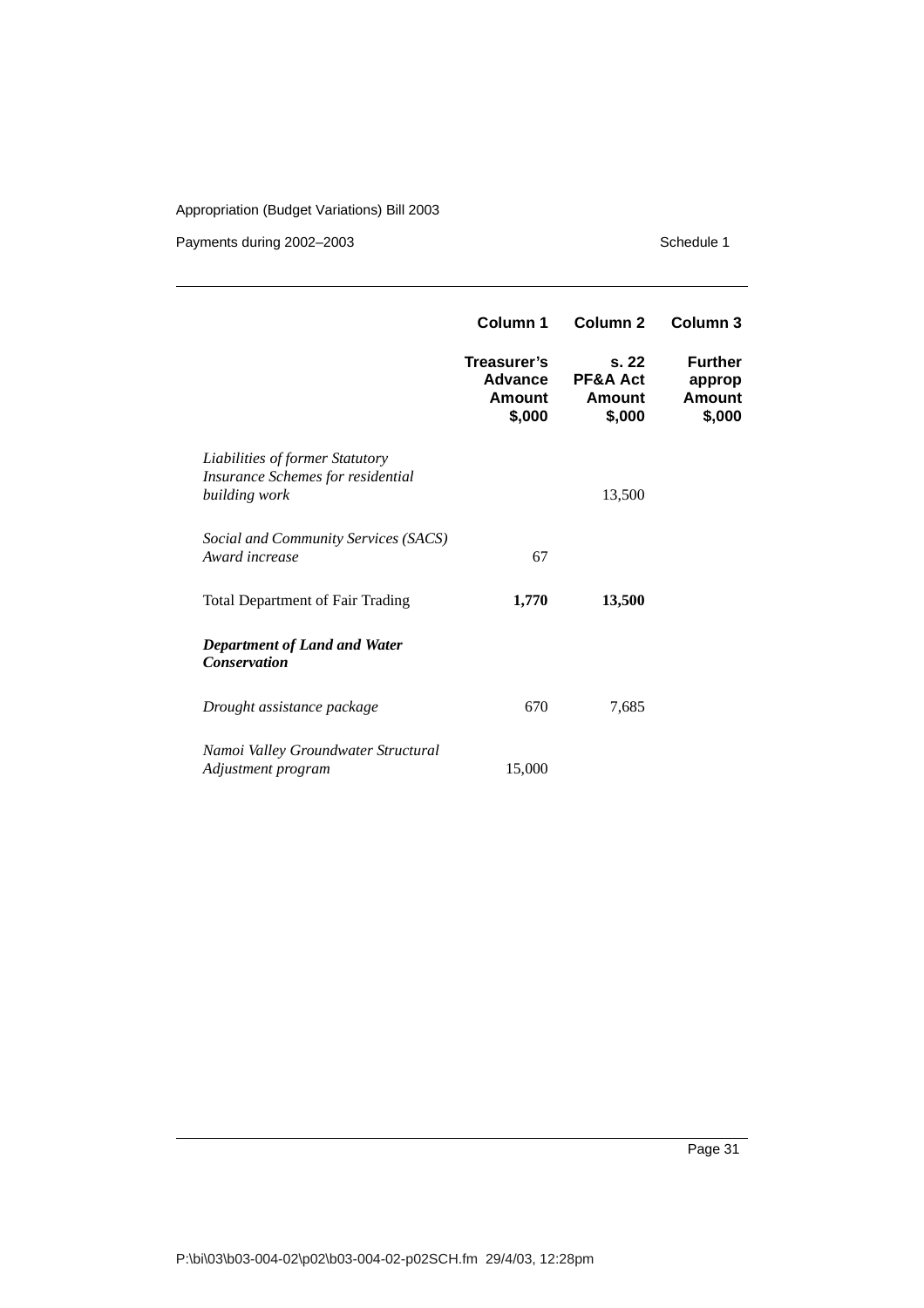Schedule 1 Payments during 2002–2003

|                                                                                                            | Column 1<br>Treasurer's<br><b>Advance</b><br><b>Amount</b><br>\$,000 | Column <sub>2</sub><br>s. 22<br>PF&A Act<br><b>Amount</b><br>\$,000 | Column 3<br><b>Further</b><br>approp<br><b>Amount</b><br>\$,000 |
|------------------------------------------------------------------------------------------------------------|----------------------------------------------------------------------|---------------------------------------------------------------------|-----------------------------------------------------------------|
| Wollongong Sportsground Trust<br>operational subsidy                                                       | 325                                                                  |                                                                     |                                                                 |
| Total Department of Land and Water<br>Conservation                                                         | 15,995                                                               | 7,685                                                               |                                                                 |
| <b>TOTAL—RECURRENT SERVICES</b>                                                                            | 17,765                                                               | 21,185                                                              |                                                                 |
| <b>TOTAL-MINISTER FOR LAND</b><br>AND WATER CONSERVATION<br><b>AND MINISTER FOR FAIR</b><br><b>TRADING</b> | 17,765                                                               | 21,185                                                              |                                                                 |
| L<br><b>MINISTER FOR MINERAL</b><br><b>RESOURCES AND MINISTER</b><br><b>FOR FISHERIES</b>                  |                                                                      |                                                                     |                                                                 |
| RECURRENT SERVICES                                                                                         |                                                                      |                                                                     |                                                                 |
| <b>Department of Mineral Resources</b>                                                                     |                                                                      |                                                                     |                                                                 |
| Mine safety prosecutions                                                                                   | 1,169                                                                |                                                                     |                                                                 |
| Relocate accommodation                                                                                     | 1,650                                                                |                                                                     |                                                                 |
| <b>Total Department of Mineral Resources</b>                                                               | 2,819                                                                |                                                                     |                                                                 |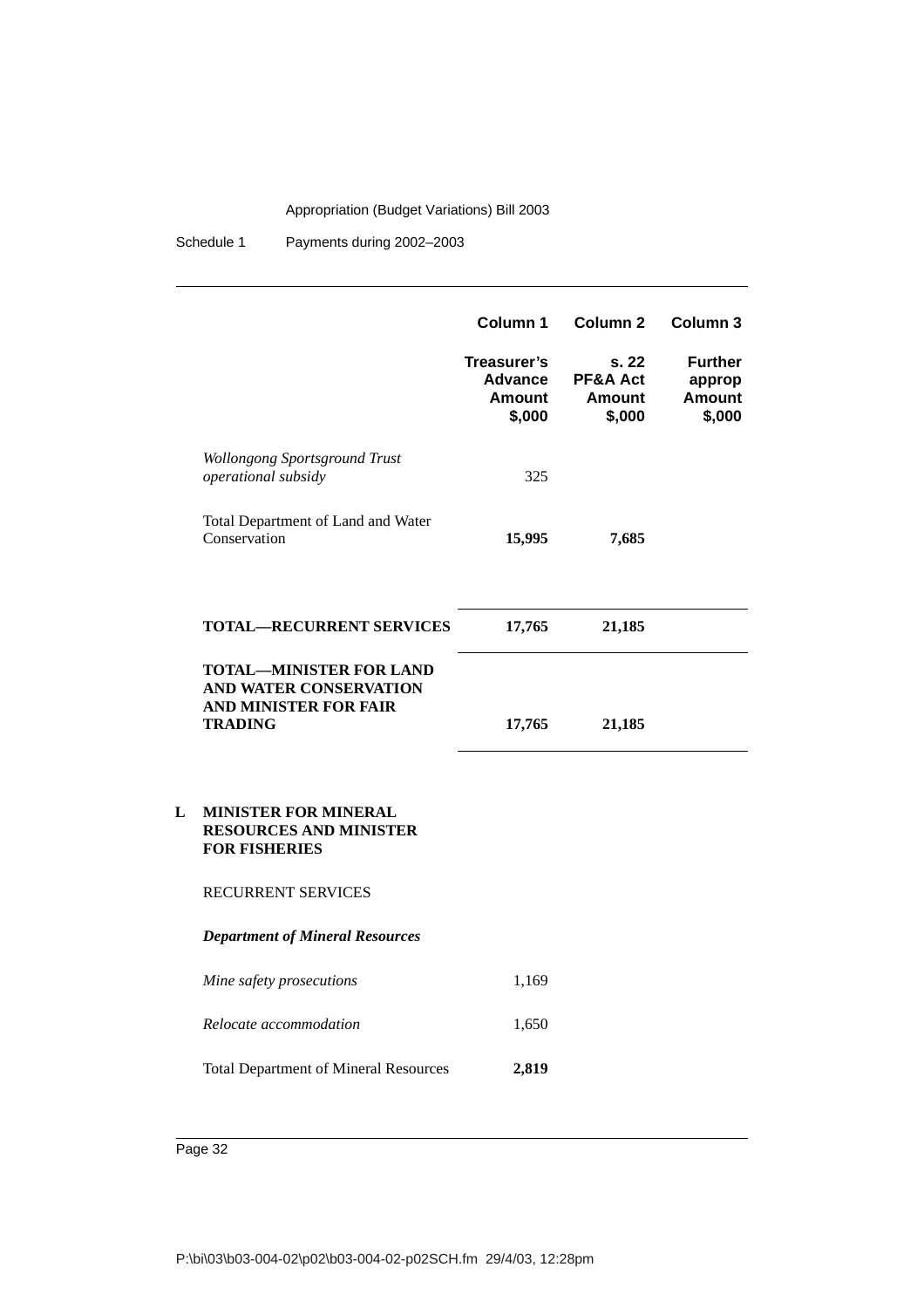Payments during 2002–2003 Schedule 1

|                                                     | Column 1                                                 | Column <sub>2</sub>                                    | Column <sub>3</sub>                                 |
|-----------------------------------------------------|----------------------------------------------------------|--------------------------------------------------------|-----------------------------------------------------|
|                                                     | Treasurer's<br><b>Advance</b><br><b>Amount</b><br>\$,000 | s.22<br><b>PF&amp;A Act</b><br><b>Amount</b><br>\$,000 | <b>Further</b><br>approp<br><b>Amount</b><br>\$,000 |
| <b>New South Wales Fisheries</b>                    |                                                          |                                                        |                                                     |
| Information on rules and regulations<br>for anglers | 355                                                      |                                                        |                                                     |
| Shark Meshing (beach safety) program                | 130                                                      |                                                        |                                                     |
| <b>Total New South Wales Fisheries</b>              | 485                                                      |                                                        |                                                     |
| <b>TOTAL-RECURRENT SERVICES</b>                     | 3,304                                                    |                                                        |                                                     |
| <b>CAPITAL WORKS AND SERVICES</b>                   |                                                          |                                                        |                                                     |
| <b>Coal Compensation Board</b>                      |                                                          |                                                        |                                                     |
| <b>Upgrade Information Technology</b>               | 125                                                      |                                                        |                                                     |
| <b>Total Coal Compensation Board</b>                | 125                                                      |                                                        |                                                     |
| <b>New South Wales Fisheries</b>                    |                                                          |                                                        |                                                     |
| Cape Byron Marine Park                              | 395                                                      |                                                        |                                                     |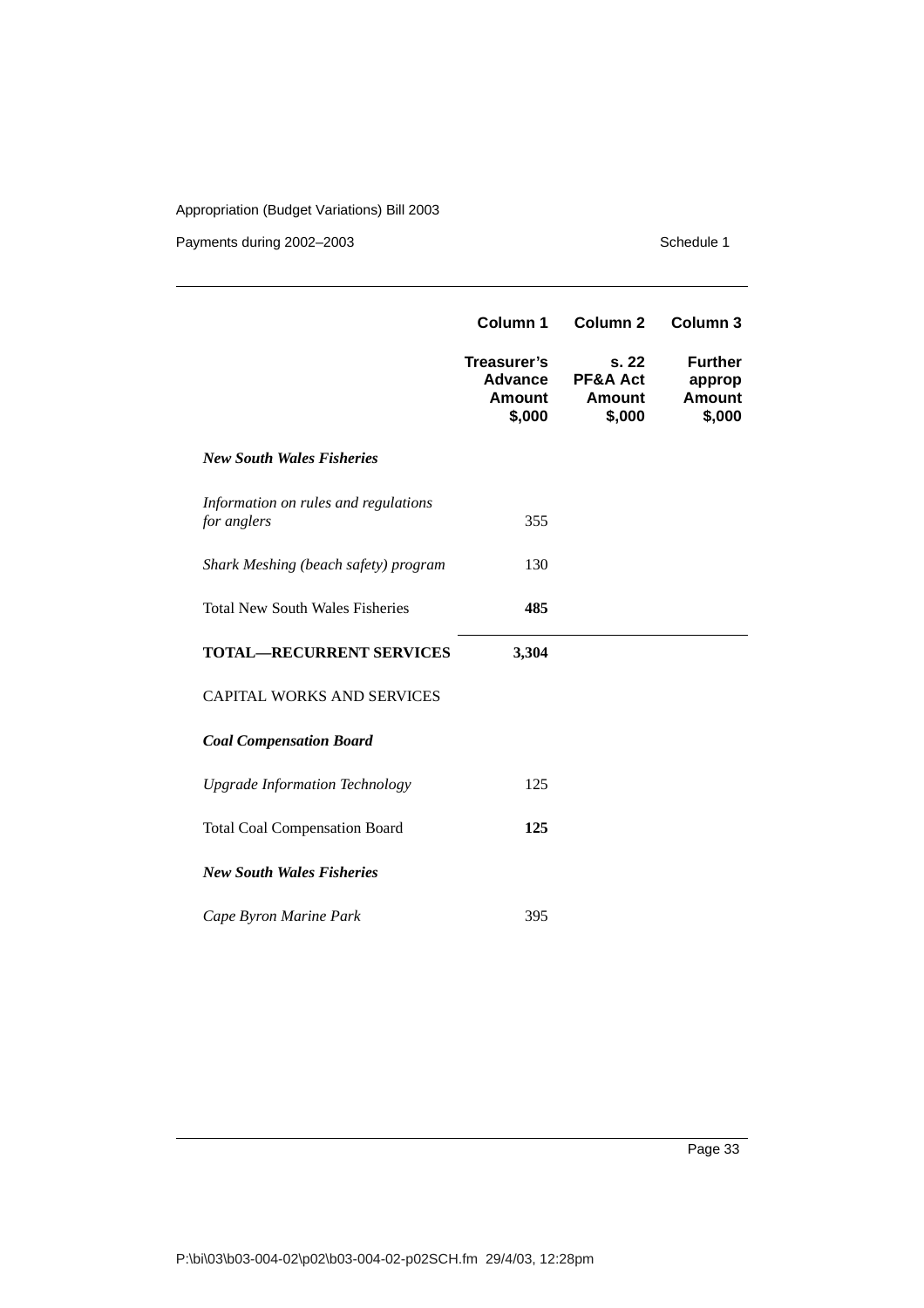Schedule 1 Payments during 2002–2003

|                                                                                            | Column 1                                   | Column 2                                        | Column 3                                     |
|--------------------------------------------------------------------------------------------|--------------------------------------------|-------------------------------------------------|----------------------------------------------|
|                                                                                            | Treasurer's<br>Advance<br>Amount<br>\$,000 | s.22<br><b>PF&amp;A Act</b><br>Amount<br>\$,000 | <b>Further</b><br>approp<br>Amount<br>\$,000 |
| Jervis Bay Marine Science Centre                                                           | 1,503                                      |                                                 |                                              |
| <b>Total New South Wales Fisheries</b>                                                     | 1,898                                      |                                                 |                                              |
| <b>TOTAL—CAPITAL WORKS AND</b><br><b>SERVICES</b>                                          | 2,023                                      |                                                 |                                              |
| <b>TOTAL—MINISTER FOR</b><br><b>MINERAL RESOURCES AND</b><br><b>MINISTER FOR FISHERIES</b> | 5,327                                      |                                                 |                                              |

#### **M MINISTER FOR PLANNING, MINISTER FOR ABORIGINAL AFFAIRS AND MINISTER FOR HOUSING**

RECURRENT SERVICES

*Department of Planning*

| package        | Comprehensive Coastal Assessment     | 2,500 |
|----------------|--------------------------------------|-------|
| Award increase | Social and Community Services (SACS) | 183   |
|                |                                      |       |

Total Department of Planning **2,683**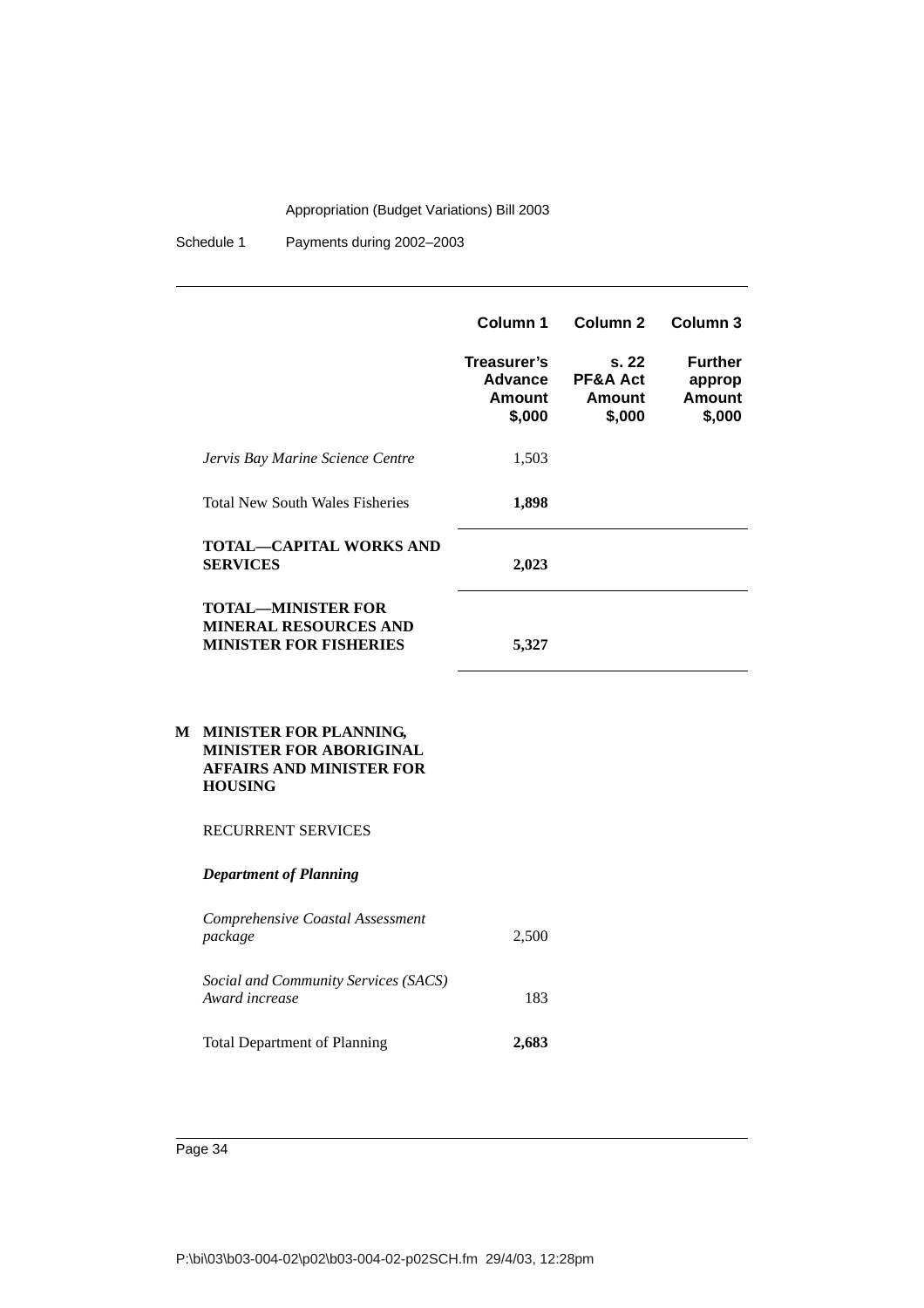Payments during 2002–2003 Schedule 1

|                                                                                          | Column 1                                          | Column <sub>2</sub>                          | Column <sub>3</sub>                                 |
|------------------------------------------------------------------------------------------|---------------------------------------------------|----------------------------------------------|-----------------------------------------------------|
|                                                                                          | Treasurer's<br>Advance<br><b>Amount</b><br>\$,000 | s. 22<br>PF&A Act<br><b>Amount</b><br>\$,000 | <b>Further</b><br>approp<br><b>Amount</b><br>\$,000 |
| Heritage Office                                                                          |                                                   |                                              |                                                     |
| Maintenance and security for Linnwood<br>Hall                                            | 100                                               |                                              |                                                     |
| <b>Total Heritage Office</b>                                                             | 100                                               |                                              |                                                     |
| <b>Payments to Other Government Bodies</b><br><b>Under the Control of the Minister</b>   |                                                   |                                              |                                                     |
| Social and Community Services (SACS)<br>Award increase                                   | 256                                               |                                              |                                                     |
| <b>Total Payments to Other Government</b><br>Bodies Under the Control of the<br>Minister | 256                                               |                                              |                                                     |
| <b>TOTAL-RECURRENT SERVICES</b>                                                          | 3,039                                             |                                              |                                                     |
| <b>CAPITAL WORKS AND SERVICES</b>                                                        |                                                   |                                              |                                                     |
| <b>Department of Aboriginal Affairs</b>                                                  |                                                   |                                              |                                                     |
| Relocate accommodation                                                                   |                                                   | 665                                          |                                                     |
| <b>Total Department of Aboriginal Affairs</b>                                            |                                                   | 665                                          |                                                     |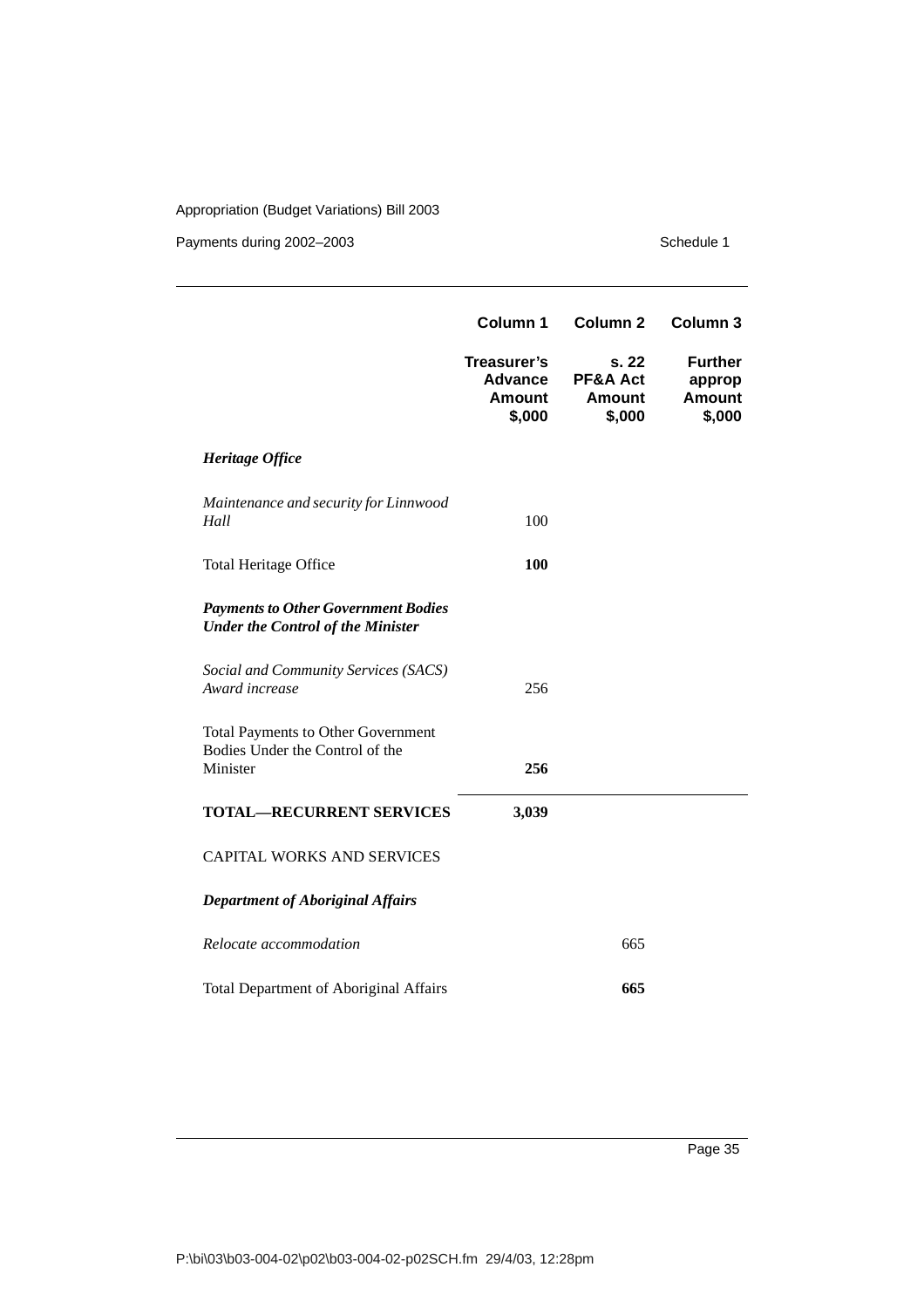Schedule 1 Payments during 2002–2003

|                                                                                                                     | Column 1                                          | Column <sub>2</sub>                         | Column <sub>3</sub>                                 |
|---------------------------------------------------------------------------------------------------------------------|---------------------------------------------------|---------------------------------------------|-----------------------------------------------------|
|                                                                                                                     | Treasurer's<br>Advance<br><b>Amount</b><br>\$,000 | s.22<br>PF&A Act<br><b>Amount</b><br>\$,000 | <b>Further</b><br>approp<br><b>Amount</b><br>\$,000 |
| <b>Department of Planning</b>                                                                                       |                                                   |                                             |                                                     |
| Acquisition of coastal land—Macauleys<br>Headland                                                                   |                                                   | 2,400                                       |                                                     |
| Acquisition of coastal land-Red Rock                                                                                |                                                   | 2,200                                       |                                                     |
| <b>Total Department of Planning</b>                                                                                 |                                                   | 4,600                                       |                                                     |
| Heritage Office                                                                                                     |                                                   |                                             |                                                     |
| Funding to refurbish Kings School site                                                                              | 682                                               |                                             |                                                     |
| <b>Total Heritage Office</b>                                                                                        | 682                                               |                                             |                                                     |
| <b>TOTAL-CAPITAL WORKS AND</b><br><b>SERVICES</b>                                                                   | 682                                               | 5,265                                       |                                                     |
| <b>TOTAL-MINISTER FOR</b><br>PLANNING, MINISTER FOR<br><b>ABORIGINAL AFFAIRS AND</b><br><b>MINISTER FOR HOUSING</b> | 3,721                                             | 5,265                                       |                                                     |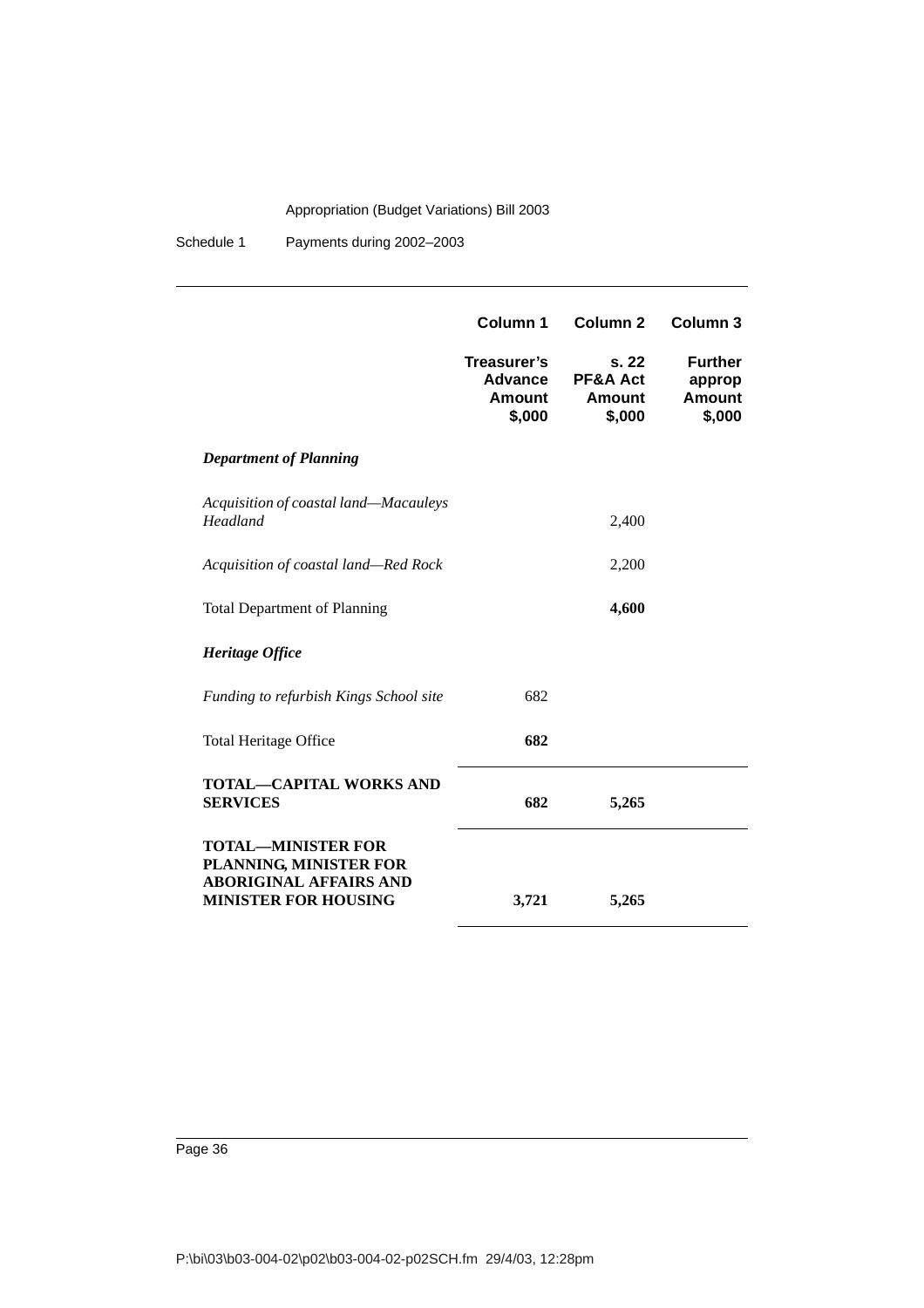Payments during 2002–2003 Schedule 1

|   |                                                                       | Column 1                                                 | Column <sub>2</sub>                         | Column 3                                            |
|---|-----------------------------------------------------------------------|----------------------------------------------------------|---------------------------------------------|-----------------------------------------------------|
|   |                                                                       | Treasurer's<br><b>Advance</b><br><b>Amount</b><br>\$,000 | s.22<br>PF&A Act<br><b>Amount</b><br>\$,000 | <b>Further</b><br>approp<br><b>Amount</b><br>\$,000 |
| N | <b>MINISTER FOR POLICE</b>                                            |                                                          |                                             |                                                     |
|   | <b>RECURRENT SERVICES</b>                                             |                                                          |                                             |                                                     |
|   | <b>New South Wales Police Service</b>                                 |                                                          |                                             |                                                     |
|   | Establish a new Police counter-<br>terrorism command                  |                                                          | 1,300                                       |                                                     |
|   | Extended operations Streetsafe/Vikings                                | 4,400                                                    |                                             |                                                     |
|   | Firearms and Security Industry<br>Licences-increased production costs | 1,979                                                    |                                             |                                                     |
|   | <b>Total New South Wales Police Service</b>                           | 6,379                                                    | 1,300                                       |                                                     |
|   | <b>TOTAL-RECURRENT SERVICES</b>                                       | 6,379                                                    | 1,300                                       |                                                     |
|   | <b>CAPITAL WORKS AND SERVICES</b>                                     |                                                          |                                             |                                                     |
|   | <b>New South Wales Police Service</b>                                 |                                                          |                                             |                                                     |
|   | Additional counter-terrorism equipment                                |                                                          | 8,100                                       |                                                     |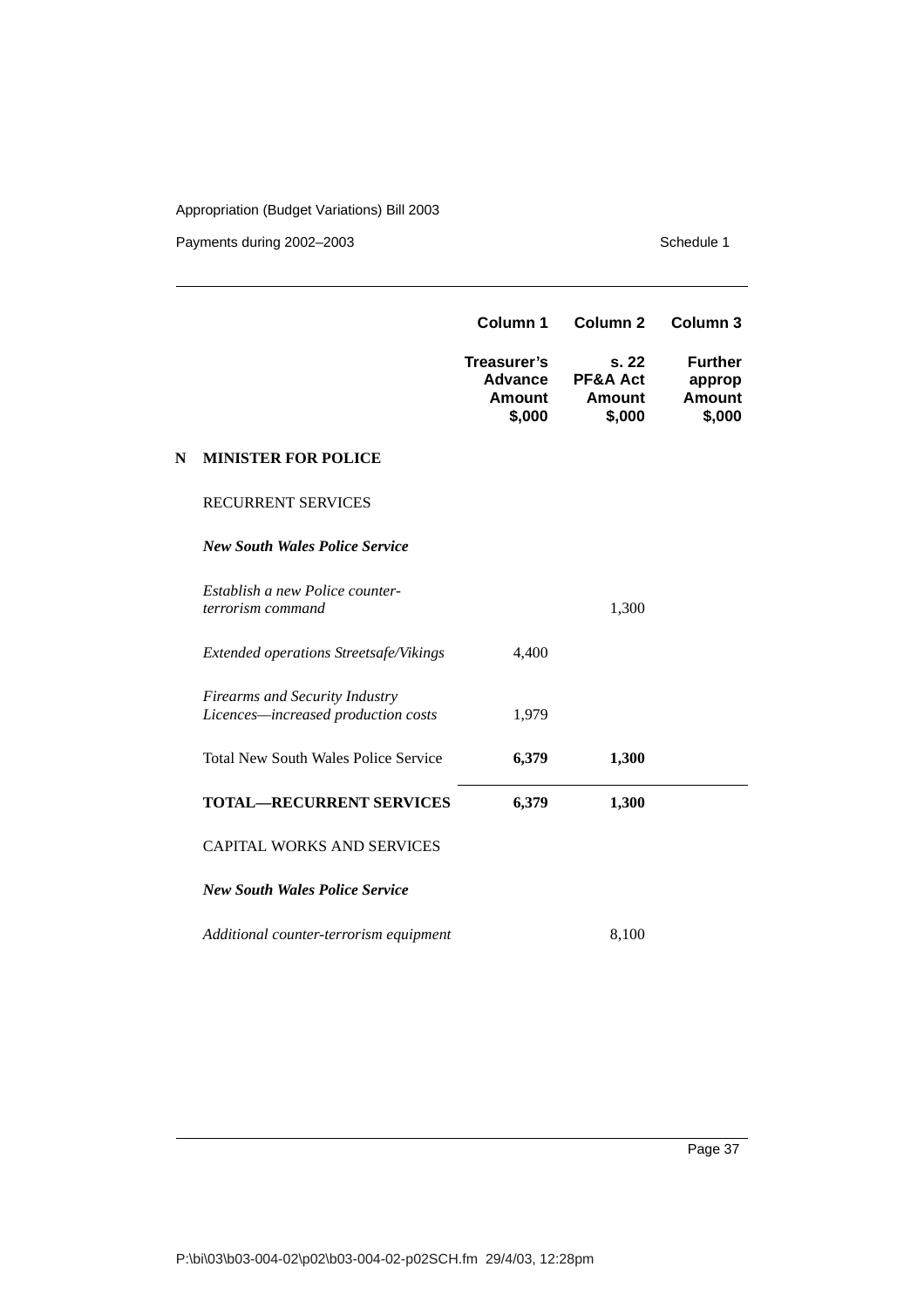Schedule 1 Payments during 2002–2003

|                                               | Column 1                                   | Column <sub>2</sub>                             | Column 3                                     |
|-----------------------------------------------|--------------------------------------------|-------------------------------------------------|----------------------------------------------|
|                                               | Treasurer's<br>Advance<br>Amount<br>\$,000 | s.22<br><b>PF&amp;A Act</b><br>Amount<br>\$,000 | <b>Further</b><br>approp<br>Amount<br>\$,000 |
| Purchase helicopter for counter-<br>terrorism |                                            | 3,900                                           |                                              |
| <b>Total New South Wales Police Service</b>   |                                            | 12,000                                          |                                              |
| TOTAL—CAPITAL WORKS AND<br><b>SERVICES</b>    |                                            | 12,000                                          |                                              |
| <b>TOTAL—MINISTER FOR POLICE</b>              | 6,379                                      | 13,300                                          |                                              |

#### **O MINISTER FOR PUBLIC WORKS AND SERVICES AND MINISTER FOR SPORT AND RECREATION**

#### RECURRENT SERVICES

*Department of Sport and Recreation*

| Business Park development at Eastern |     |
|--------------------------------------|-----|
| Creek                                | 955 |
| Wollongong Sportsground Trust        |     |
| operational subsidy                  | 100 |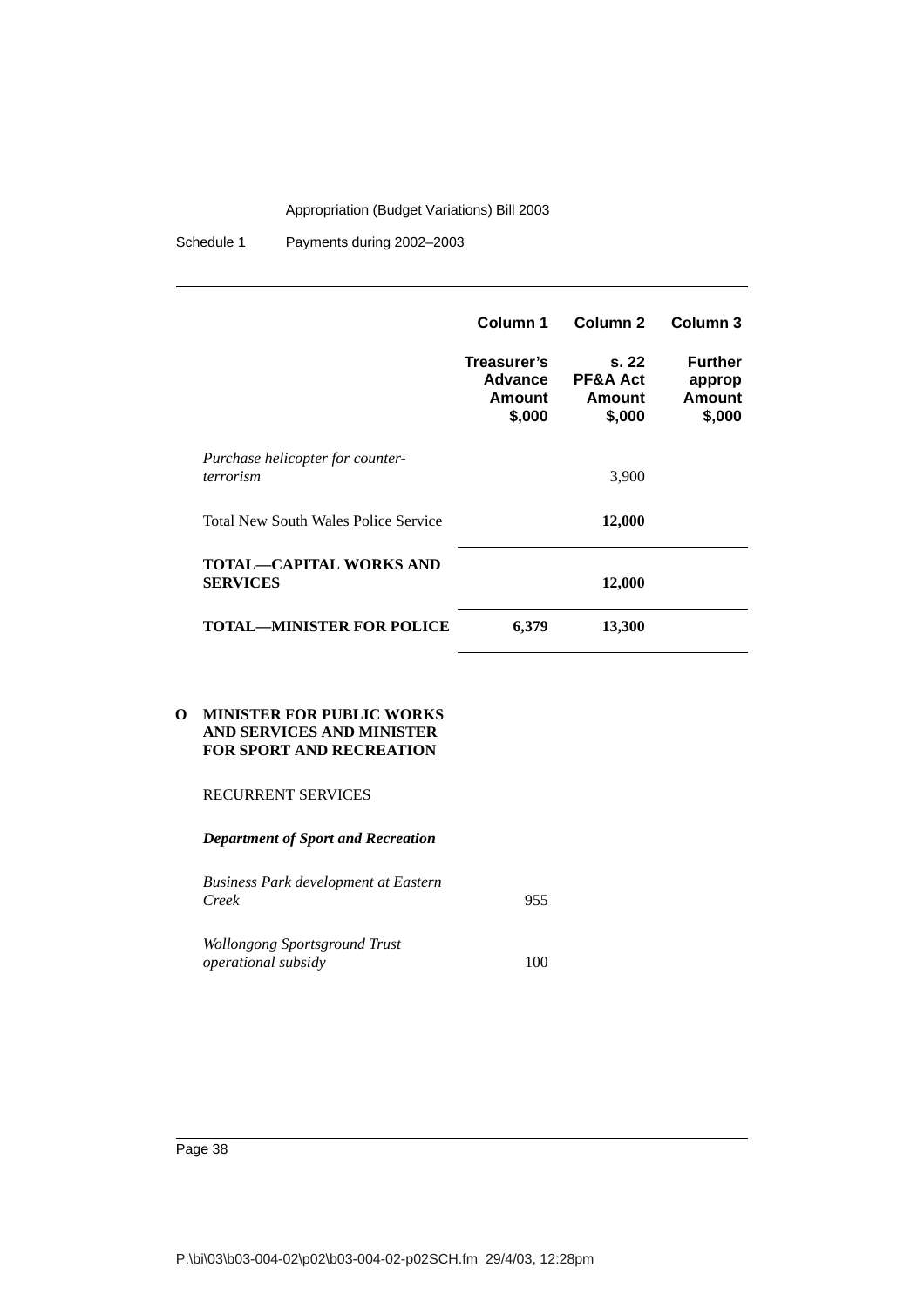Payments during 2002–2003 Schedule 1

|                                                                                                                         | Column 1                                          | Column <sub>2</sub>                          | Column <sub>3</sub>                                 |
|-------------------------------------------------------------------------------------------------------------------------|---------------------------------------------------|----------------------------------------------|-----------------------------------------------------|
|                                                                                                                         | Treasurer's<br><b>Advance</b><br>Amount<br>\$,000 | s. 22<br>PF&A Act<br><b>Amount</b><br>\$,000 | <b>Further</b><br>approp<br><b>Amount</b><br>\$,000 |
| NSW Institute of Sport salaries funding                                                                                 | 82                                                |                                              |                                                     |
| Total Department of Sport and<br>Recreation                                                                             | 1,137                                             |                                              |                                                     |
| <b>TOTAL-RECURRENT SERVICES</b>                                                                                         | 1,137                                             |                                              |                                                     |
| <b>CAPITAL WORKS AND SERVICES</b>                                                                                       |                                                   |                                              |                                                     |
| <b>Department of Sport and Recreation</b>                                                                               |                                                   |                                              |                                                     |
| Completion of dragstrip at Eastern<br>Creek                                                                             | 3,300                                             |                                              |                                                     |
| Shotgun range remediation at<br>Narrabeen                                                                               | 1,472                                             |                                              |                                                     |
| Total Department of Sport and<br>Recreation                                                                             | 4,772                                             |                                              |                                                     |
| <b>TOTAL-CAPITAL WORKS AND</b><br><b>SERVICES</b>                                                                       | 4,772                                             |                                              |                                                     |
| <b>TOTAL-MINISTER FOR PUBLIC</b><br><b>WORKS AND SERVICES AND</b><br><b>MINISTER FOR SPORT AND</b><br><b>RECREATION</b> | 5,909                                             |                                              |                                                     |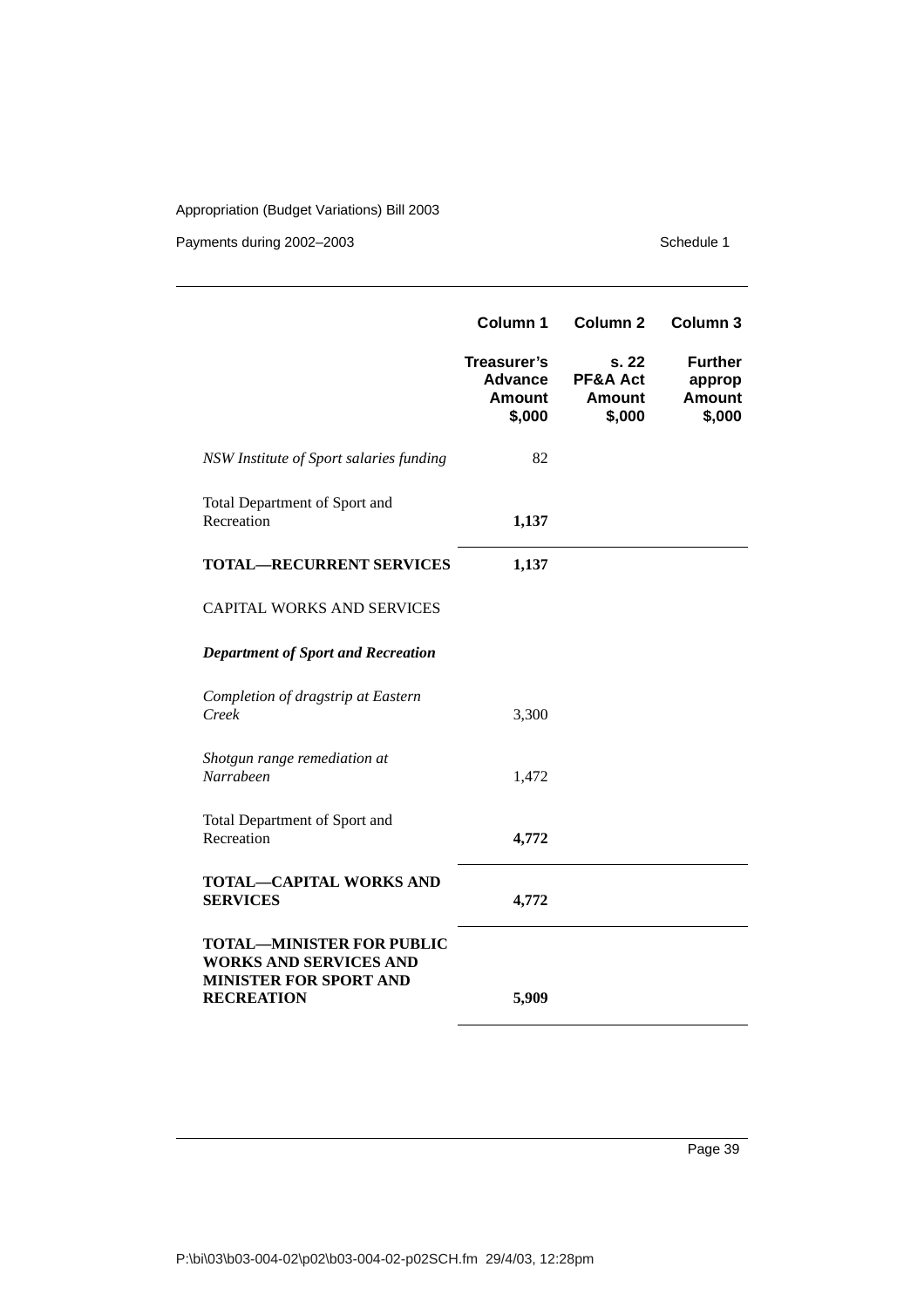Schedule 1 Payments during 2002–2003

|   |                                                                                       | Column 1                                          | Column <sub>2</sub>                                    | Column <sub>3</sub>                                 |
|---|---------------------------------------------------------------------------------------|---------------------------------------------------|--------------------------------------------------------|-----------------------------------------------------|
|   |                                                                                       | Treasurer's<br><b>Advance</b><br>Amount<br>\$,000 | s.22<br><b>PF&amp;A Act</b><br><b>Amount</b><br>\$,000 | <b>Further</b><br>approp<br><b>Amount</b><br>\$,000 |
| P | <b>MINISTER FOR SMALL</b><br><b>BUSINESS AND MINISTER FOR</b><br><b>TOURISM</b>       |                                                   |                                                        |                                                     |
|   | <b>RECURRENT SERVICES</b>                                                             |                                                   |                                                        |                                                     |
|   | <b>Tourism New South Wales</b>                                                        |                                                   |                                                        |                                                     |
|   | Sponsoring the Australian Safari Rally                                                | 250                                               |                                                        |                                                     |
|   | <b>Total Tourism New South Wales</b>                                                  | 250                                               |                                                        |                                                     |
|   | <b>TOTAL—RECURRENT SERVICES</b>                                                       | 250                                               |                                                        |                                                     |
|   | <b>TOTAL—MINISTER FOR SMALL</b><br><b>BUSINESS AND MINISTER FOR</b><br><b>TOURISM</b> | 250                                               |                                                        |                                                     |

#### **Q MINISTER FOR TRANSPORT AND MINISTER FOR ROADS**

RECURRENT SERVICES

*Department of Transport*

*Bus driver criminal record checks* 660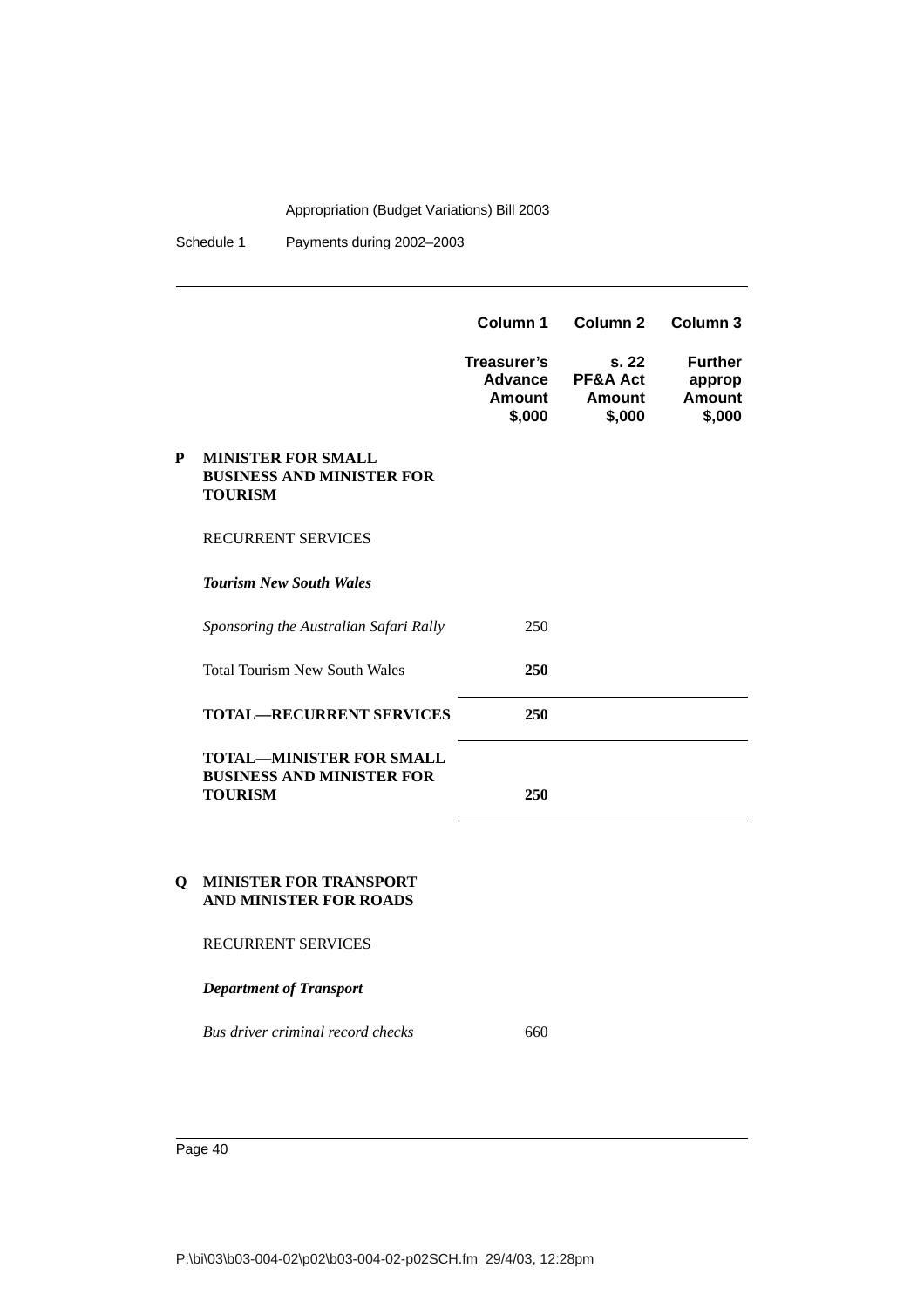Payments during 2002–2003 Schedule 1

|                                                                | Column 1                                                 | Column <sub>2</sub>                          | Column <sub>3</sub>                                 |
|----------------------------------------------------------------|----------------------------------------------------------|----------------------------------------------|-----------------------------------------------------|
|                                                                | Treasurer's<br><b>Advance</b><br><b>Amount</b><br>\$,000 | s. 22<br>PF&A Act<br><b>Amount</b><br>\$,000 | <b>Further</b><br>approp<br><b>Amount</b><br>\$,000 |
| Manage Freight Rail contracts                                  | 350                                                      |                                              |                                                     |
| Social and Community Services (SACS)<br>Award increase         | 121                                                      |                                              |                                                     |
| Increase in spending on metropolitan<br>rail track maintenance | 50,000                                                   |                                              |                                                     |
| Additional funding for Parramatta Rail<br>Link project         | 17,400                                                   |                                              |                                                     |
| Redundancies-Rail Infrastructure<br>Corporation                | 300                                                      |                                              |                                                     |
| <b>Total Department of Transport</b>                           | 68,831                                                   |                                              |                                                     |
| <b>Office of Co-ordinator General of Rail</b>                  |                                                          |                                              |                                                     |
| Evaluating the Australian Rail Track<br>Corporation proposal   | 1,025                                                    |                                              |                                                     |
| Total Office of Co-ordinator General of<br>Rail                | 1,025                                                    |                                              |                                                     |
| <b>TOTAL-RECURRENT SERVICES</b>                                | 69,856                                                   |                                              |                                                     |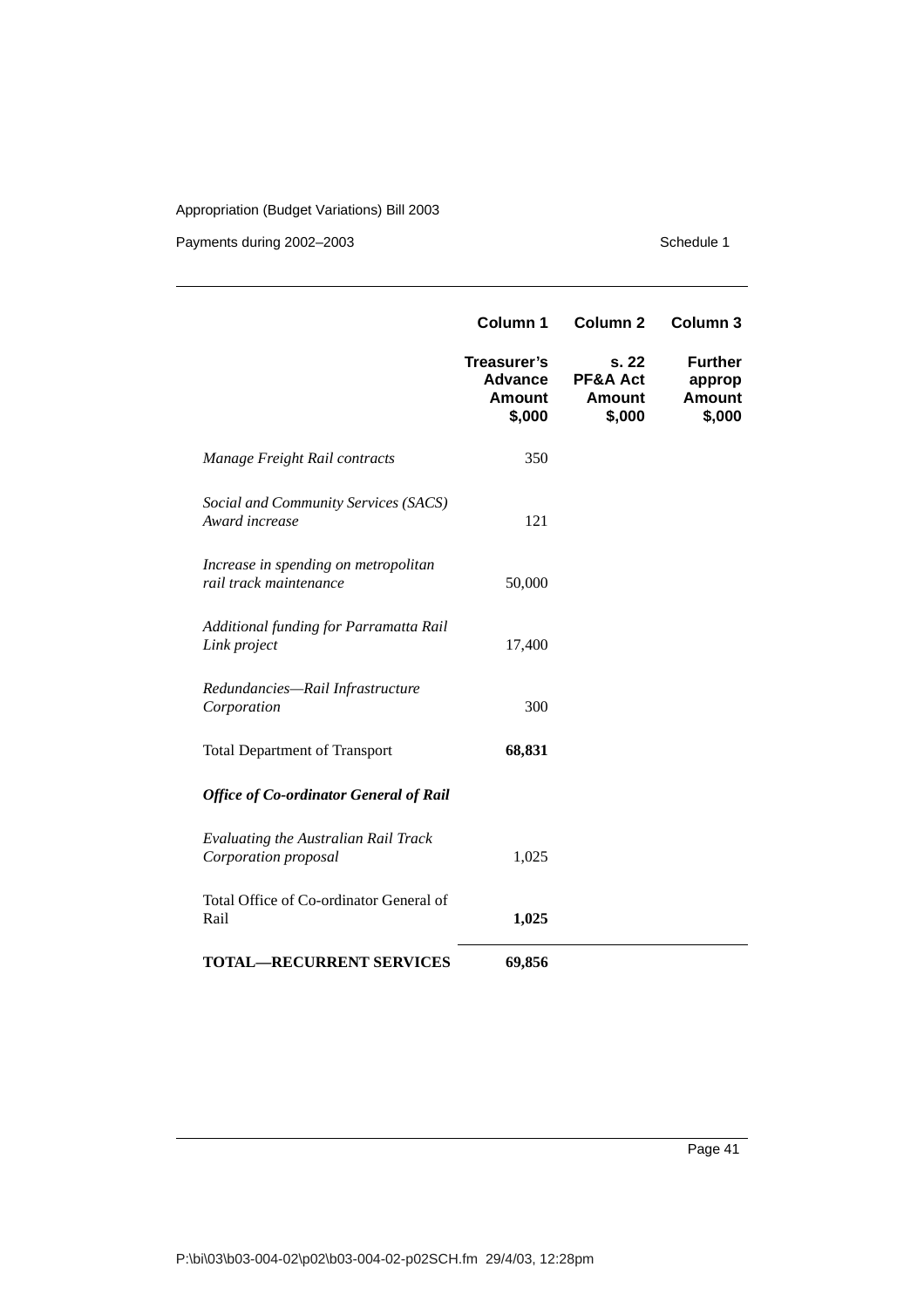Schedule 1 Payments during 2002–2003

|   |                                                                                | Column 1                                                 | Column <sub>2</sub>                          | Column <sub>3</sub>                                 |
|---|--------------------------------------------------------------------------------|----------------------------------------------------------|----------------------------------------------|-----------------------------------------------------|
|   |                                                                                | Treasurer's<br><b>Advance</b><br><b>Amount</b><br>\$,000 | s. 22<br>PF&A Act<br><b>Amount</b><br>\$,000 | <b>Further</b><br>approp<br><b>Amount</b><br>\$,000 |
|   | <b>CAPITAL WORKS AND SERVICES</b>                                              |                                                          |                                              |                                                     |
|   | <b>Roads and Traffic Authority</b>                                             |                                                          |                                              |                                                     |
|   | Fixed digital speed cameras                                                    | 4,000                                                    |                                              |                                                     |
|   | Total Roads and Traffic Authority                                              | 4,000                                                    |                                              |                                                     |
|   | <b>TOTAL-CAPITAL WORKS AND</b><br><b>SERVICES</b>                              | 4,000                                                    |                                              |                                                     |
|   | <b>TOTAL-MINISTER FOR</b><br><b>TRANSPORT AND MINISTER</b><br><b>FOR ROADS</b> | 73,856                                                   |                                              |                                                     |
| R | <b>TREASURER AND MINISTER</b><br>FOR STATE DEVELOPMENT                         |                                                          |                                              |                                                     |
|   | <b>RECURRENT SERVICES</b>                                                      |                                                          |                                              |                                                     |
|   | <b>Crown Finance Entity</b>                                                    |                                                          |                                              |                                                     |
|   | FreightCorp sale agreement retention<br>payments                               | 979                                                      |                                              |                                                     |

*Insurance to extend Medically Supervised Injecting Centre trial* 602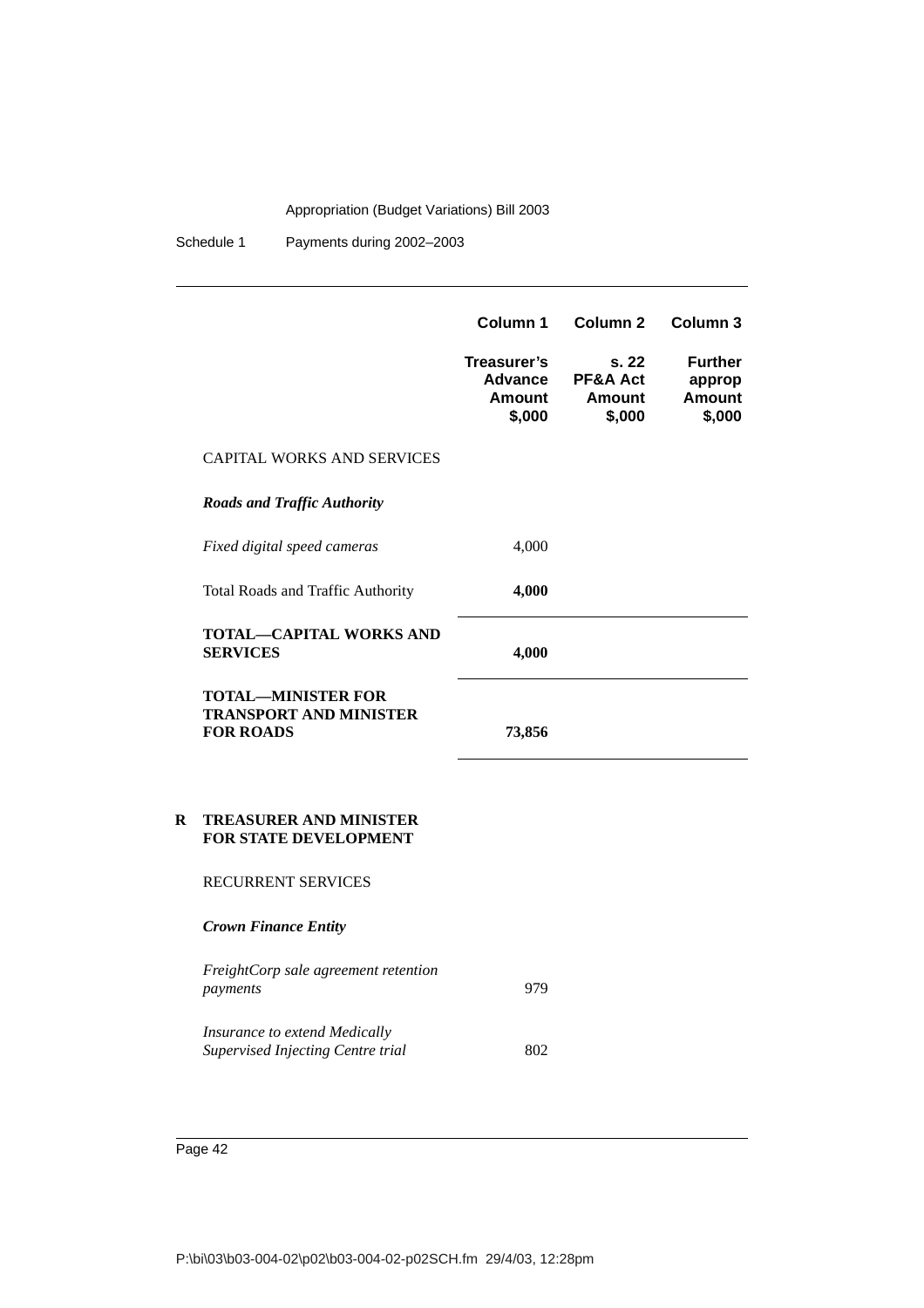Payments during 2002–2003 Schedule 1

|                                                                               | Column 1                                                 | Column <sub>2</sub>                          | Column 3                                            |
|-------------------------------------------------------------------------------|----------------------------------------------------------|----------------------------------------------|-----------------------------------------------------|
|                                                                               | Treasurer's<br><b>Advance</b><br><b>Amount</b><br>\$,000 | s. 22<br>PF&A Act<br><b>Amount</b><br>\$,000 | <b>Further</b><br>approp<br><b>Amount</b><br>\$,000 |
| Natural Disasters Relief funding-<br><b>Bushfires</b>                         |                                                          | 100,000                                      |                                                     |
| Additional contribution to the Treasury<br>Managed Fund                       |                                                          |                                              | 305,000                                             |
| Contribution towards additional<br>liability for the Treasury Managed<br>Fund |                                                          | 519,000                                      |                                                     |
| <b>Total Crown Finance Entity</b>                                             | 1,781                                                    | 619,000                                      | 305,000                                             |
| <b>Sydney Olympic Park Authority</b>                                          |                                                          |                                              |                                                     |
| Sydney Aquatic and Athletic Centres<br>operating shortfall                    | 1,500                                                    |                                              |                                                     |
| Total Sydney Olympic Park Authority                                           | 1,500                                                    |                                              |                                                     |
| <b>Treasury</b>                                                               |                                                          |                                              |                                                     |
| Additional GST offset payments for<br>bookmakers                              | 300                                                      |                                              |                                                     |
| <b>Total Treasury</b>                                                         | 300                                                      |                                              |                                                     |
| <b>TOTAL-RECURRENT SERVICES</b>                                               | 3,581                                                    | 619,000                                      | 305,000                                             |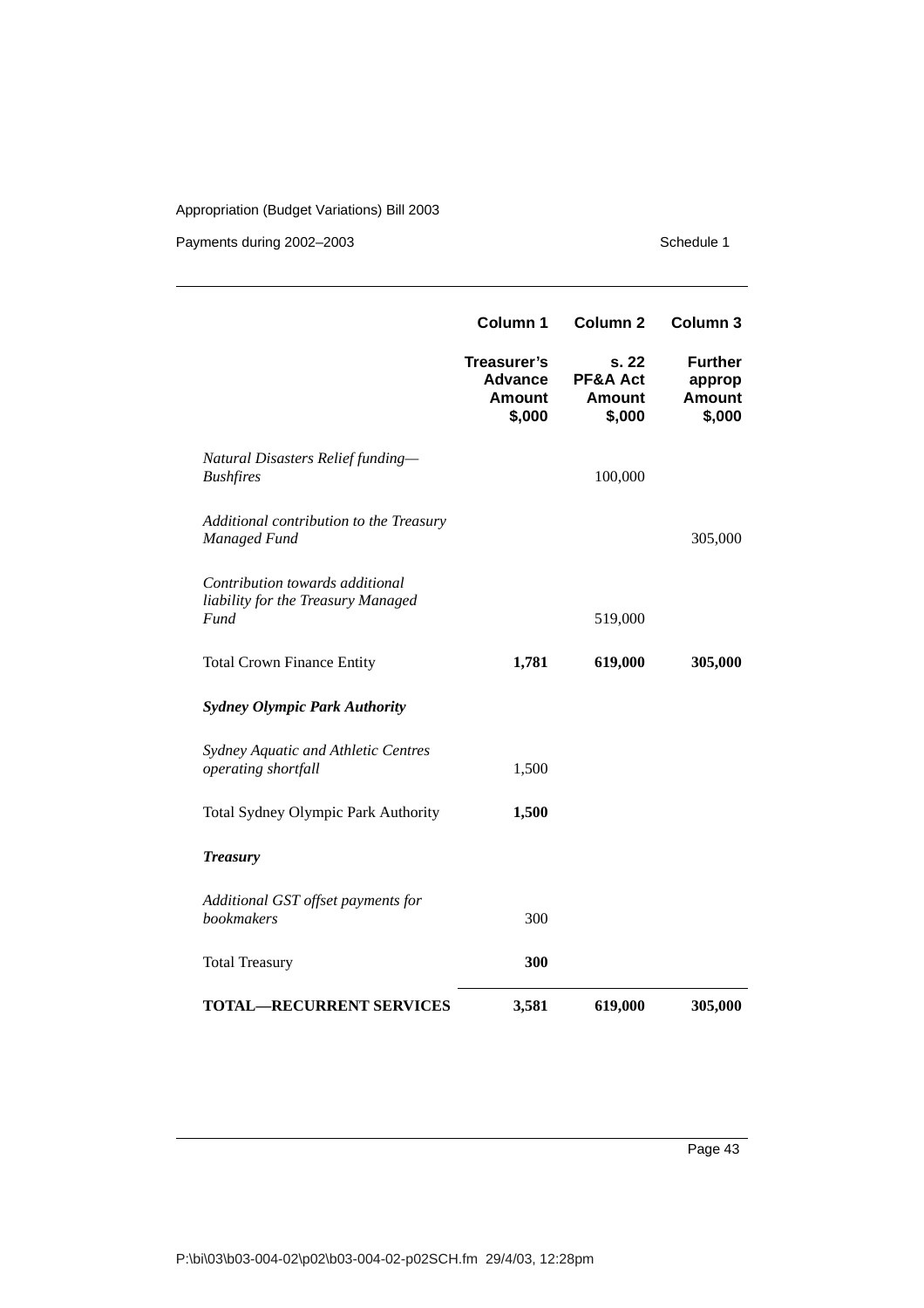Schedule 1 Payments during 2002–2003

|                                                                               | Column <sub>1</sub>                               | Column <sub>2</sub>                  | Column <sub>3</sub>                                 |
|-------------------------------------------------------------------------------|---------------------------------------------------|--------------------------------------|-----------------------------------------------------|
|                                                                               | Treasurer's<br>Advance<br><b>Amount</b><br>\$,000 | s.22<br>PF&A Act<br>Amount<br>\$,000 | <b>Further</b><br>approp<br><b>Amount</b><br>\$,000 |
| <b>CAPITAL WORKS AND SERVICES</b>                                             |                                                   |                                      |                                                     |
| <b>Crown Finance Entity</b>                                                   |                                                   |                                      |                                                     |
| Retirement of Crown borrowings                                                |                                                   |                                      | 120,000                                             |
| <b>Total Crown Finance Entity</b>                                             |                                                   |                                      | 120,000                                             |
| <b>Sydney Olympic Park Authority</b>                                          |                                                   |                                      |                                                     |
| Sydney Olympic Park Excursion<br><b>Briefing Centre</b>                       | 1,138                                             |                                      |                                                     |
| Sydney Olympic Park development and<br>essential works                        | 8,590                                             |                                      |                                                     |
| Total Sydney Olympic Park Authority                                           | 9,728                                             |                                      |                                                     |
| <b>TOTAL—CAPITAL WORKS AND</b><br><b>SERVICES</b>                             | 9,728                                             |                                      | 120,000                                             |
| <b>TOTAL-TREASURER AND</b><br><b>MINISTER FOR STATE</b><br><b>DEVELOPMENT</b> | 13,309                                            | 619,000                              | 425,000                                             |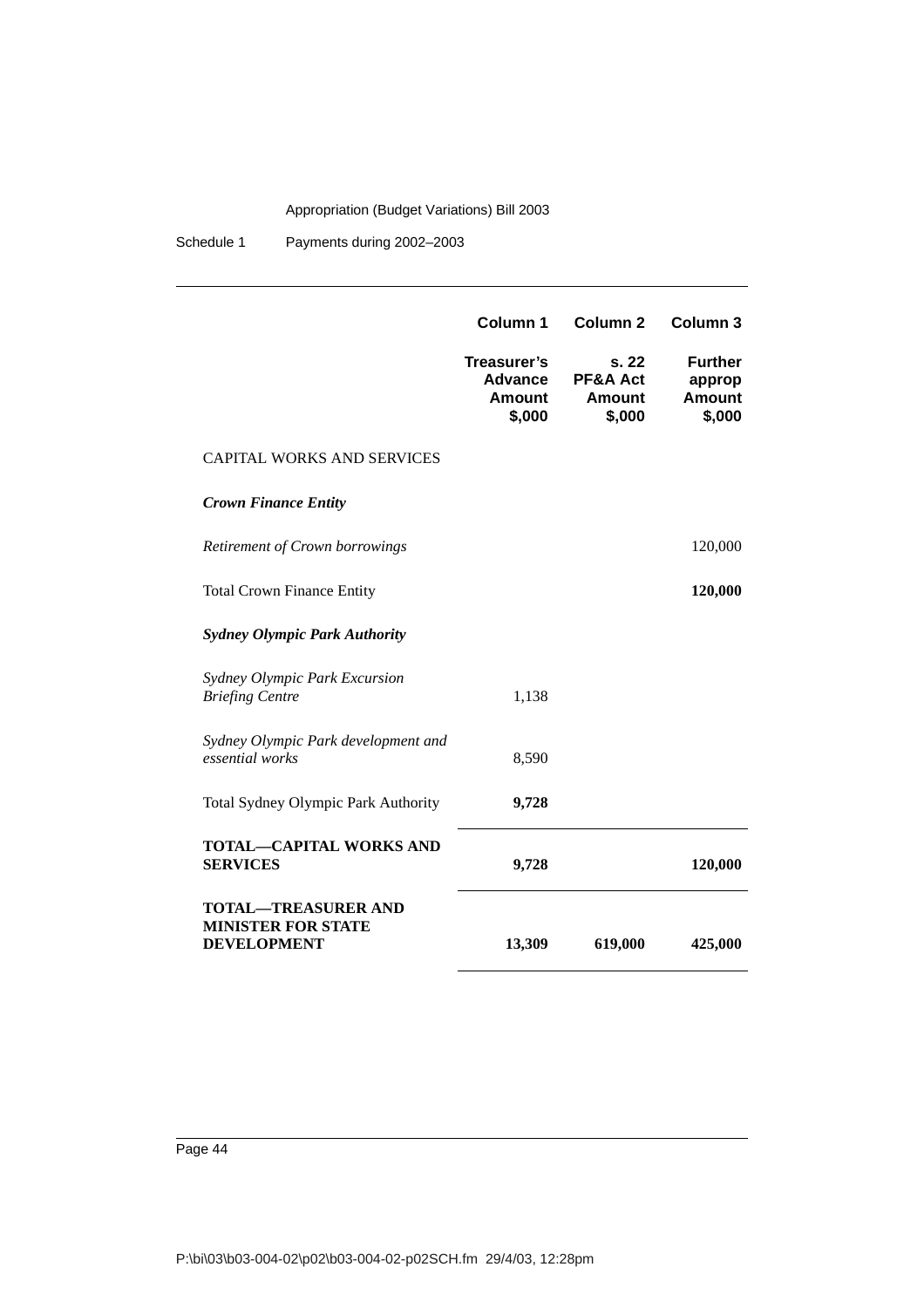Payments during 2002–2003 Schedule 1

|                                                                               | Column 1                                   | Column <sub>2</sub>                                    | Column <sub>3</sub>                          |
|-------------------------------------------------------------------------------|--------------------------------------------|--------------------------------------------------------|----------------------------------------------|
|                                                                               | Treasurer's<br>Advance<br>Amount<br>\$,000 | s.22<br><b>PF&amp;A Act</b><br><b>Amount</b><br>\$,000 | <b>Further</b><br>approp<br>Amount<br>\$,000 |
| <b>TREASURER'S ADVANCE FOR</b><br><b>RECURRENT SERVICES</b>                   | 246,602                                    |                                                        |                                              |
| <b>TREASURER'S ADVANCE FOR</b><br><b>CAPITAL WORKS AND</b><br><b>SERVICES</b> | 39,665                                     |                                                        |                                              |
| <b>TOTAL-TREASURER'S</b><br><b>ADVANCE</b>                                    | 286,267                                    |                                                        |                                              |
|                                                                               |                                            |                                                        |                                              |
| <b>SECTION 22 FOR RECURRENT</b><br><b>SERVICES</b>                            |                                            | 828,008                                                |                                              |
| <b>SECTION 22 FOR CAPITAL</b><br><b>WORKS AND SERVICES</b>                    |                                            | 17,265                                                 |                                              |
| <b>TOTAL—SECTION 22</b>                                                       |                                            | 845,273                                                |                                              |
|                                                                               |                                            |                                                        |                                              |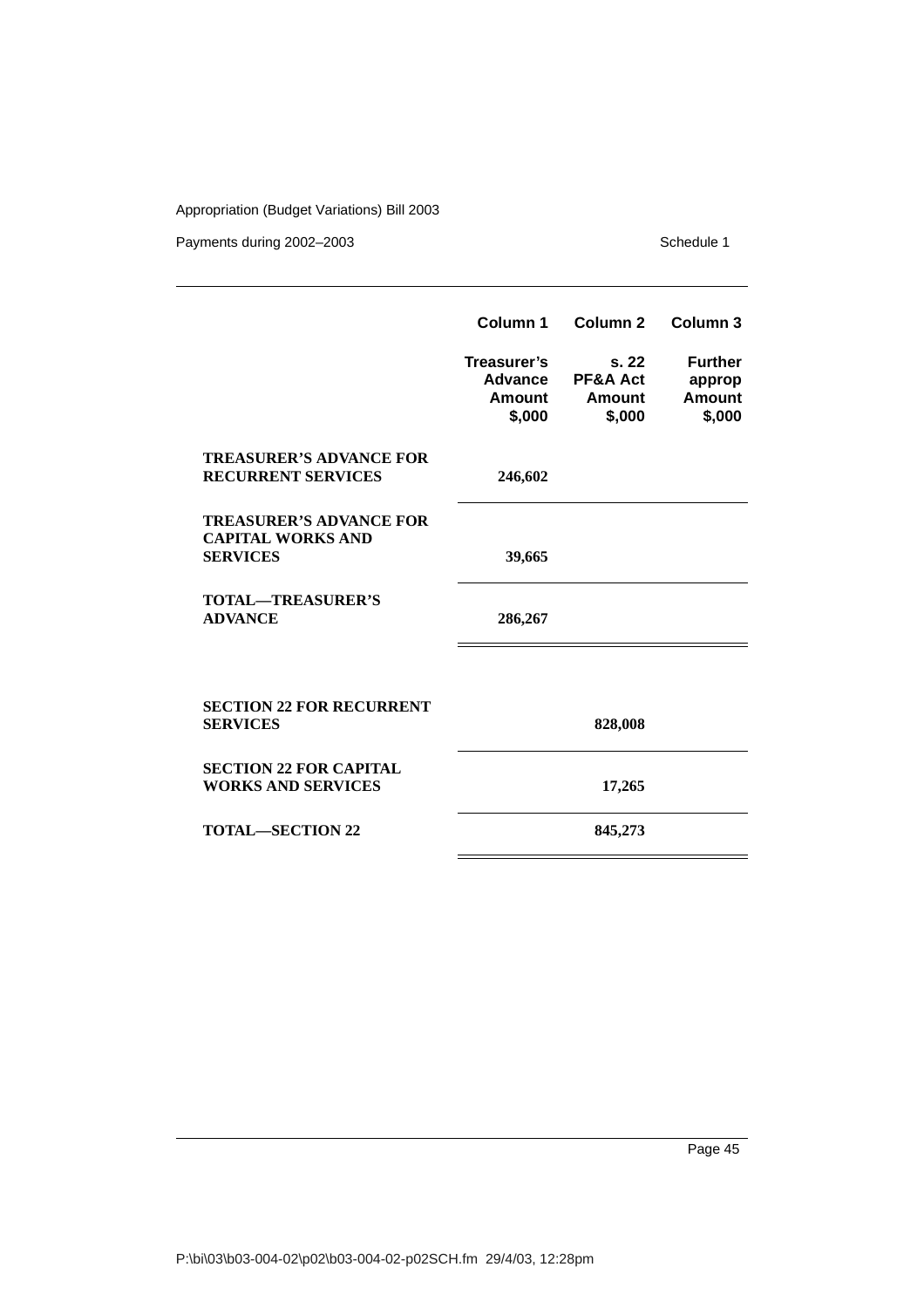Schedule 1 Payments during 2002–2003

|                                                                  | Column 1                                   | Column 2                                        | Column 3                                     |
|------------------------------------------------------------------|--------------------------------------------|-------------------------------------------------|----------------------------------------------|
|                                                                  | Treasurer's<br>Advance<br>Amount<br>\$,000 | s.22<br><b>PF&amp;A Act</b><br>Amount<br>\$,000 | <b>Further</b><br>approp<br>Amount<br>\$,000 |
| ADDITIONAL APPROPRIATIONS<br><b>FOR RECURRENT SERVICES</b>       |                                            |                                                 | 305,000                                      |
| <b>ADDITIONAL APPROPRIATIONS</b><br><b>FOR CAPITAL WORKS AND</b> |                                            |                                                 |                                              |
| <b>SERVICES</b>                                                  |                                            |                                                 | 120,000                                      |
| TOTAL—ADDITIONAL<br><b>APPROPRIATIONS</b>                        |                                            |                                                 | 425,000                                      |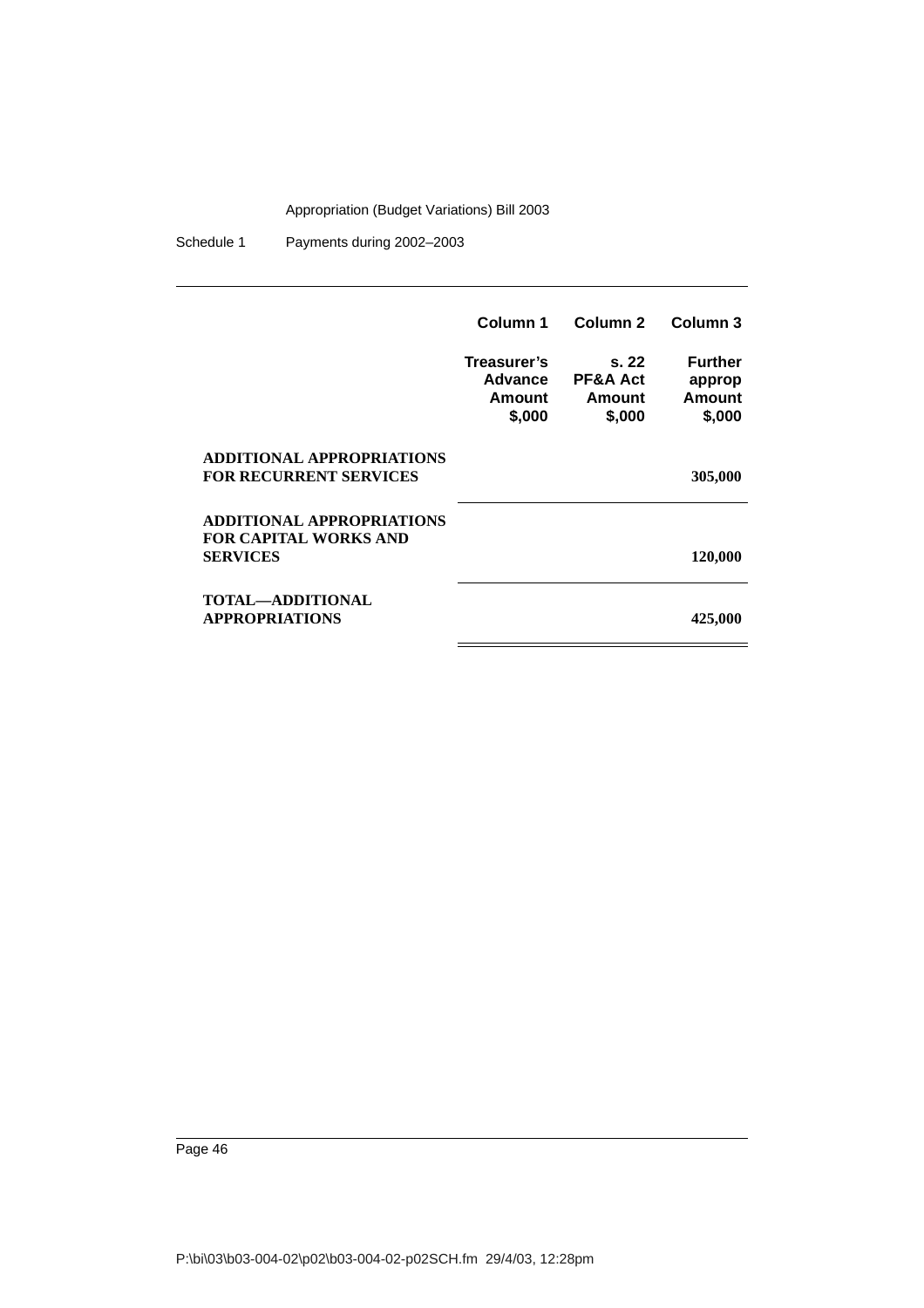Payments during 2001–2002 Schedule 2

# **Schedule 2 Payments during 2001–2002**

(Sections 6 and 7)

|   |                                                                 | Column 1                                          | <b>Column 2</b>                      |
|---|-----------------------------------------------------------------|---------------------------------------------------|--------------------------------------|
|   |                                                                 | Treasurer's<br><b>Advance</b><br>Amount<br>\$,000 | s.22<br>PF&A Act<br>Amount<br>\$,000 |
| A | THE LEGISLATURE                                                 |                                                   |                                      |
|   | <b>RECURRENT SERVICES</b>                                       |                                                   |                                      |
|   | The Legislature                                                 |                                                   |                                      |
|   | Electorate services                                             | 1,800                                             |                                      |
|   | Maintenance of office equipment                                 | 763                                               |                                      |
|   | Total The Legislature                                           | 2,563                                             |                                      |
|   | <b>TOTAL-RECURRENT SERVICES</b>                                 | 2,563                                             |                                      |
|   | <b>CAPITAL WORKS AND SERVICES</b>                               |                                                   |                                      |
|   | The Legislature                                                 |                                                   |                                      |
|   | Information technology, security upgrading and<br>communication | 1,480                                             |                                      |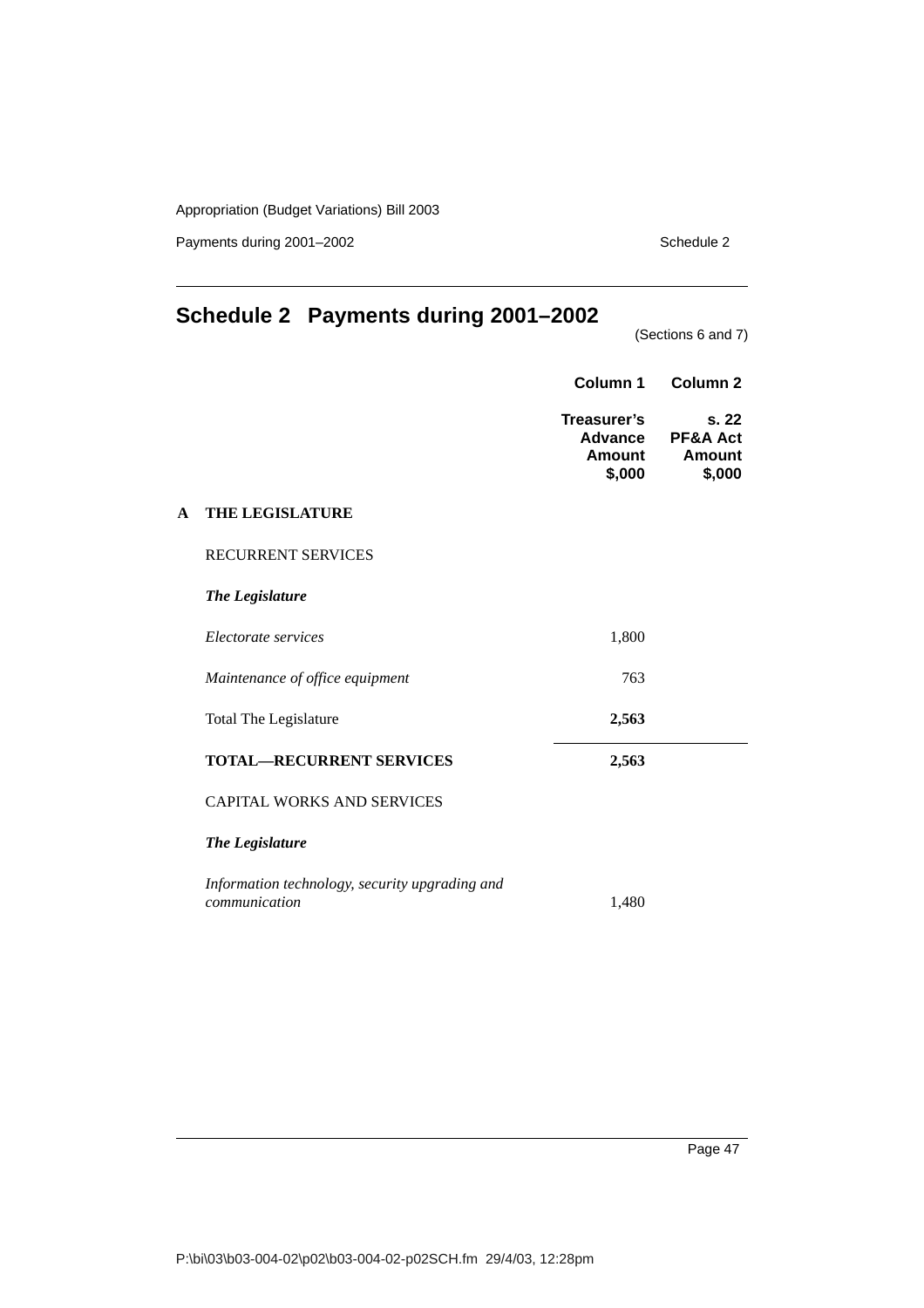Schedule 2 Payments during 2001–2002

|                                         | Column 1                                   | Column <sub>2</sub>                              |
|-----------------------------------------|--------------------------------------------|--------------------------------------------------|
|                                         | Treasurer's<br>Advance<br>Amount<br>\$,000 | s. 22<br><b>PF&amp;A Act</b><br>Amount<br>\$,000 |
| Office equipment                        | 2,037                                      |                                                  |
| Total The Legislature                   | 3,517                                      |                                                  |
| <b>TOTAL—CAPITAL WORKS AND SERVICES</b> | 3,517                                      |                                                  |
| <b>TOTAL—THE LEGISLATURE</b>            | 6,080                                      |                                                  |

#### **B PREMIER, MINISTER FOR THE ARTS AND MINISTER FOR CITIZENSHIP**

#### RECURRENT SERVICES

#### *Art Gallery of New South Wales*

| Pay Equity Award decision            | 22 |
|--------------------------------------|----|
| Total Art Gallery of New South Wales | 22 |
| Australian Museum                    |    |
| Pay Equity Award decision            | 18 |
| Total Australian Museum              | 18 |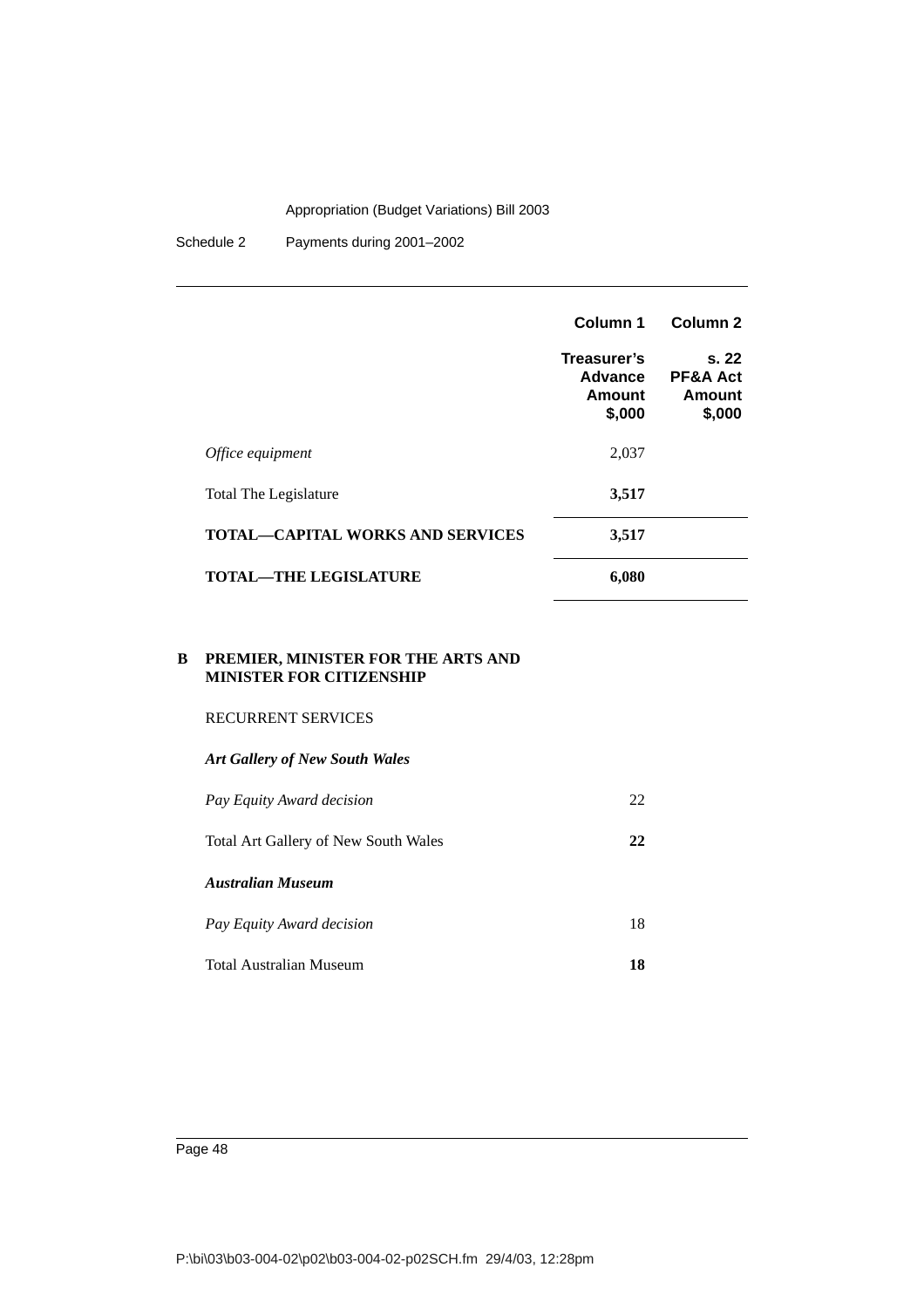Payments during 2001–2002 Schedule 2

|                                                        | Column 1                                                 | Column <sub>2</sub>                          |
|--------------------------------------------------------|----------------------------------------------------------|----------------------------------------------|
|                                                        | Treasurer's<br><b>Advance</b><br><b>Amount</b><br>\$,000 | s. 22<br>PF&A Act<br><b>Amount</b><br>\$,000 |
| <b>Historic Houses Trust of New South Wales</b>        |                                                          |                                              |
| Pay Equity Award decision                              | 5                                                        |                                              |
| <b>Total Historic Houses Trust of New South Wales</b>  | 5                                                        |                                              |
| <b>Independent Commission Against Corruption</b>       |                                                          |                                              |
| Office relocation                                      | 1,400                                                    |                                              |
| <b>Total Independent Commission Against Corruption</b> | 1,400                                                    |                                              |
| <b>Museum of Applied Arts and Sciences</b>             |                                                          |                                              |
| Pay Equity Award decision                              | 24                                                       |                                              |
| Rental increase-collection storage facility            | 200                                                      |                                              |
| Total Museum of Applied Arts and Sciences              | 224                                                      |                                              |
| <b>State Library of New South Wales</b>                |                                                          |                                              |
| NSW.net project                                        | 502                                                      |                                              |
| Pay Equity Award decision                              | 618                                                      |                                              |
| <b>Total State Library of New South Wales</b>          | 1,120                                                    |                                              |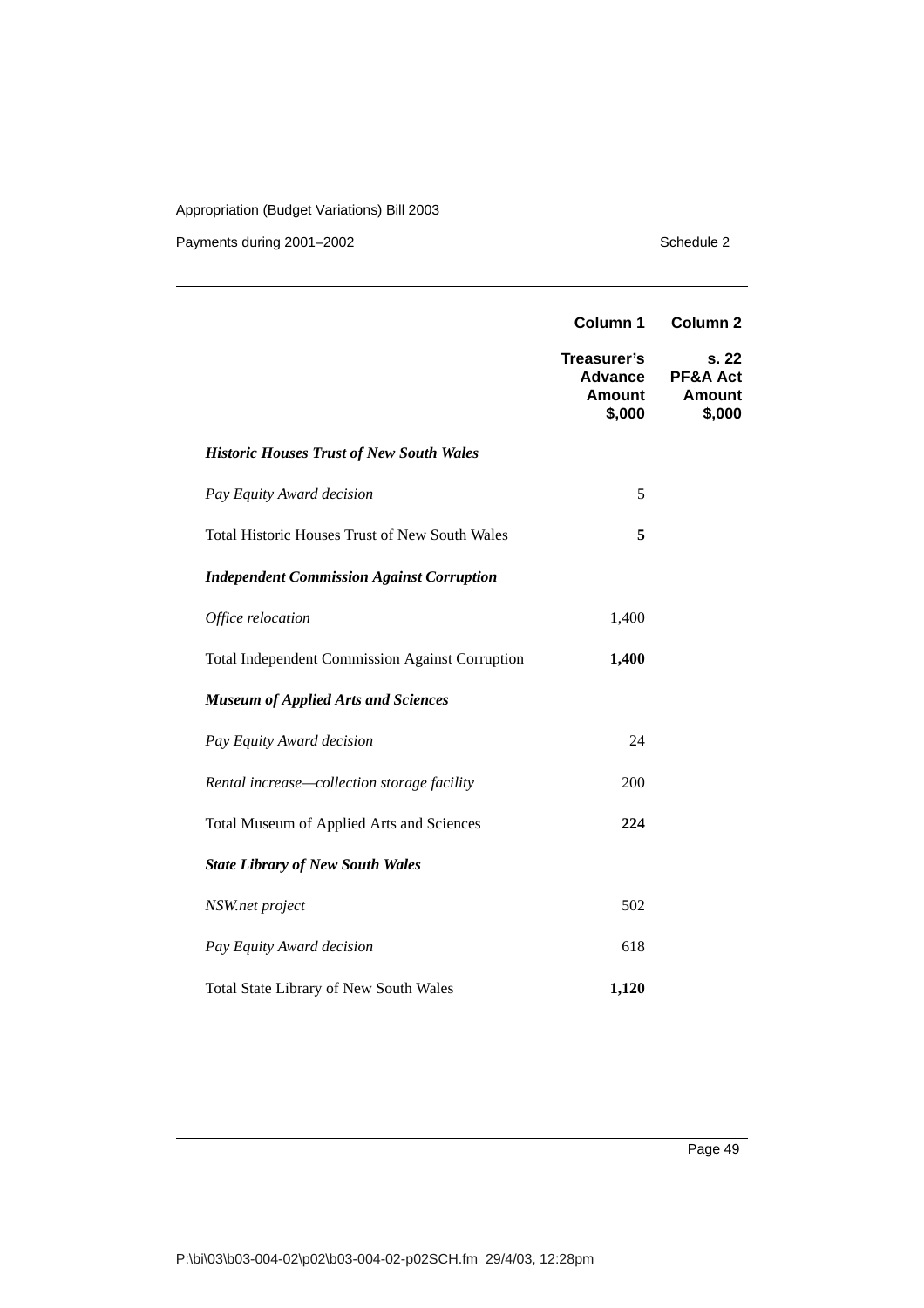Schedule 2 Payments during 2001–2002

|                                                                                    | Column 1                                   | <b>Column 2</b>                              |
|------------------------------------------------------------------------------------|--------------------------------------------|----------------------------------------------|
|                                                                                    | Treasurer's<br>Advance<br>Amount<br>\$,000 | s. 22<br>PF&A Act<br><b>Amount</b><br>\$,000 |
| <b>State Records Authority</b>                                                     |                                            |                                              |
| Pay Equity Award decision                                                          | 94                                         |                                              |
| <b>Total State Records Authority</b>                                               | 94                                         |                                              |
| <b>TOTAL—RECURRENT SERVICES</b>                                                    | 2,883                                      |                                              |
| <b>CAPITAL WORKS AND SERVICES</b>                                                  |                                            |                                              |
| <b>Ministry for the Arts</b>                                                       |                                            |                                              |
| Eveleigh Railwork Workshop                                                         | 5,000                                      |                                              |
| Total Ministry for the Arts                                                        | 5,000                                      |                                              |
| <b>TOTAL-CAPITAL WORKS AND SERVICES</b>                                            | 5,000                                      |                                              |
| <b>TOTAL-PREMIER, MINISTER FOR THE</b><br><b>ARTS AND MINISTER FOR CITIZENSHIP</b> | 7,883                                      |                                              |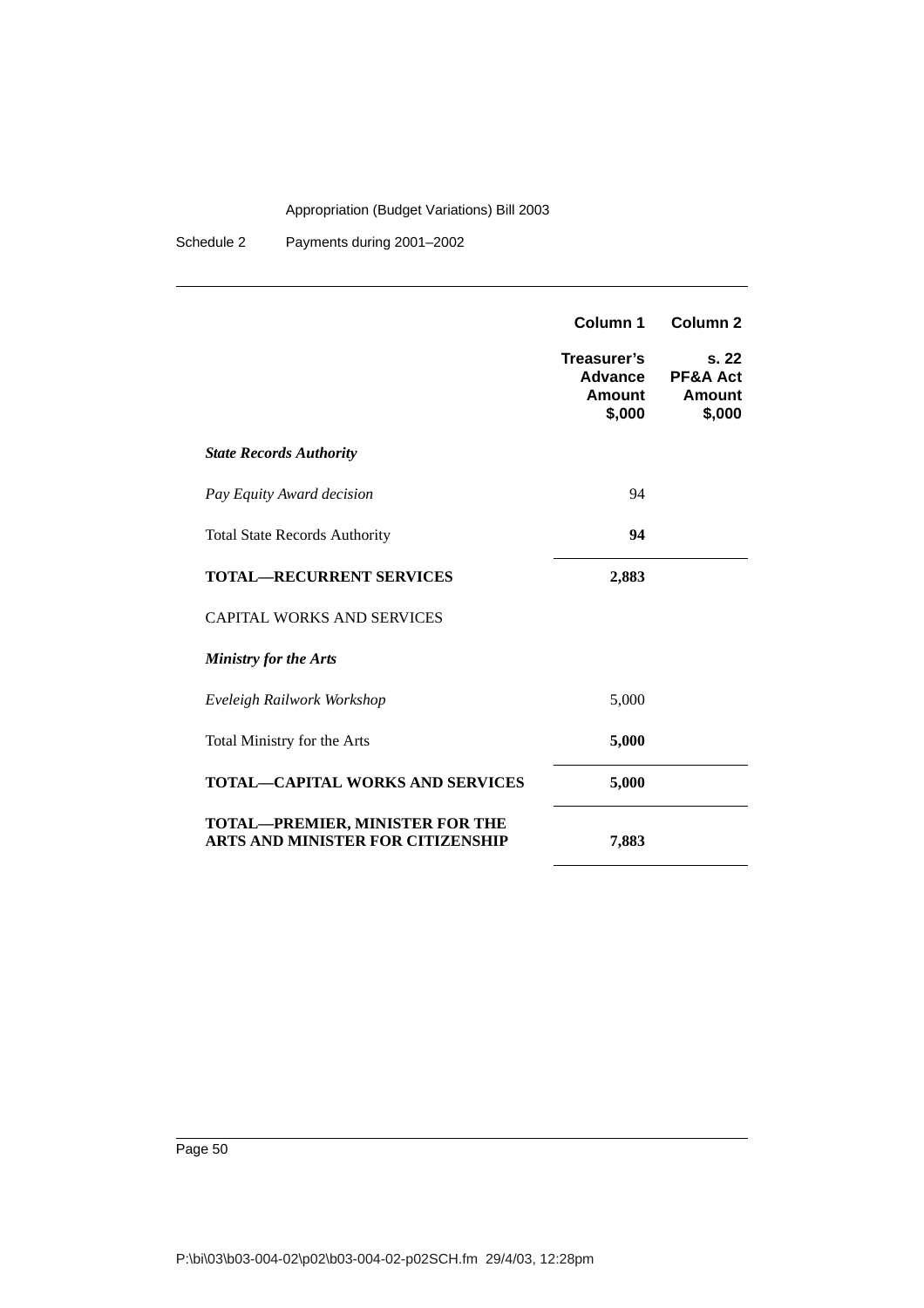Payments during 2001–2002 Schedule 2

|   |                                                                                      | Column 1                                   | Column <sub>2</sub>                             |
|---|--------------------------------------------------------------------------------------|--------------------------------------------|-------------------------------------------------|
|   |                                                                                      | Treasurer's<br>Advance<br>Amount<br>\$,000 | s.22<br><b>PF&amp;A Act</b><br>Amount<br>\$,000 |
| C | MINISTER FOR AGRICULTURE AND<br><b>MINISTER FOR CORRECTIVE SERVICES</b>              |                                            |                                                 |
|   | <b>RECURRENT SERVICES</b>                                                            |                                            |                                                 |
|   | <b>Department of Corrective Services</b>                                             |                                            |                                                 |
|   | Social and Community Services (SACS) Award<br>increase                               |                                            | 19                                              |
|   | <b>Total Department of Corrective Services</b>                                       |                                            | 19                                              |
|   | <b>TOTAL—RECURRENT SERVICES</b>                                                      |                                            | 19                                              |
|   | <b>TOTAL—MINISTER FOR AGRICULTURE AND</b><br><b>MINISTER FOR CORRECTIVE SERVICES</b> |                                            | 19                                              |

#### **D ATTORNEY GENERAL, MINISTER FOR THE ENVIRONMENT AND MINISTER FOR EMERGENCY SERVICES**

RECURRENT SERVICES

*Department of Rural Fire Service*

| Flow on impacts of Christmas 2001 bushfires   | 700 |
|-----------------------------------------------|-----|
| <b>Total Department of Rural Fire Service</b> | 700 |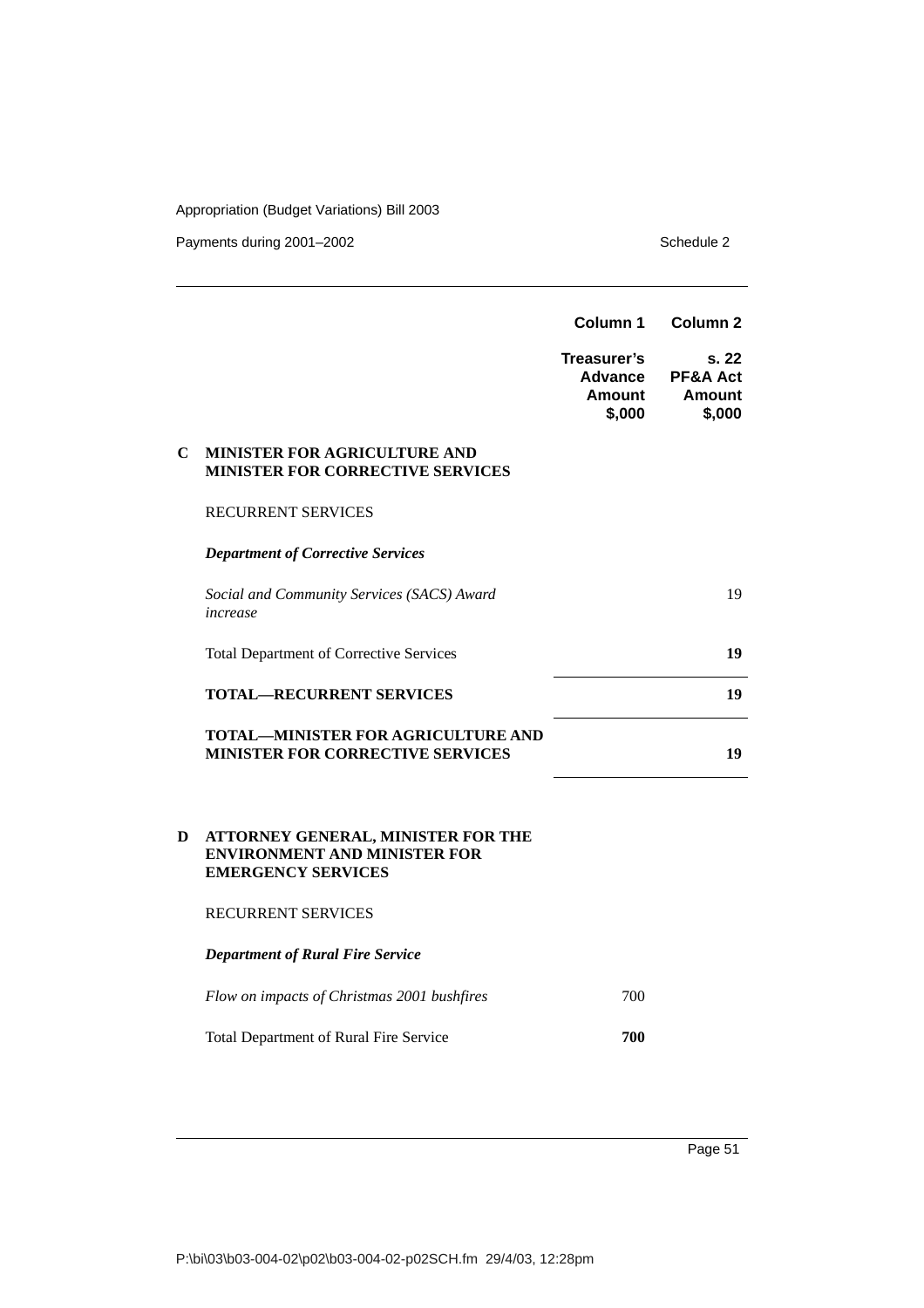Schedule 2 Payments during 2001–2002

|                                                        | Column 1                                                 | <b>Column 2</b>                              |
|--------------------------------------------------------|----------------------------------------------------------|----------------------------------------------|
|                                                        | Treasurer's<br><b>Advance</b><br><b>Amount</b><br>\$,000 | s. 22<br>PF&A Act<br><b>Amount</b><br>\$,000 |
| <b>Environment Protection Authority</b>                |                                                          |                                              |
| Coastal Water Quality Management Strategy project      | 70                                                       |                                              |
| <b>Total Environment Protection Authority</b>          | 70                                                       |                                              |
| <b>Legal Aid Commission of New South Wales</b>         |                                                          |                                              |
| Social and Community Services (SACS) Award<br>increase |                                                          | 102                                          |
| Total Legal Aid Commission of New South Wales          |                                                          | 102                                          |
| <b>National Parks and Wildlife Service</b>             |                                                          |                                              |
| Reclassification of capital to recurrent expenditure   | 239                                                      |                                              |
| <b>Total National Parks and Wildlife Service</b>       | 239                                                      |                                              |
| <b>Office of the Director of Public Prosecutions</b>   |                                                          |                                              |
| Additional witness expenses                            | 499                                                      |                                              |
| Crown Prosecutors salary increase                      | 220                                                      |                                              |
| Total Office of the Director of Public Prosecutions    | 719                                                      |                                              |
| <b>TOTAL—RECURRENT SERVICES</b>                        | 1,728                                                    | 102                                          |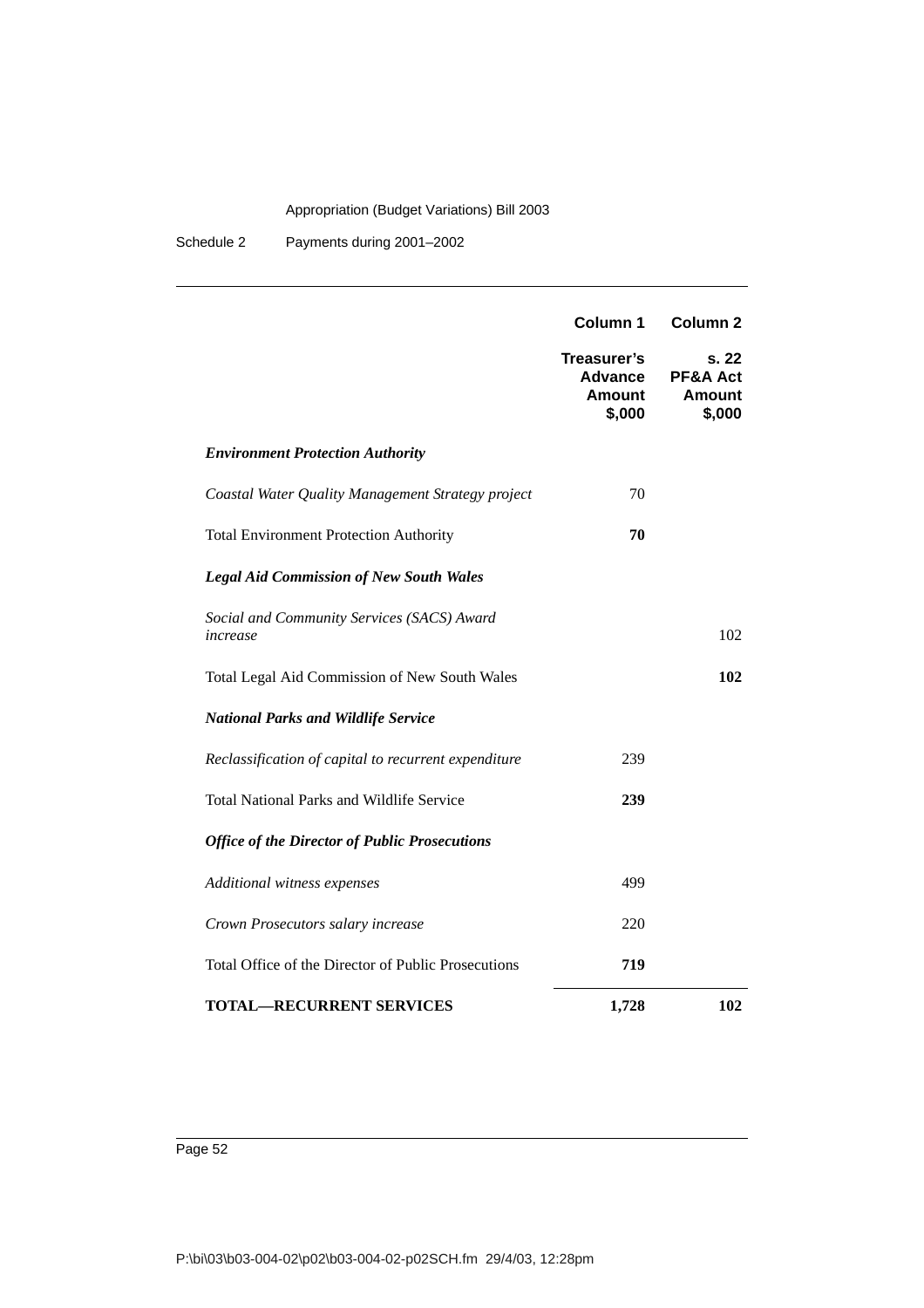Payments during 2001–2002 Schedule 2

|   |                                                                                                                                      | Column 1                                          | Column <sub>2</sub>                         |
|---|--------------------------------------------------------------------------------------------------------------------------------------|---------------------------------------------------|---------------------------------------------|
|   |                                                                                                                                      | Treasurer's<br>Advance<br><b>Amount</b><br>\$,000 | s.22<br>PF&A Act<br><b>Amount</b><br>\$,000 |
|   | <b>CAPITAL WORKS AND SERVICES</b>                                                                                                    |                                                   |                                             |
|   | <b>Attorney General's Department</b>                                                                                                 |                                                   |                                             |
|   | Asset acquisition program—land for new Courthouses                                                                                   | 4,272                                             |                                             |
|   | <b>Total Attorney General's Department</b>                                                                                           | 4,272                                             |                                             |
|   | <b>TOTAL-CAPITAL WORKS AND SERVICES</b>                                                                                              | 4,272                                             |                                             |
|   | TOTAL-ATTORNEY GENERAL, MINISTER<br>FOR THE ENVIRONMENT AND MINISTER<br><b>FOR EMERGENCY SERVICES</b>                                | 6,000                                             | 102                                         |
| Е | MINISTER FOR COMMUNITY SERVICES,<br>MINISTER FOR AGEING, MINISTER FOR<br><b>DISABILITY SERVICES AND MINISTER FOR</b><br><b>WOMEN</b> |                                                   |                                             |
|   | RECURRENT SERVICES                                                                                                                   |                                                   |                                             |
|   | <b>Department of Community Services</b>                                                                                              |                                                   |                                             |
|   | Increase in Community Based Residential Care                                                                                         | 14,000                                            |                                             |
|   | Increase in foster care allowance recipients                                                                                         | 7,000                                             |                                             |
|   | Increase in Helpdesk notifications                                                                                                   | 5,400                                             |                                             |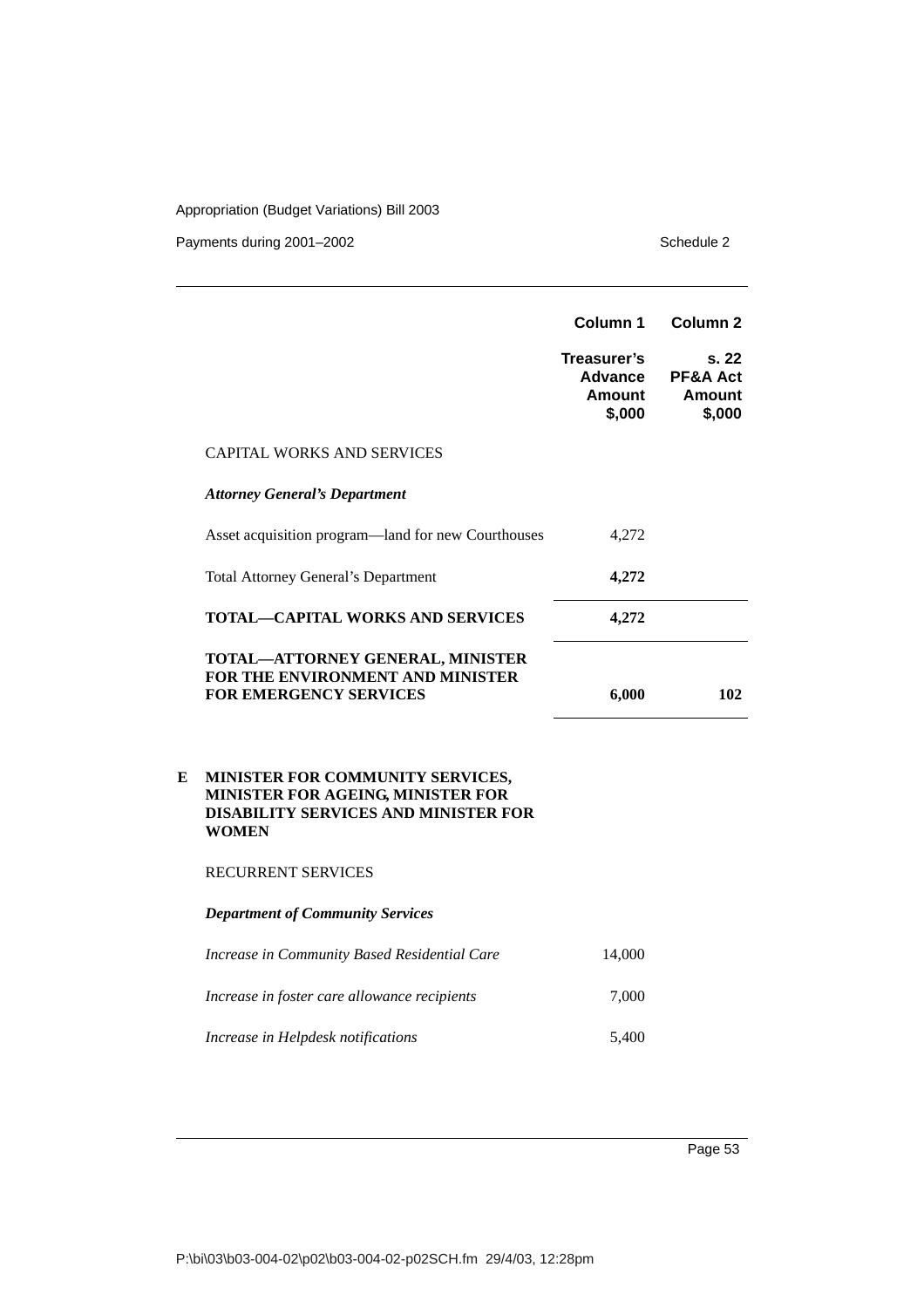Schedule 2 Payments during 2001–2002

|                                                                                                                                                          | Column 1                                   | Column <sub>2</sub>                              |
|----------------------------------------------------------------------------------------------------------------------------------------------------------|--------------------------------------------|--------------------------------------------------|
|                                                                                                                                                          | Treasurer's<br>Advance<br>Amount<br>\$,000 | s. 22<br><b>PF&amp;A Act</b><br>Amount<br>\$,000 |
| Social and Community Services (SACS) Award<br>increase                                                                                                   |                                            | 5,217                                            |
| <b>Total Department of Community Services</b>                                                                                                            | 26,400                                     | 5,217                                            |
| <b>TOTAL—RECURRENT SERVICES</b>                                                                                                                          | 26,400                                     | 5,217                                            |
| <b>TOTAL—MINISTER FOR COMMUNITY</b><br><b>SERVICES, MINISTER FOR AGEING,</b><br><b>MINISTER FOR DISABILITY SERVICES AND</b><br><b>MINISTER FOR WOMEN</b> | 26,400                                     | 5,217                                            |

#### **F MINISTER FOR EDUCATION AND TRAINING**

#### RECURRENT SERVICES

#### *Department of Education and Training*

| Employment screening program                                  | 2,078  |
|---------------------------------------------------------------|--------|
| Increase in grants to non-government schools                  | 13,800 |
| Increase in plant purchases below capitalisation<br>threshold | 10,000 |
| Managed Fund Insurance adjustment                             | 7,569  |
| School cleaning contracts                                     | 6.942  |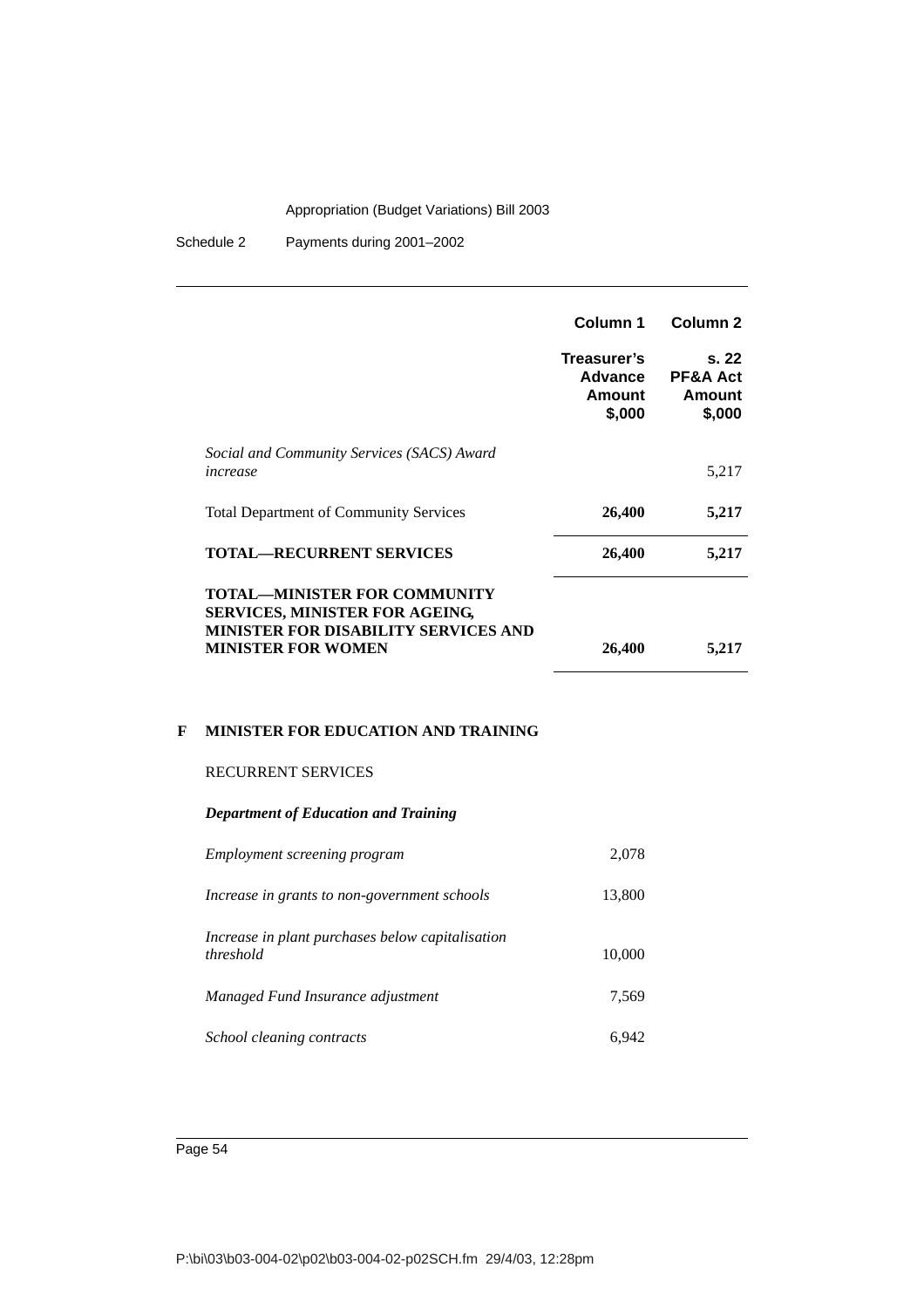Payments during 2001–2002 Schedule 2

|   |                                                               | Column 1                                   | Column <sub>2</sub>                             |
|---|---------------------------------------------------------------|--------------------------------------------|-------------------------------------------------|
|   |                                                               | Treasurer's<br>Advance<br>Amount<br>\$,000 | s.22<br><b>PF&amp;A Act</b><br>Amount<br>\$,000 |
|   | Payroll tax for long service leave and rebate for<br>trainees | 9,600                                      |                                                 |
|   | Adjustment of 2000/01 Commonwealth funding                    | 17,008                                     |                                                 |
|   | Total Department of Education and Training                    | 66,997                                     |                                                 |
|   | <b>TOTAL—RECURRENT SERVICES</b>                               | 66,997                                     |                                                 |
|   | <b>TOTAL—MINISTER FOR EDUCATION AND</b><br><b>TRAINING</b>    | 66,997                                     |                                                 |
| G | MINISTER FOR GAMING AND RACING                                |                                            |                                                 |

# CAPITAL WORKS AND SERVICES

| Department of Gaming and Racing                       |     |
|-------------------------------------------------------|-----|
| <b>Client Oriented Regulatory Information Systems</b> | 251 |
| Total Department of Gaming and Racing                 | 251 |
| <b>TOTAL—CAPITAL WORKS AND SERVICES</b>               | 251 |
| <b>TOTAL—MINISTER FOR GAMING AND</b><br><b>RACING</b> | 251 |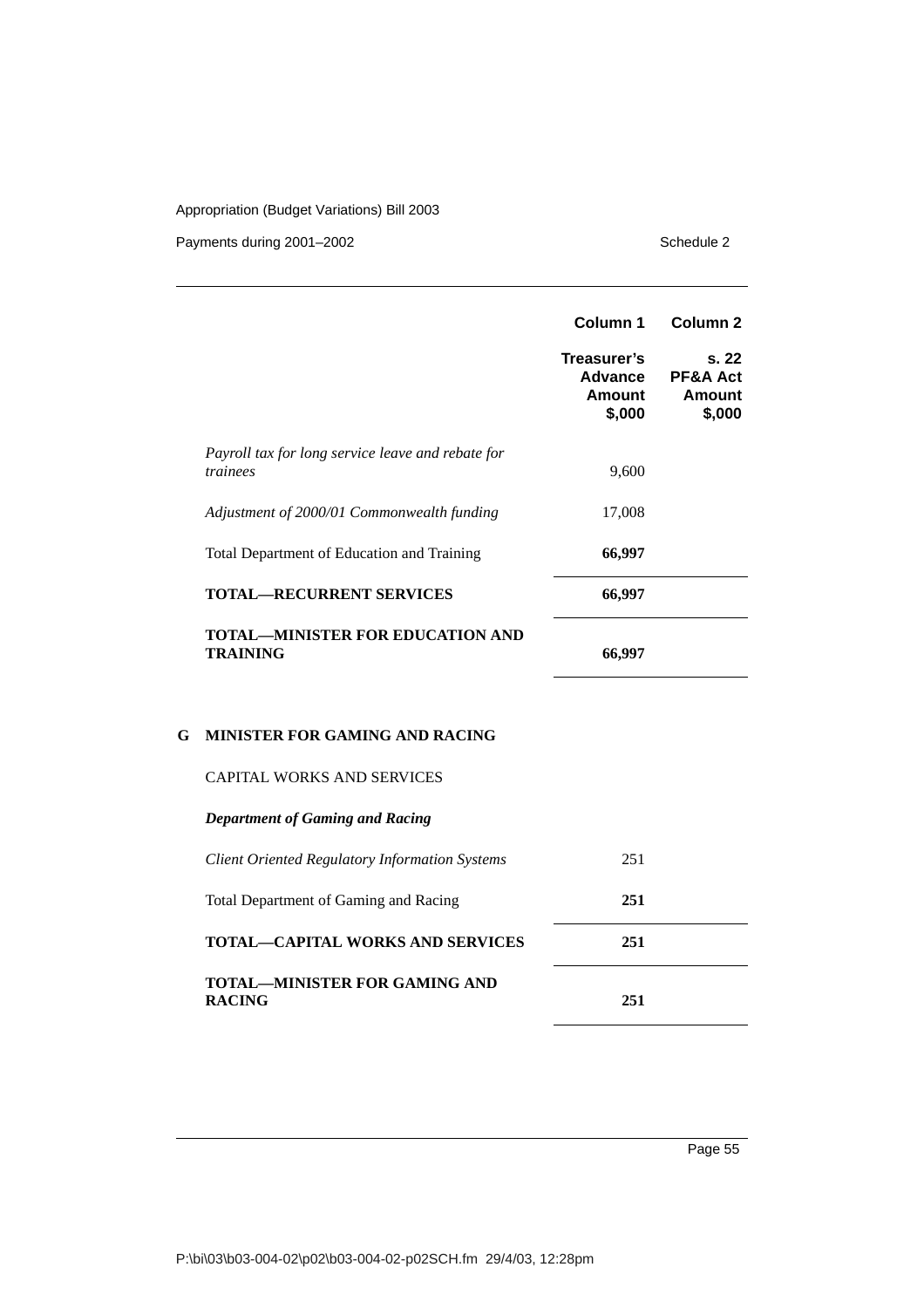Schedule 2 Payments during 2001–2002

|                                                                      | Column 1                                          | Column <sub>2</sub>                                     |
|----------------------------------------------------------------------|---------------------------------------------------|---------------------------------------------------------|
|                                                                      | Treasurer's<br>Advance<br><b>Amount</b><br>\$,000 | s. 22<br><b>PF&amp;A Act</b><br><b>Amount</b><br>\$,000 |
| <b>MINISTER FOR HEALTH</b><br>Н                                      |                                                   |                                                         |
| RECURRENT SERVICES                                                   |                                                   |                                                         |
| <b>Department of Heath</b>                                           |                                                   |                                                         |
| Additional insurance premium for Visiting Medical<br><b>Officers</b> | 15,000                                            |                                                         |
| NSW Ambulance Service operating motor vehicle lease                  | 6,000                                             |                                                         |
| NSW Ambulance Service to continue to provide rescue<br>services      |                                                   | 4,600                                                   |
| Social and Community Services (SACS) Award<br>increase               |                                                   | 1,059                                                   |
| Visiting Medical Officers salary increase                            | 15,692                                            |                                                         |
| <b>Total Department of Health</b>                                    | 36,692                                            | 5,659                                                   |
| <b>TOTAL-RECURRENT SERVICES</b>                                      | 36,692                                            | 5,659                                                   |
| <b>TOTAL—MINISTER FOR HEALTH</b>                                     | 36,692                                            | 5,659                                                   |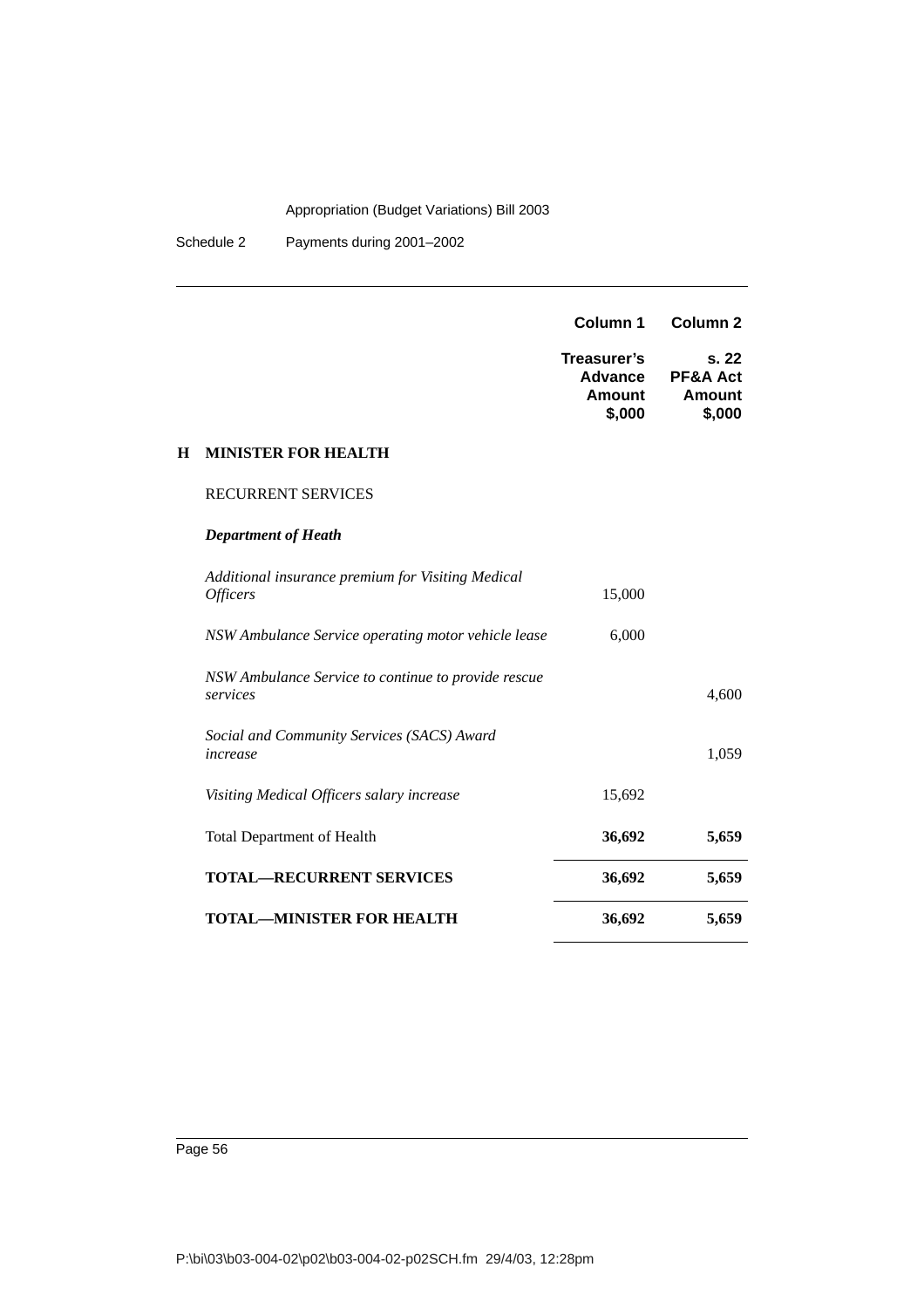Payments during 2001–2002 Schedule 2

|   |                                                                                                                                                     | Column 1                                   | Column <sub>2</sub>                   |
|---|-----------------------------------------------------------------------------------------------------------------------------------------------------|--------------------------------------------|---------------------------------------|
|   |                                                                                                                                                     | Treasurer's<br>Advance<br>Amount<br>\$,000 | s. 22<br>PF&A Act<br>Amount<br>\$,000 |
| I | <b>MINISTER FOR INFORMATION</b><br>TECHNOLOGY, MINISTER FOR ENERGY,<br><b>MINISTER FOR FORESTRY AND MINISTER</b><br><b>FOR WESTERN SYDNEY</b>       |                                            |                                       |
|   | <b>CAPITAL WORKS AND SERVICES</b>                                                                                                                   |                                            |                                       |
|   | Department of Information Technology and<br><b>Management</b>                                                                                       |                                            |                                       |
|   | Additional accommodation                                                                                                                            | 106                                        |                                       |
|   | Office equipment                                                                                                                                    | 152                                        |                                       |
|   | Total Department of Information Technology and<br>Management                                                                                        | 258                                        |                                       |
|   | <b>TOTAL—CAPITAL WORKS AND SERVICES</b>                                                                                                             | 258                                        |                                       |
|   | <b>TOTAL—MINISTER FOR INFORMATION</b><br>TECHNOLOGY, MINISTER FOR ENERGY,<br><b>MINISTER FOR FORESTRY AND MINISTER</b><br><b>FOR WESTERN SYDNEY</b> | 258                                        |                                       |
|   |                                                                                                                                                     |                                            |                                       |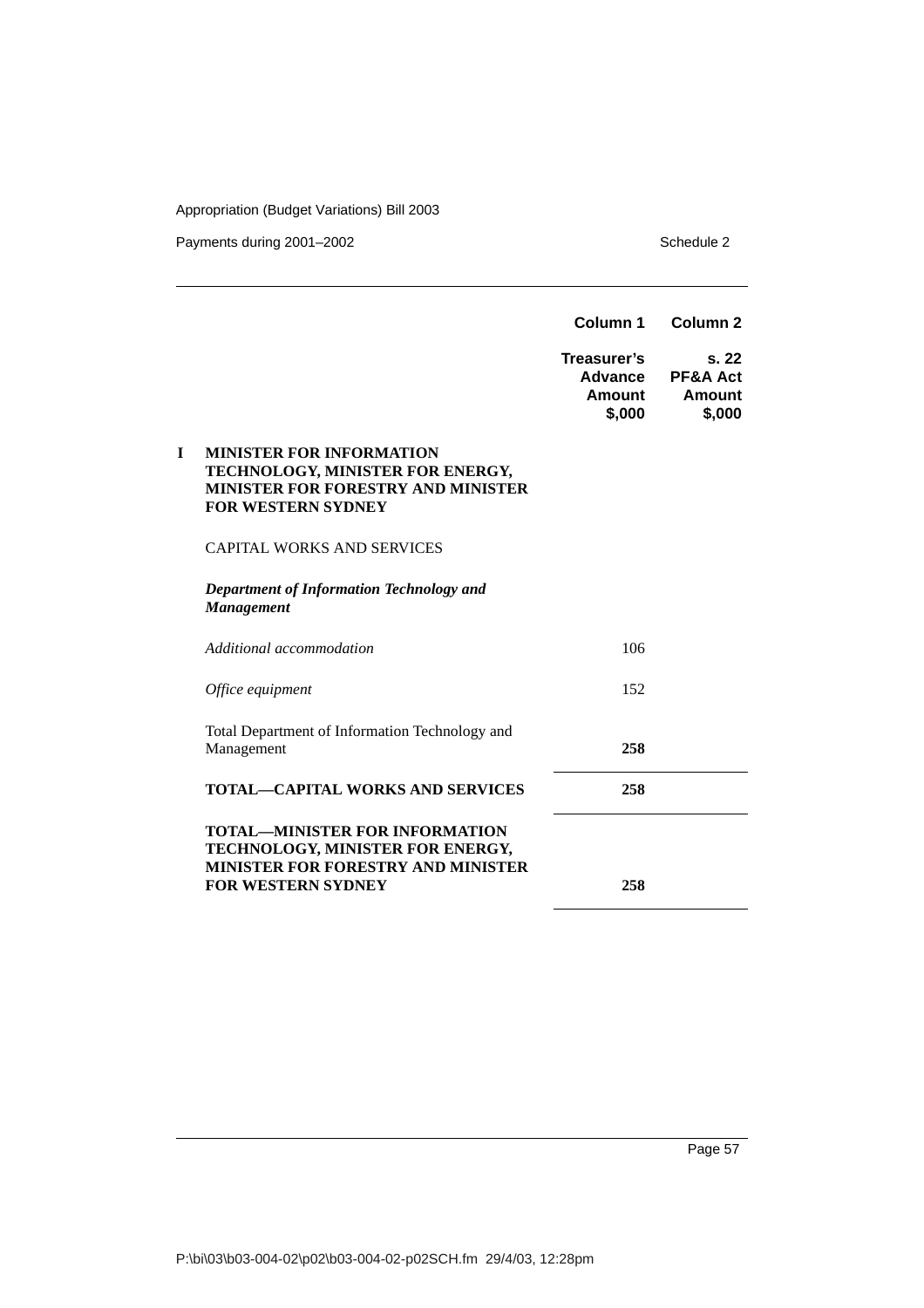Schedule 2 Payments during 2001–2002

|    |                                                                                                                                     | Column 1                                   | Column <sub>2</sub>                             |
|----|-------------------------------------------------------------------------------------------------------------------------------------|--------------------------------------------|-------------------------------------------------|
|    |                                                                                                                                     | Treasurer's<br>Advance<br>Amount<br>\$,000 | s.22<br><b>PF&amp;A Act</b><br>Amount<br>\$,000 |
| J. | MINISTER FOR LOCAL GOVERNMENT,<br><b>MINISTER FOR REGIONAL DEVELOPMENT</b><br>AND MINISTER FOR RURAL AFFAIRS                        |                                            |                                                 |
|    | <b>RECURRENT SERVICES</b>                                                                                                           |                                            |                                                 |
|    | <b>Department of Local Government</b>                                                                                               |                                            |                                                 |
|    | <b>Pensioner Council Rates Rebate Scheme</b>                                                                                        | 869                                        |                                                 |
|    | <b>Total Department of Local Government</b>                                                                                         | 869                                        |                                                 |
|    | <b>TOTAL—RECURRENT SERVICES</b>                                                                                                     | 869                                        |                                                 |
|    | <b>TOTAL—MINISTER FOR LOCAL</b><br><b>GOVERNMENT, MINISTER FOR REGIONAL</b><br>DEVELOPMENT AND MINISTER FOR RURAL<br><b>AFFAIRS</b> | 869                                        |                                                 |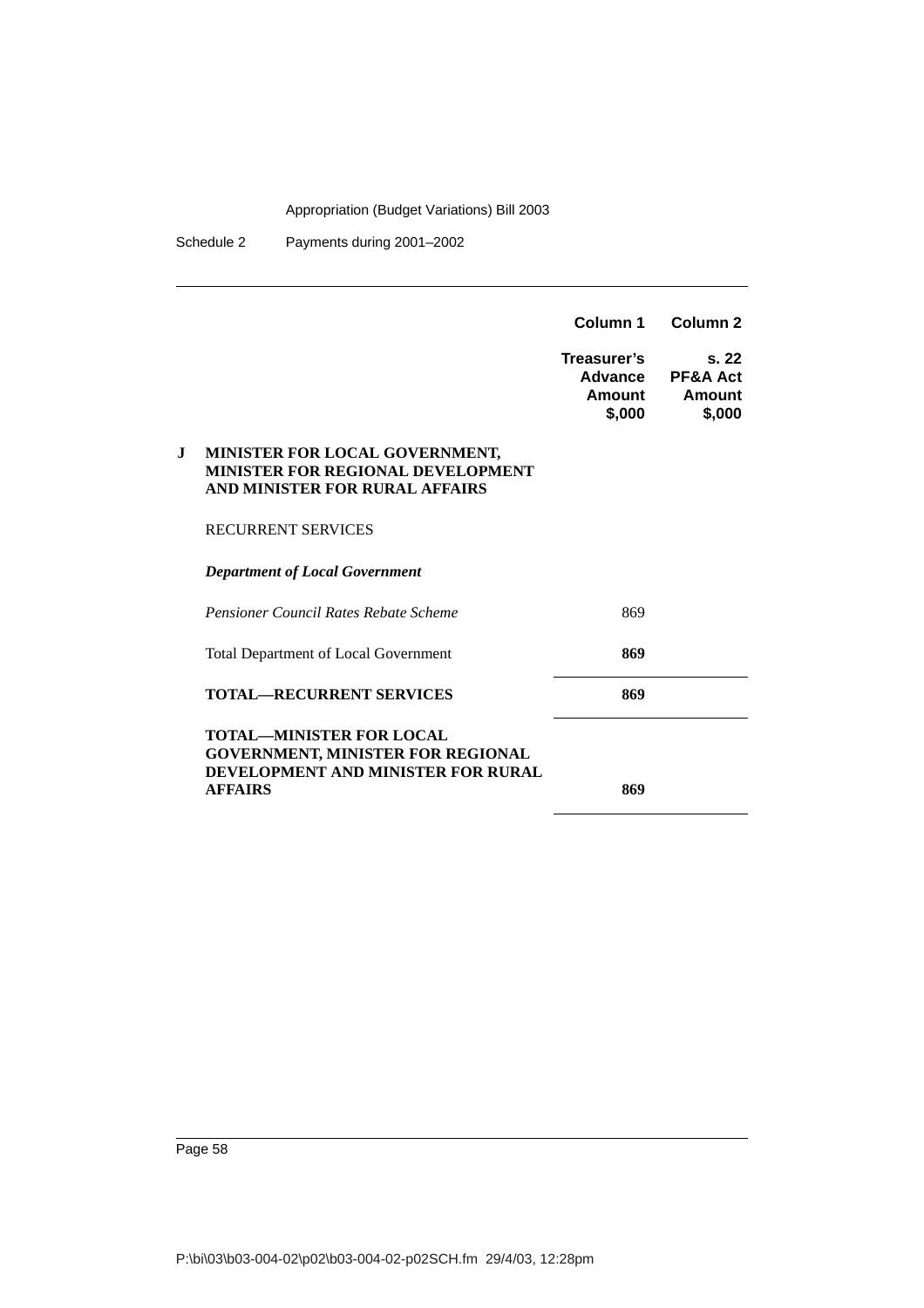Payments during 2001–2002 Schedule 2

|                                                                                                           | Column 1                                   | Column <sub>2</sub>                             |
|-----------------------------------------------------------------------------------------------------------|--------------------------------------------|-------------------------------------------------|
|                                                                                                           | Treasurer's<br>Advance<br>Amount<br>\$,000 | s.22<br><b>PF&amp;A Act</b><br>Amount<br>\$,000 |
| MINISTER FOR PLANNING, MINISTER FOR<br>K<br><b>ABORIGINAL AFFAIRS AND MINISTER FOR</b><br><b>HOUSING</b>  |                                            |                                                 |
| <b>CAPITAL WORKS AND SERVICES</b>                                                                         |                                            |                                                 |
| Heritage Office                                                                                           |                                            |                                                 |
| Acquisition of Linnwood Hall                                                                              | 5,000                                      |                                                 |
| <b>Total Heritage Office</b>                                                                              | 5,000                                      |                                                 |
| <b>TOTAL—CAPITAL WORKS AND SERVICES</b>                                                                   | 5,000                                      |                                                 |
| TOTAL-MINISTER FOR PLANNING,<br><b>MINISTER FOR ABORIGINAL AFFAIRS AND</b><br><b>MINISTER FOR HOUSING</b> | 5,000                                      |                                                 |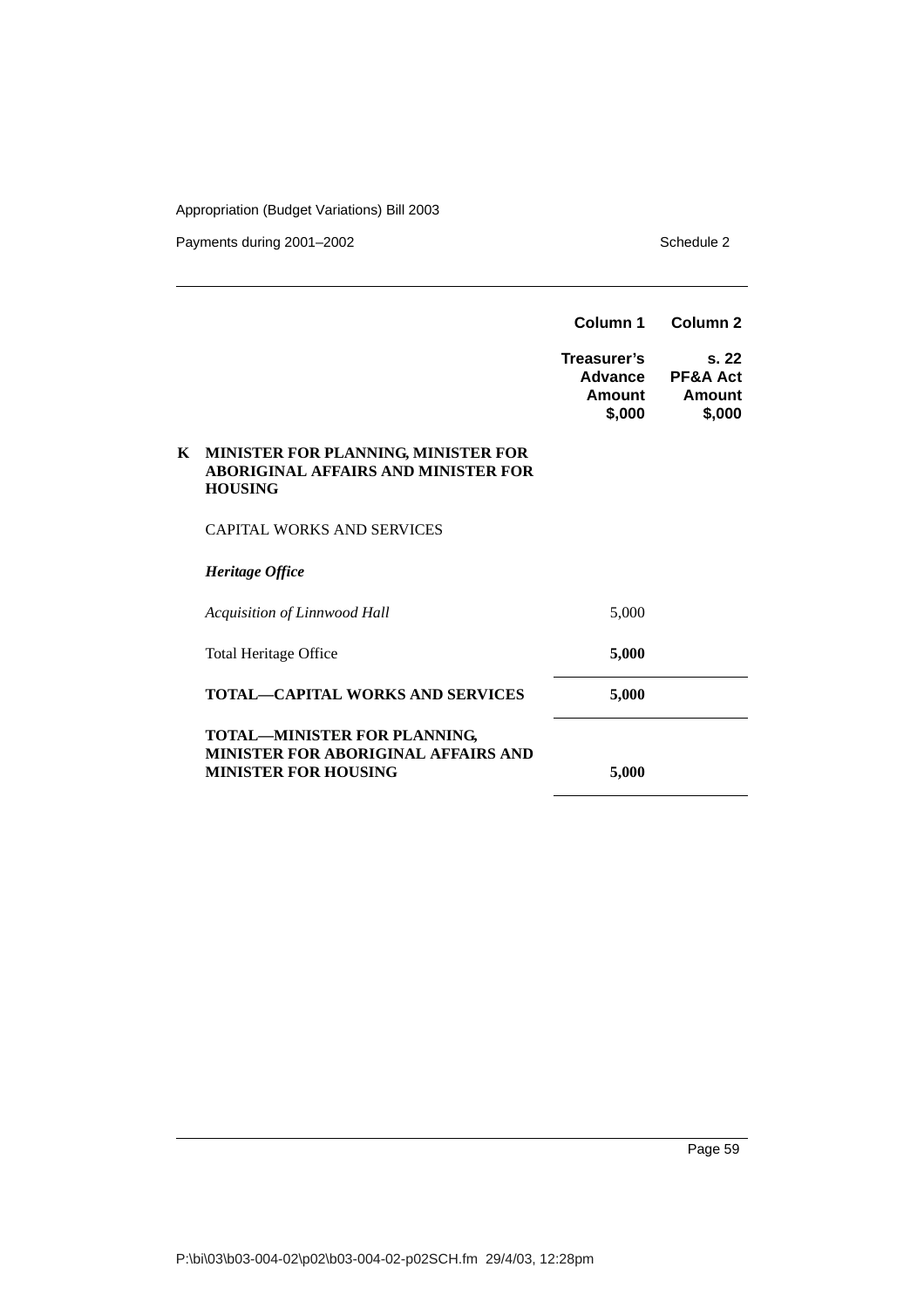Schedule 2 Payments during 2001–2002

|   |                                                                                | Column 1                                          | Column <sub>2</sub>                             |
|---|--------------------------------------------------------------------------------|---------------------------------------------------|-------------------------------------------------|
|   |                                                                                | Treasurer's<br>Advance<br><b>Amount</b><br>\$,000 | s.22<br><b>PF&amp;A Act</b><br>Amount<br>\$,000 |
| L | <b>MINISTER FOR POLICE</b>                                                     |                                                   |                                                 |
|   | <b>RECURRENT SERVICES</b>                                                      |                                                   |                                                 |
|   | <b>New South Wales Police Service</b>                                          |                                                   |                                                 |
|   | Delay in transfer of on-street parking enforcement to<br><i>local councils</i> | 4,334                                             |                                                 |
|   | Other initiatives                                                              | 609                                               |                                                 |
|   | <b>Total New South Wales Police Service</b>                                    | 4,943                                             |                                                 |
|   | <b>Police Integrity Commission</b>                                             |                                                   |                                                 |
|   | <b>Additional Counsel Costs</b>                                                | 303                                               |                                                 |
|   | <b>Total Police Integrity Commission</b>                                       | 303                                               |                                                 |
|   | <b>TOTAL-RECURRENT SERVICES</b>                                                | 5,246                                             |                                                 |
|   | <b>TOTAL-MINISTER FOR POLICE</b>                                               | 5,246                                             |                                                 |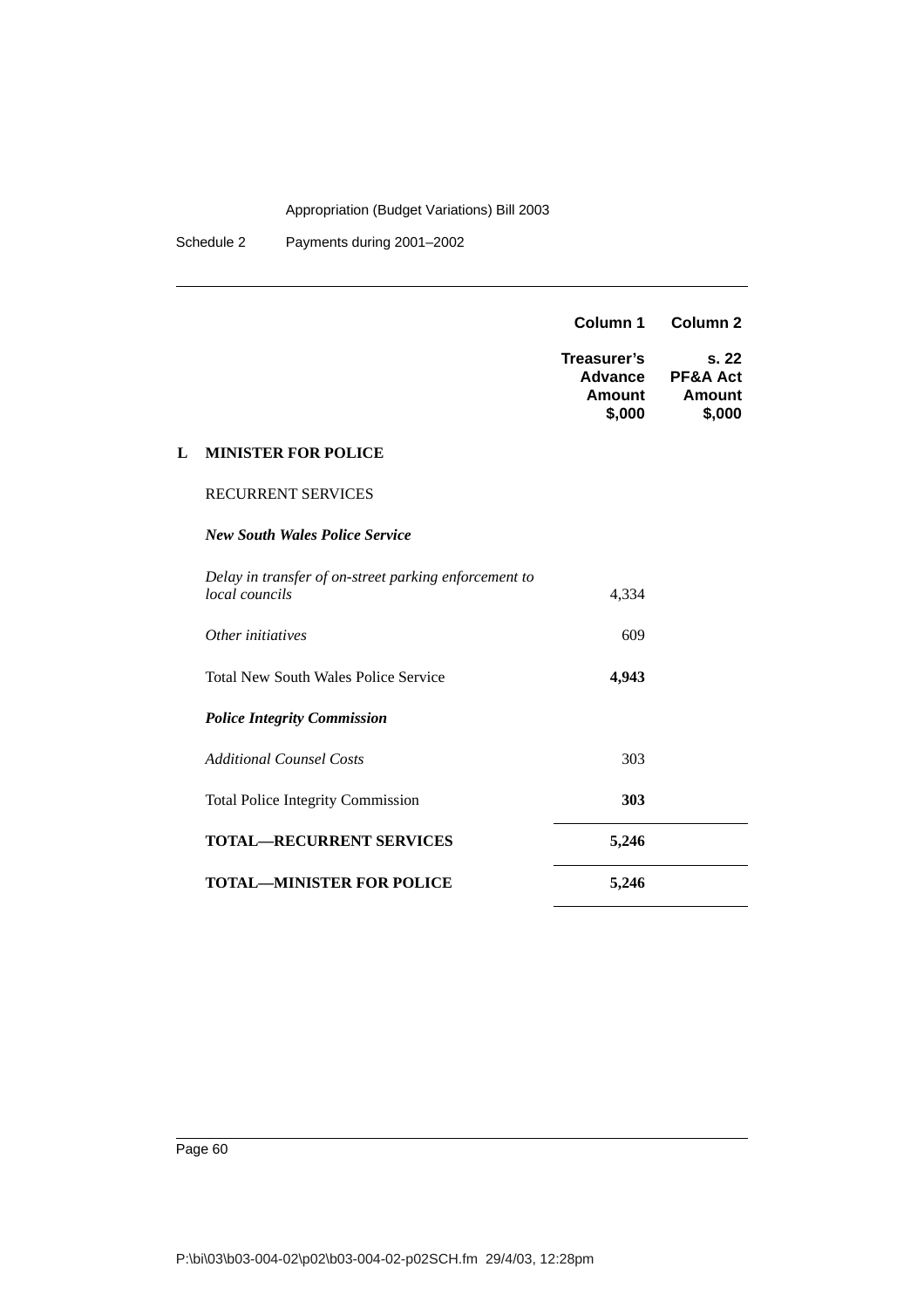Payments during 2001–2002 Schedule 2

|   |                                                                                                         | Column 1                                   | Column <sub>2</sub>                                     |
|---|---------------------------------------------------------------------------------------------------------|--------------------------------------------|---------------------------------------------------------|
|   |                                                                                                         | Treasurer's<br>Advance<br>Amount<br>\$,000 | s. 22<br><b>PF&amp;A Act</b><br><b>Amount</b><br>\$,000 |
| М | <b>MINISTER FOR PUBLIC WORKS AND</b><br><b>SERVICES AND MINISTER FOR SPORT AND</b><br><b>RECREATION</b> |                                            |                                                         |
|   | <b>RECURRENT SERVICES</b>                                                                               |                                            |                                                         |
|   | <b>Department of Sport and Recreation</b>                                                               |                                            |                                                         |
|   | Permanent seating at Parramatta Stadium                                                                 | 1,500                                      |                                                         |
|   | Sydney Aquatic and Athletes Centres subsidy                                                             | 294                                        |                                                         |
|   | Total Department of Sport and Recreation                                                                | 1,794                                      |                                                         |
|   | <b>TOTAL-RECURRENT SERVICES</b>                                                                         | 1,794                                      |                                                         |
|   | <b>CAPITAL WORKS AND SERVICES</b>                                                                       |                                            |                                                         |
|   | <b>Department of Sport and Recreation</b>                                                               |                                            |                                                         |
|   | Drag Strip at Eastern Creek                                                                             | 1,800                                      |                                                         |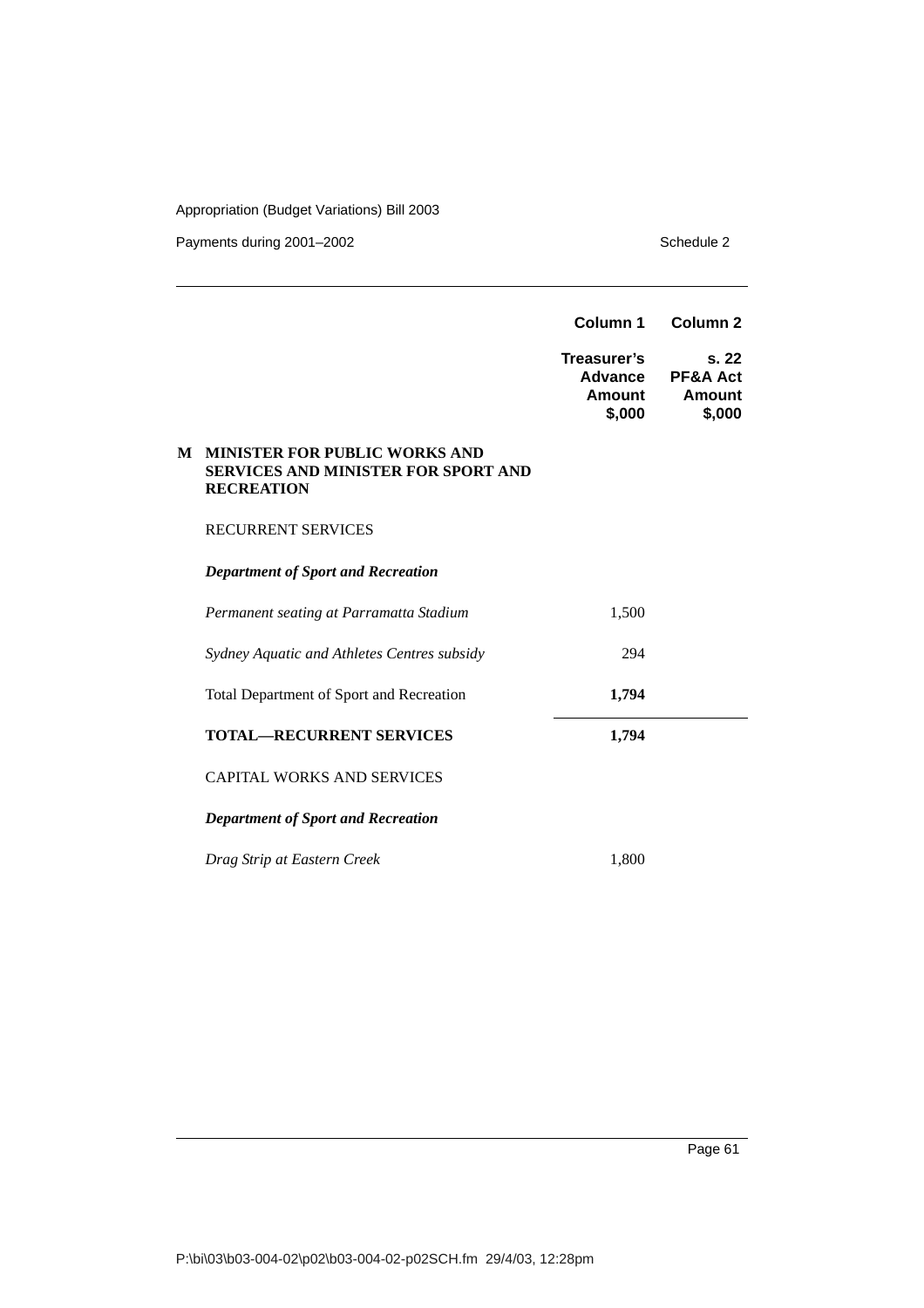Schedule 2 Payments during 2001–2002

|                                                                                                        | Column 1                                   | Column <sub>2</sub>                             |
|--------------------------------------------------------------------------------------------------------|--------------------------------------------|-------------------------------------------------|
|                                                                                                        | Treasurer's<br>Advance<br>Amount<br>\$,000 | s.22<br><b>PF&amp;A Act</b><br>Amount<br>\$,000 |
| Relocation of Department and renovation of Sport and<br>Recreation centres                             | 898                                        |                                                 |
| Total Department of Sport and Recreation                                                               | 2,698                                      |                                                 |
| <b>TOTAL—CAPITAL WORKS AND SERVICES</b>                                                                | 2,698                                      |                                                 |
| <b>TOTAL—MINISTER FOR PUBLIC WORKS</b><br>AND SERVICES AND MINISTER FOR SPORT<br><b>AND RECREATION</b> | 4.492                                      |                                                 |

#### **N MINISTER FOR SMALL BUSINESS AND MINISTER FOR TOURISM**

| <b>RECURRENT SERVICES</b> |  |
|---------------------------|--|
|---------------------------|--|

*Tourism New South Wales*

| Tourism NSW grants                                                   | 1,245 |  |
|----------------------------------------------------------------------|-------|--|
| <b>Total Tourism New South Wales</b>                                 | 1,245 |  |
| <b>TOTAL—RECURRENT SERVICES</b>                                      | 1,245 |  |
| <b>TOTAL—MINISTER FOR SMALL BUSINESS</b><br>AND MINISTER FOR TOURISM | 1.245 |  |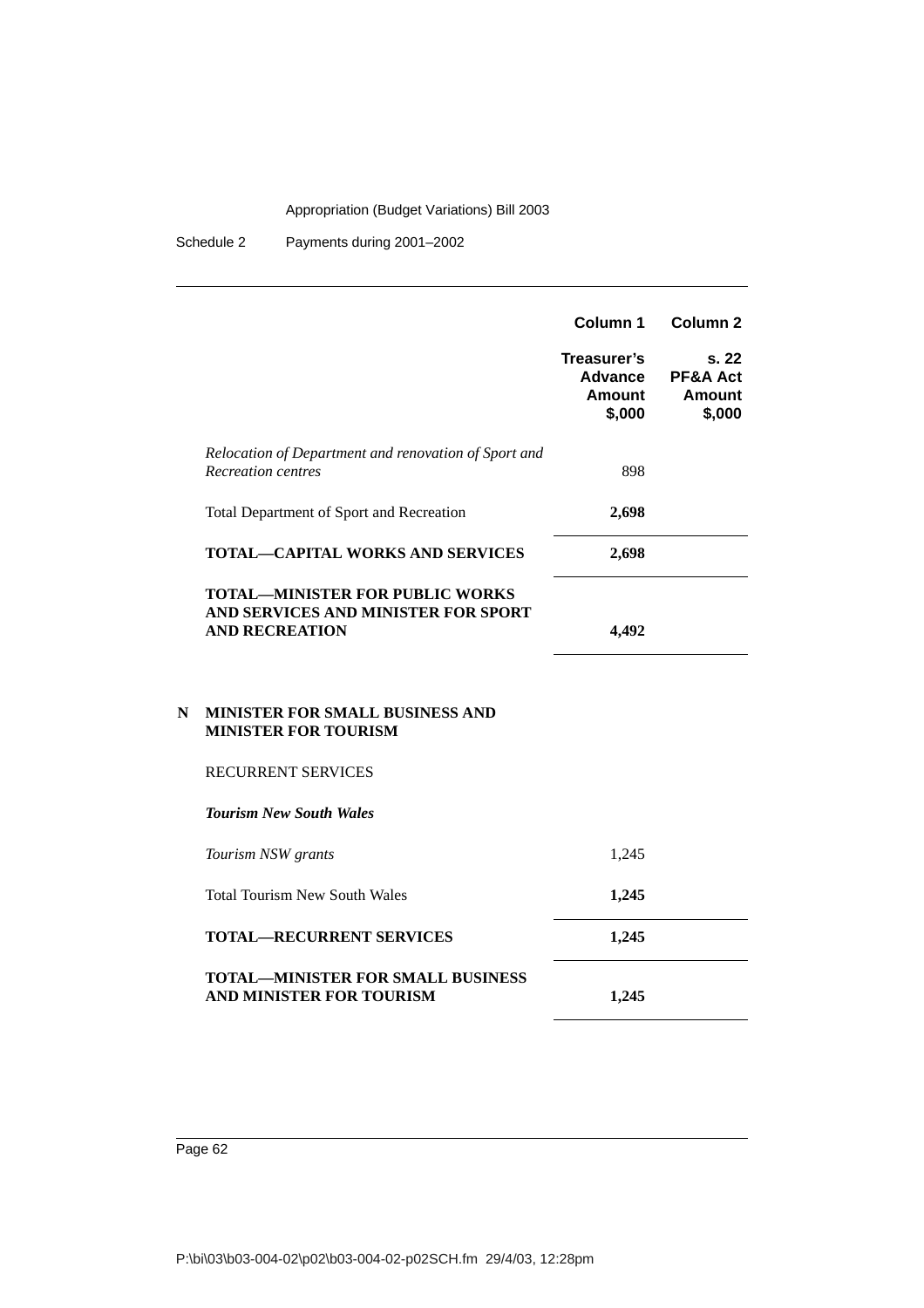Payments during 2001–2002 Schedule 2

|                                                                     | Column 1                                          | <b>Column 2</b>                                         |
|---------------------------------------------------------------------|---------------------------------------------------|---------------------------------------------------------|
|                                                                     | Treasurer's<br>Advance<br><b>Amount</b><br>\$,000 | s. 22<br><b>PF&amp;A Act</b><br><b>Amount</b><br>\$,000 |
| O<br><b>MINISTER FOR TRANSPORT AND MINISTER</b><br><b>FOR ROADS</b> |                                                   |                                                         |
| <b>RECURRENT SERVICES</b>                                           |                                                   |                                                         |
| <b>Roads and Traffic Authority</b>                                  |                                                   |                                                         |
| Additional traffic flows-M4/M5 Cashback Scheme                      |                                                   | 4,500                                                   |
| Increase in user charges hypothecated to the RTA                    | 993                                               |                                                         |
| <b>Total Roads and Traffic Authority</b>                            | 993                                               | 4,500                                                   |
| <b>TOTAL-RECURRENT SERVICES</b>                                     | 993                                               | 4,500                                                   |
| <b>CAPITAL WORKS AND SERVICES</b>                                   |                                                   |                                                         |
| <b>Department of Transport</b>                                      |                                                   |                                                         |
| Additional parking space levy capital spending                      | 3,000                                             |                                                         |
| <b>Total Department of Transport</b>                                | 3,000                                             |                                                         |
| <b>TOTAL-CAPITAL WORKS AND SERVICES</b>                             | 3,000                                             |                                                         |
| TOTAL-MINISTER FOR TRANSPORT AND<br><b>MINISTER FOR ROADS</b>       | 3,993                                             | 4,500                                                   |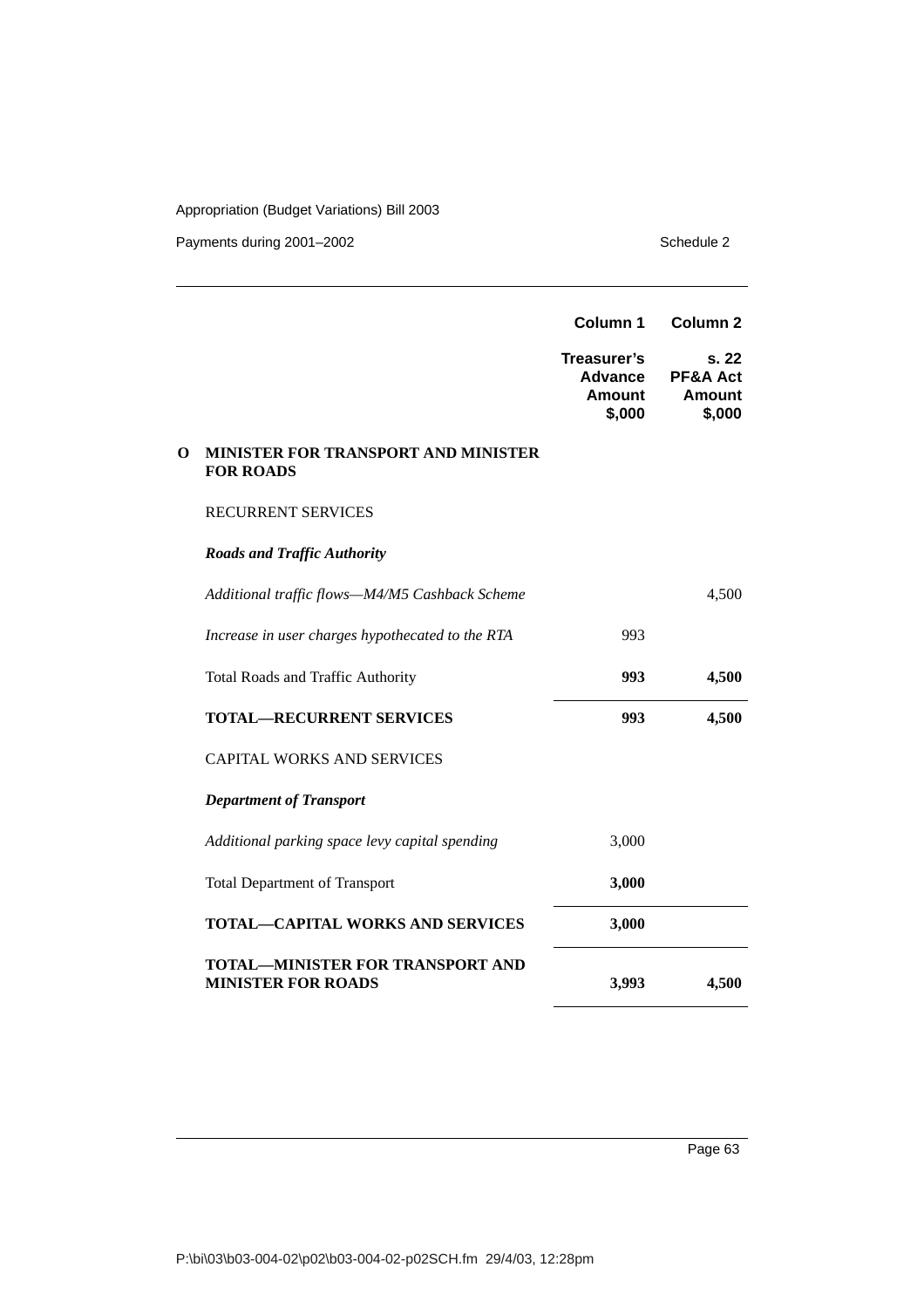Schedule 2 Payments during 2001–2002

|   |                                                                             | Column 1                                                 | Column <sub>2</sub>                          |
|---|-----------------------------------------------------------------------------|----------------------------------------------------------|----------------------------------------------|
|   |                                                                             | Treasurer's<br><b>Advance</b><br><b>Amount</b><br>\$,000 | s. 22<br>PF&A Act<br><b>Amount</b><br>\$,000 |
| P | <b>TREASURER AND MINISTER FOR STATE</b><br><b>DEVELOPMENT</b>               |                                                          |                                              |
|   | <b>RECURRENT SERVICES</b>                                                   |                                                          |                                              |
|   | <b>Crown Transactions Entity</b>                                            |                                                          |                                              |
|   | Additional accommodation-Department of Urban<br><b>Affairs and Planning</b> | 1,400                                                    |                                              |
|   | Retirement of Crown borrowings (Interest)                                   |                                                          | 10,956                                       |
|   | Grant to acquire four BHP sites in the Hunter Valley                        |                                                          | 34,360                                       |
|   | Contribution to the Treasury Managed Fund                                   |                                                          | 736,347                                      |
|   | Grant to acquire land—Ballast Point                                         | 40,000                                                   |                                              |
|   | <b>Total Crown Transactions Entity</b>                                      | 41,400                                                   | 781,663                                      |
|   | <b>Treasury</b>                                                             |                                                          |                                              |
|   | <b>First Home Owners Grant Scheme</b>                                       |                                                          | 24,073                                       |
|   | <b>Total Treasury</b>                                                       |                                                          | 24,073                                       |
|   | <b>TOTAL-RECURRENT SERVICES</b>                                             | 41,400                                                   | 805,736                                      |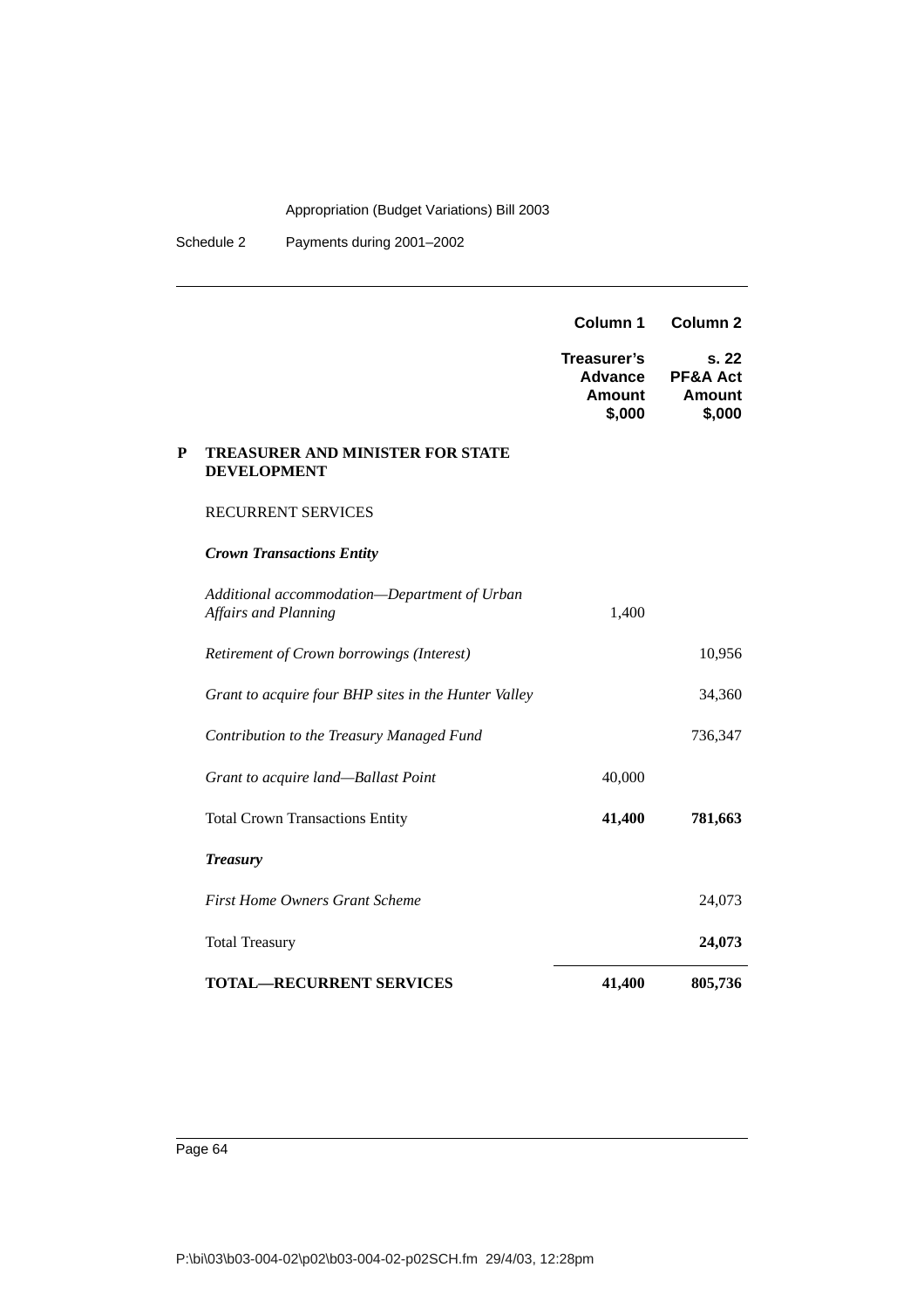Payments during 2001–2002 Schedule 2

|                                                                     | Column 1                                   | Column <sub>2</sub>                                     |
|---------------------------------------------------------------------|--------------------------------------------|---------------------------------------------------------|
|                                                                     | Treasurer's<br>Advance<br>Amount<br>\$,000 | s. 22<br><b>PF&amp;A Act</b><br><b>Amount</b><br>\$,000 |
| <b>CAPITAL WORKS AND SERVICES</b>                                   |                                            |                                                         |
| <b>Crown Transactions Entity</b>                                    |                                            |                                                         |
| <b>Retirement of Crown borrowings</b>                               |                                            | 363,230                                                 |
| <b>Total Crown Transactions Entity</b>                              |                                            | 363,230                                                 |
| <b>TOTAL—CAPITAL WORKS AND SERVICES</b>                             |                                            | 363,230                                                 |
| <b>TOTAL—TREASURER AND MINISTER FOR</b><br><b>STATE DEVELOPMENT</b> | 41,400                                     | 1,168,966                                               |
| <b>TREASURER'S ADVANCE FOR RECURRENT</b><br><b>SERVICES</b>         | 188,810                                    |                                                         |
| <b>TREASURER'S ADVANCE FOR CAPITAL</b><br><b>WORKS AND SERVICES</b> | 23,996                                     |                                                         |
| <b>TOTAL—TREASURER'S ADVANCE</b>                                    | 212,806                                    |                                                         |